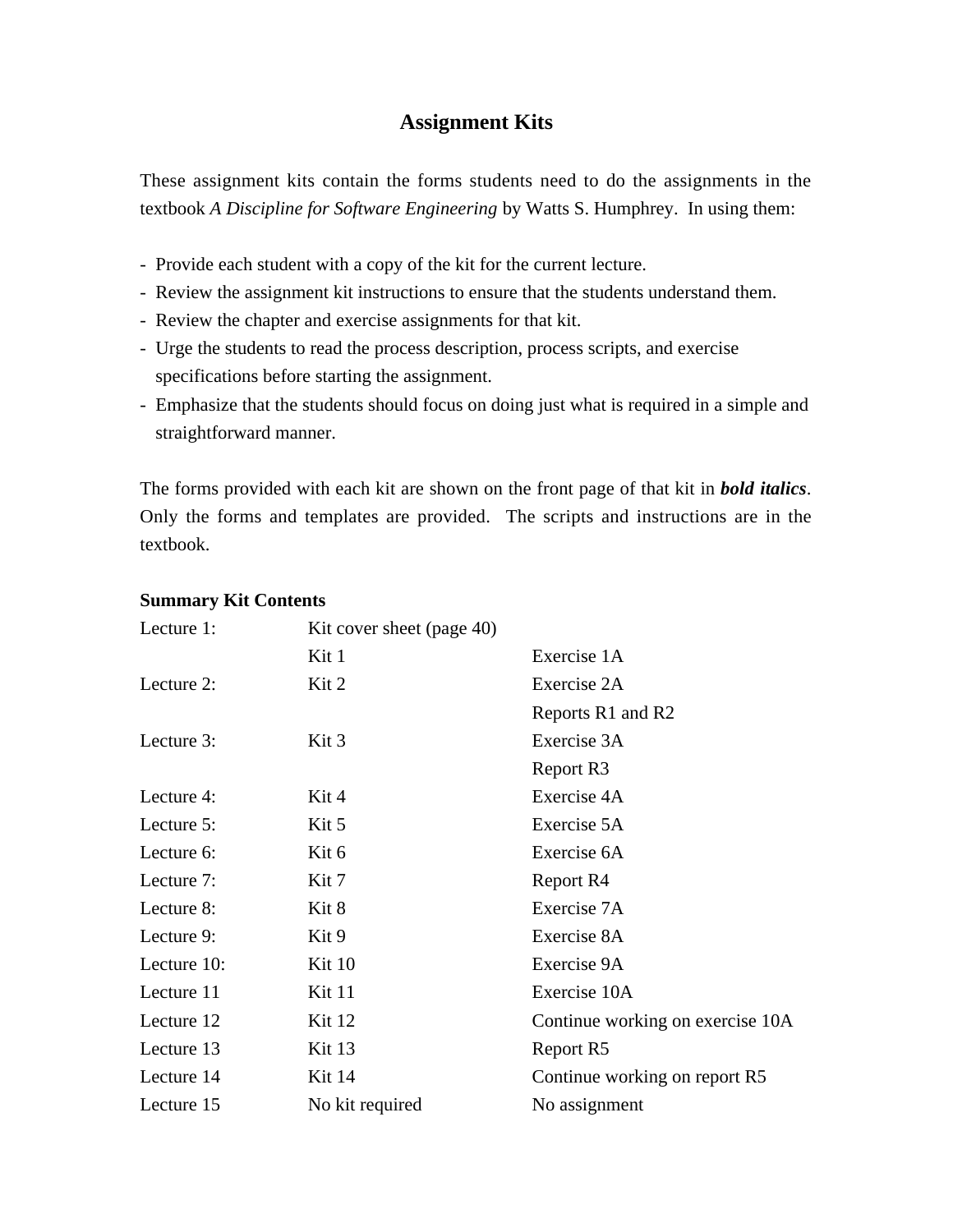### **Forms for the Personal Software Process by Watts S. Humphrey**

This document contains the forms for each version of the PSP processes in the textbook *A Discipline for Software Engineering* by Watts S. Humphrey. These forms are arranged in sets of 14 assignment kits. One kit is provided for each lecture where a homework assignment is given. As you do the programming exercises in the textbook, you will need copies of the forms for recording and reporting on your results. To obtain these forms, use the kits as follows:

- Keep a master copy of each assignment kit.
- For each programming exercise, make copies of all the forms specified on the front page of the kit for that assignment.
- The new forms and templates provided with each kit are shown in *bold italics*. The other forms and templates must be obtained from the prior assignment kits.
- The text references for the scripts and the form and template instructions are also provided in the table giving the contents for each kit.
- You will likely find it convenient to keep a master set of all the forms and templates used in the latest process version and to add or to replace items in this master set with each new kit.
- Review the instructions on the front page of the kit to ensure that you understand them.
- Review the exercise specifications in Appendix D of the textbook and the process specifications in Appendix C of the textbook to ensure you understand them.

A summary of the standard assignments and process version contents are given on the first page of each assignment kit.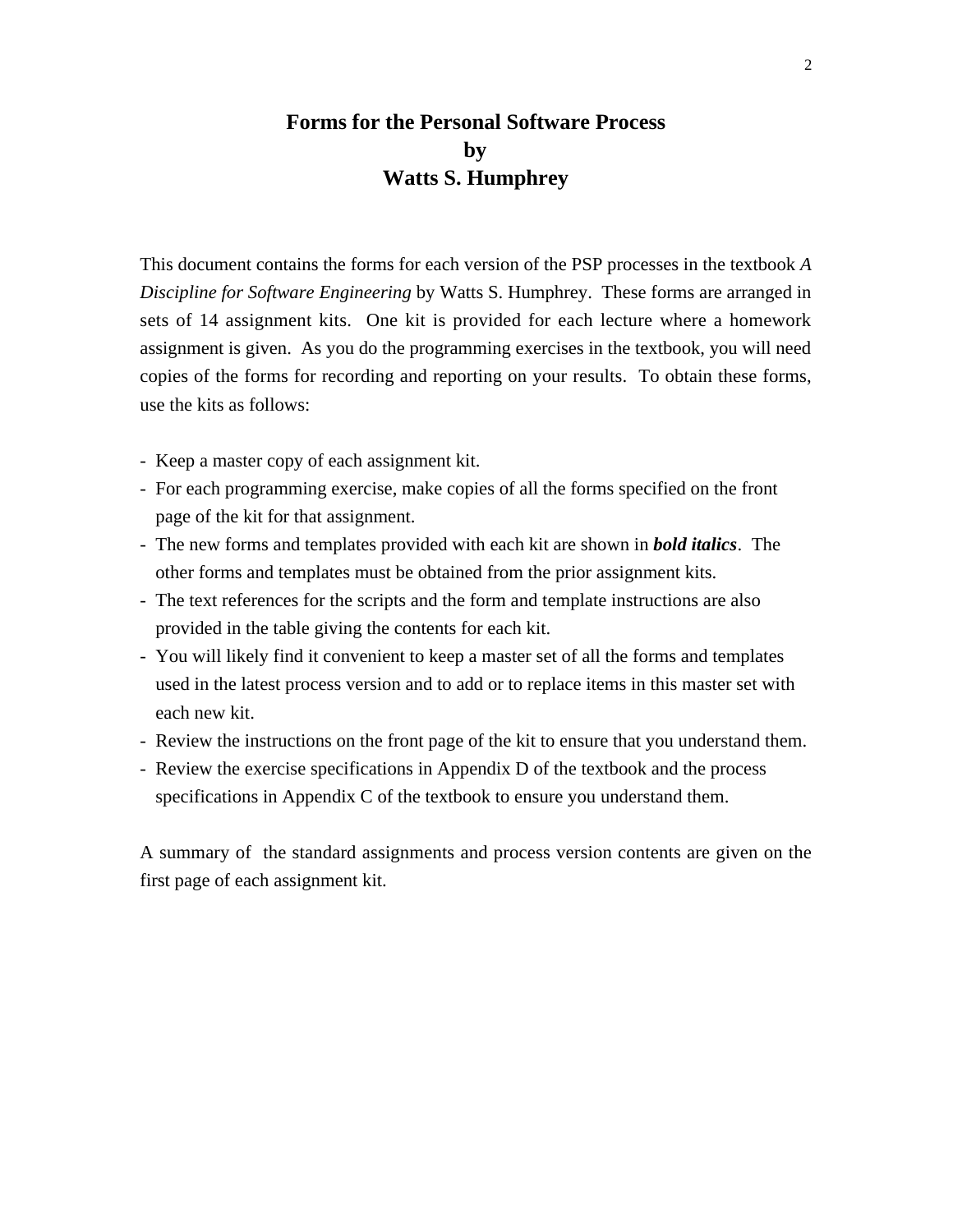#### **Process version: PSP0**

### **Lecture Number: 1**

**Assignment:**

| Text | Read the preface and Chapters 1 and 2.                                       |  |
|------|------------------------------------------------------------------------------|--|
|      | Program 1A   Use PSP0 to write program 1A to calculate the mean and standard |  |
|      | deviation from a linked list.                                                |  |

**Before writing program 1A, read the process and exercise specifications in Appendices C and D.**

| Assignment Kit 1 Contents                          | Instructions | Order to submit assignment |
|----------------------------------------------------|--------------|----------------------------|
| <b>PSPO</b> Process Scripts                        |              | PSP0 Project Plan Summary  |
| C10 PSP0 Script                                    | n/a          | Time Recording Log         |
| C11 PSP0 Planning Script                           | n/a          | Defect Recording Log       |
| C12 PSP0 Development Script                        | n/a          | Source program listing     |
| C <sub>13</sub> PSP <sub>0</sub> Postmortem Script | n/a          | Other requested materials  |
| Forms, Templates, and Standards                    |              |                            |
| <b>C14 PSP0 Project Plan Summary</b>               | C15          |                            |
| <b>C16 Time Recording Log</b>                      | C17          |                            |
| <b>C18 Defect Recording Log</b>                    | C19          |                            |
| C <sub>20</sub> Defect Type Standard               | n/a          |                            |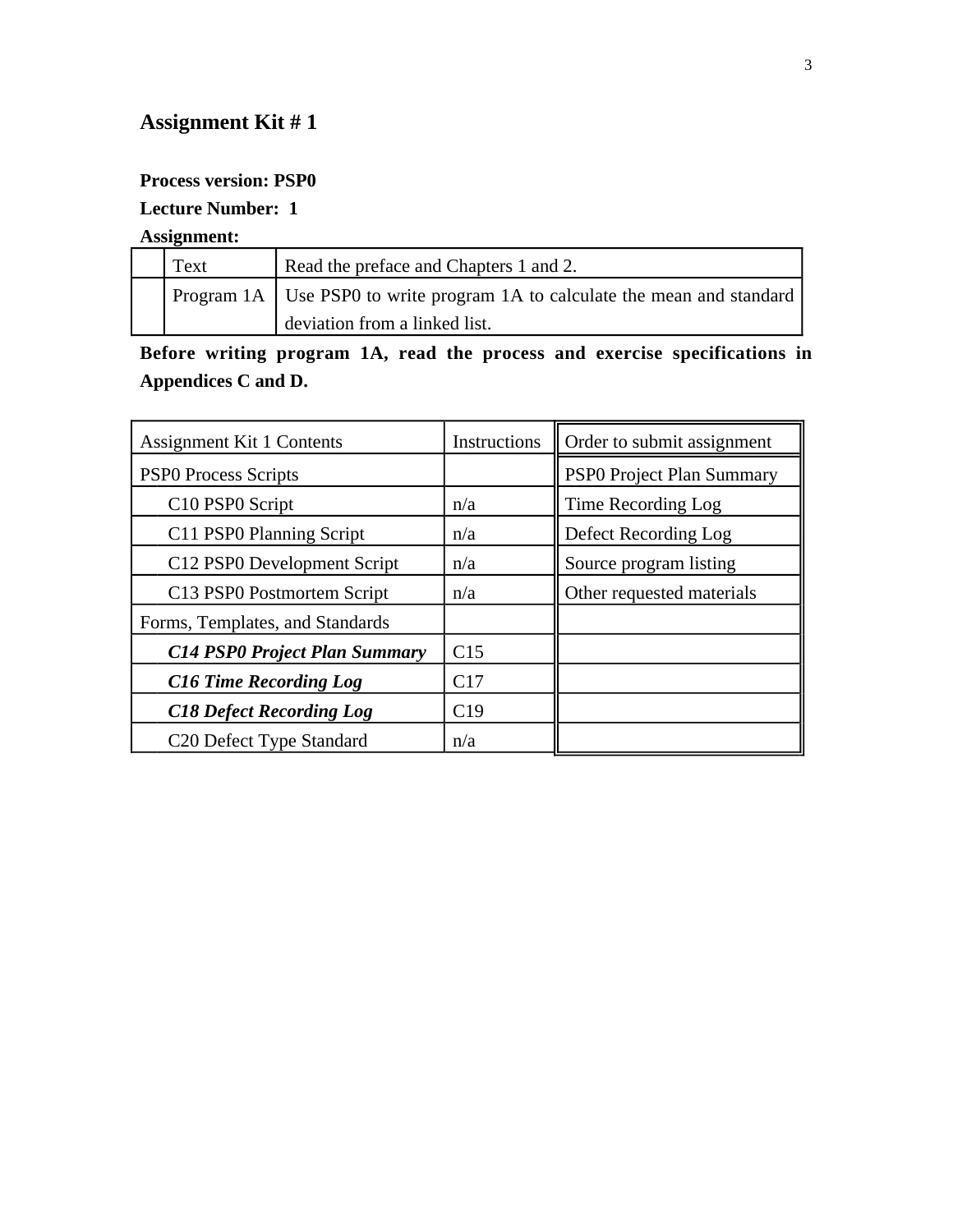| Student                  |      |               | Date                  |           |
|--------------------------|------|---------------|-----------------------|-----------|
| Program<br>Instructor    |      |               | Program #<br>Language |           |
| Time in Phase (min.)     | Plan | <b>Actual</b> | <b>To Date</b>        | To Date % |
| Planning                 |      |               |                       |           |
| Design                   |      |               |                       |           |
| Code                     |      |               |                       |           |
| Compile                  |      |               |                       |           |
| <b>Test</b>              |      |               |                       |           |
| Postmortem               |      |               |                       |           |
| Total                    |      |               |                       |           |
| <b>Defects Injected</b>  |      | <b>Actual</b> | <b>To Date</b>        | To Date % |
| Planning                 |      |               |                       |           |
| Design                   |      |               |                       |           |
| Code                     |      |               |                       |           |
| Compile                  |      |               |                       |           |
| <b>Test</b>              |      |               |                       |           |
| <b>Total Development</b> |      |               |                       |           |
| <b>Defects Removed</b>   |      | <b>Actual</b> | <b>To Date</b>        | To Date % |
| Planning                 |      |               |                       |           |
| Design                   |      |               |                       |           |
| Code                     |      |               |                       |           |
| Compile                  |      |               |                       |           |
| <b>Test</b>              |      |               |                       |           |
| <b>Total Development</b> |      |               |                       |           |
| After Development        |      |               |                       |           |

# **Table C14 PSP0 Project Plan Summary**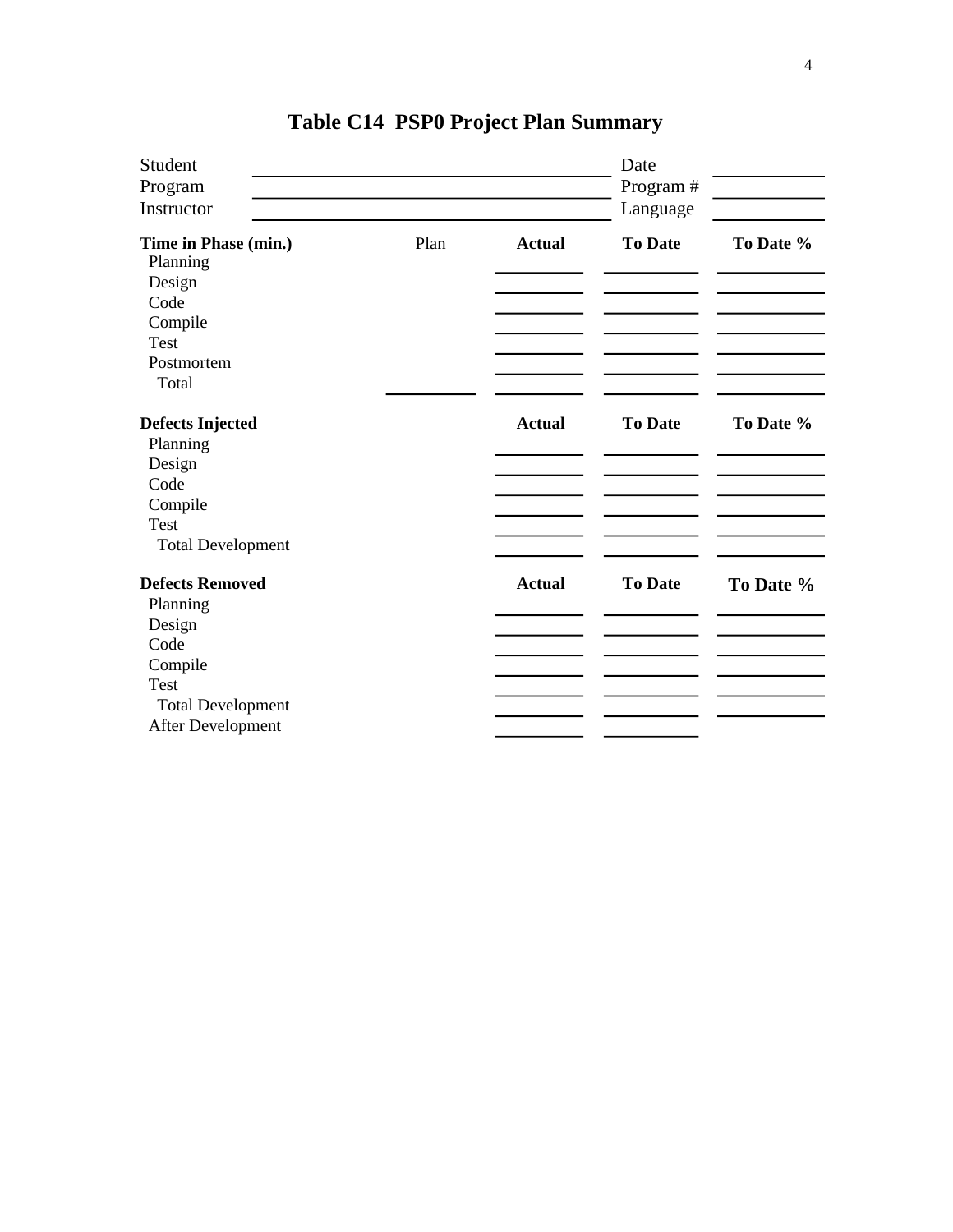| Student     |                                               |             |                      |                             |              | Date            |
|-------------|-----------------------------------------------|-------------|----------------------|-----------------------------|--------------|-----------------|
|             | Program # $\boxed{\phantom{1}}$<br>Instructor |             |                      |                             |              |                 |
| <b>Date</b> | <b>Start</b>                                  | <b>Stop</b> | Interruption<br>Time | <b>Delta</b><br><b>Time</b> | <b>Phase</b> | <b>Comments</b> |
|             |                                               |             |                      |                             |              |                 |
|             |                                               |             |                      |                             |              |                 |
|             |                                               |             |                      |                             |              |                 |
|             |                                               |             |                      |                             |              |                 |
|             |                                               |             |                      |                             |              |                 |
|             |                                               |             |                      |                             |              |                 |
|             |                                               |             |                      |                             |              |                 |
|             |                                               |             |                      |                             |              |                 |
|             |                                               |             |                      |                             |              |                 |
|             |                                               |             |                      |                             |              |                 |
|             |                                               |             |                      |                             |              |                 |
|             |                                               |             |                      |                             |              |                 |
|             |                                               |             |                      |                             |              |                 |
|             |                                               |             |                      |                             |              |                 |
|             |                                               |             |                      |                             |              |                 |
|             |                                               |             |                      |                             |              |                 |
|             |                                               |             |                      |                             |              |                 |
|             |                                               |             |                      |                             |              |                 |
|             |                                               |             |                      |                             |              |                 |
|             |                                               |             |                      |                             |              |                 |
|             |                                               |             |                      |                             |              |                 |
|             |                                               |             |                      |                             |              |                 |
|             |                                               |             |                      |                             |              |                 |
|             |                                               |             |                      |                             |              |                 |
|             |                                               |             |                      |                             |              |                 |
|             |                                               |             |                      |                             |              |                 |
|             |                                               |             |                      |                             |              |                 |
|             |                                               |             |                      |                             |              |                 |
|             |                                               |             |                      |                             |              |                 |
|             |                                               |             |                      |                             |              |                 |
|             |                                               |             |                      |                             |              |                 |
|             |                                               |             |                      |                             |              |                 |
|             |                                               |             |                      |                             |              |                 |

# **Table C16 Time Recording Log**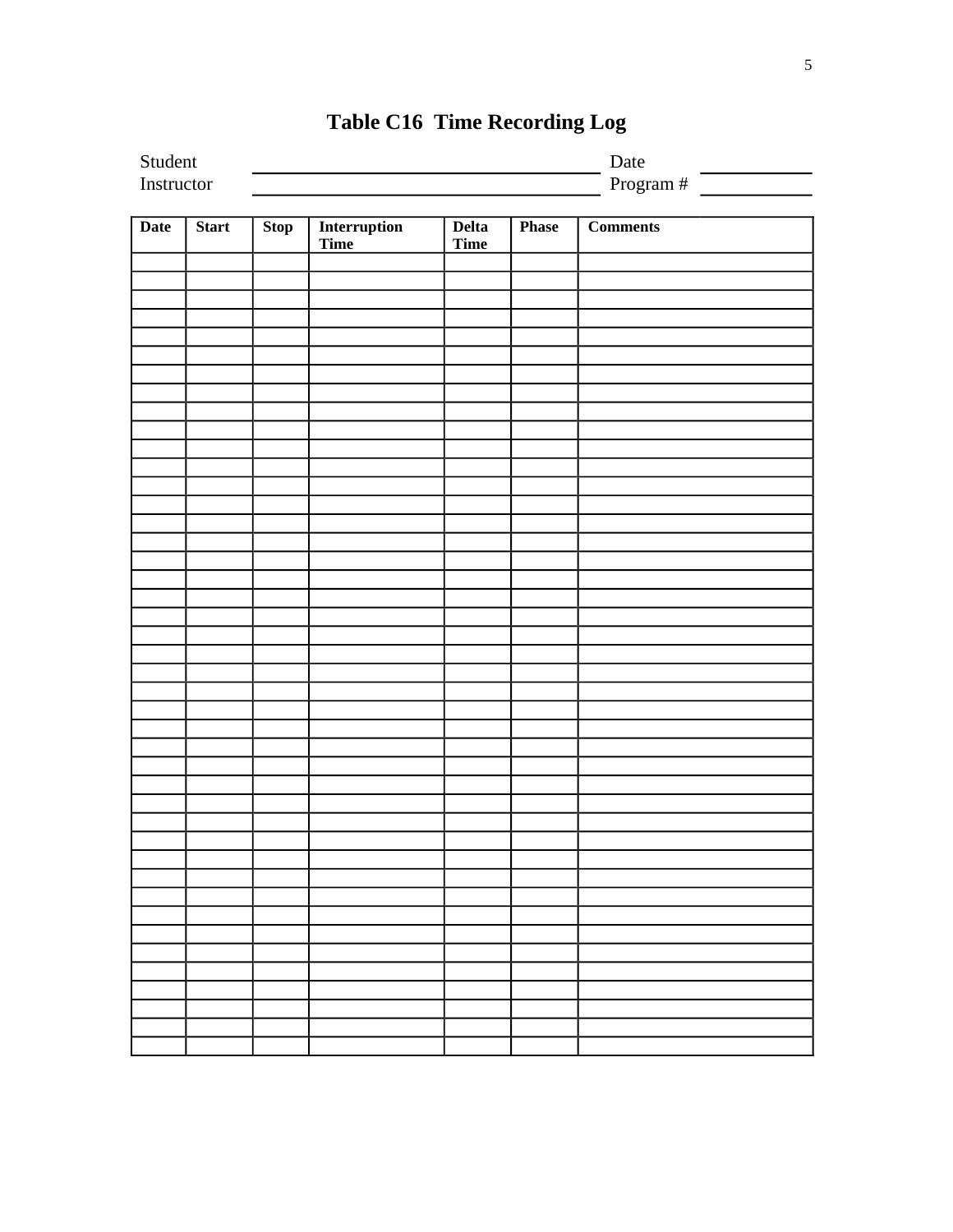| <b>Defect Types</b><br><b>10 Documentation</b><br>20 Syntax<br>30 Build, Package<br>40 Assignment<br>50 Interface<br>Environment | 60 Checking<br>70 Data<br>80 Function<br>90 System<br>100 |             |        |        |                              |            |
|----------------------------------------------------------------------------------------------------------------------------------|-----------------------------------------------------------|-------------|--------|--------|------------------------------|------------|
| Student<br>Instructor<br>Date<br>Description:                                                                                    | Number                                                    | Type        | Inject | Remove | Date<br>Program#<br>Fix Time | Fix Defect |
| Date<br>Description:                                                                                                             | Number                                                    | <b>Type</b> | Inject | Remove | Fix Time                     | Fix Defect |
| Date<br>Description:                                                                                                             | Number                                                    | <b>Type</b> | Inject | Remove | Fix Time                     | Fix Defect |
| Date<br>Description:                                                                                                             | Number                                                    | <b>Type</b> | Inject | Remove | Fix Time                     | Fix Defect |
| Date<br>Description:                                                                                                             | Number                                                    | <b>Type</b> | Inject | Remove | Fix Time                     | Fix Defect |
| Date<br>Description:                                                                                                             | Number                                                    | <b>Type</b> | Inject | Remove | Fix Time                     | Fix Defect |
| Date<br>Description:                                                                                                             | Number                                                    | Type        | Inject | Remove | Fix Time                     | Fix Defect |
| Date<br>Description:                                                                                                             | Number                                                    | Type        | Inject | Remove | Fix Time                     | Fix Defect |
| Date<br>Description:                                                                                                             | Number                                                    | Type        | Inject | Remove | Fix Time                     | Fix Defect |
|                                                                                                                                  |                                                           |             |        |        |                              |            |

**Table C18 Defect Recording Log**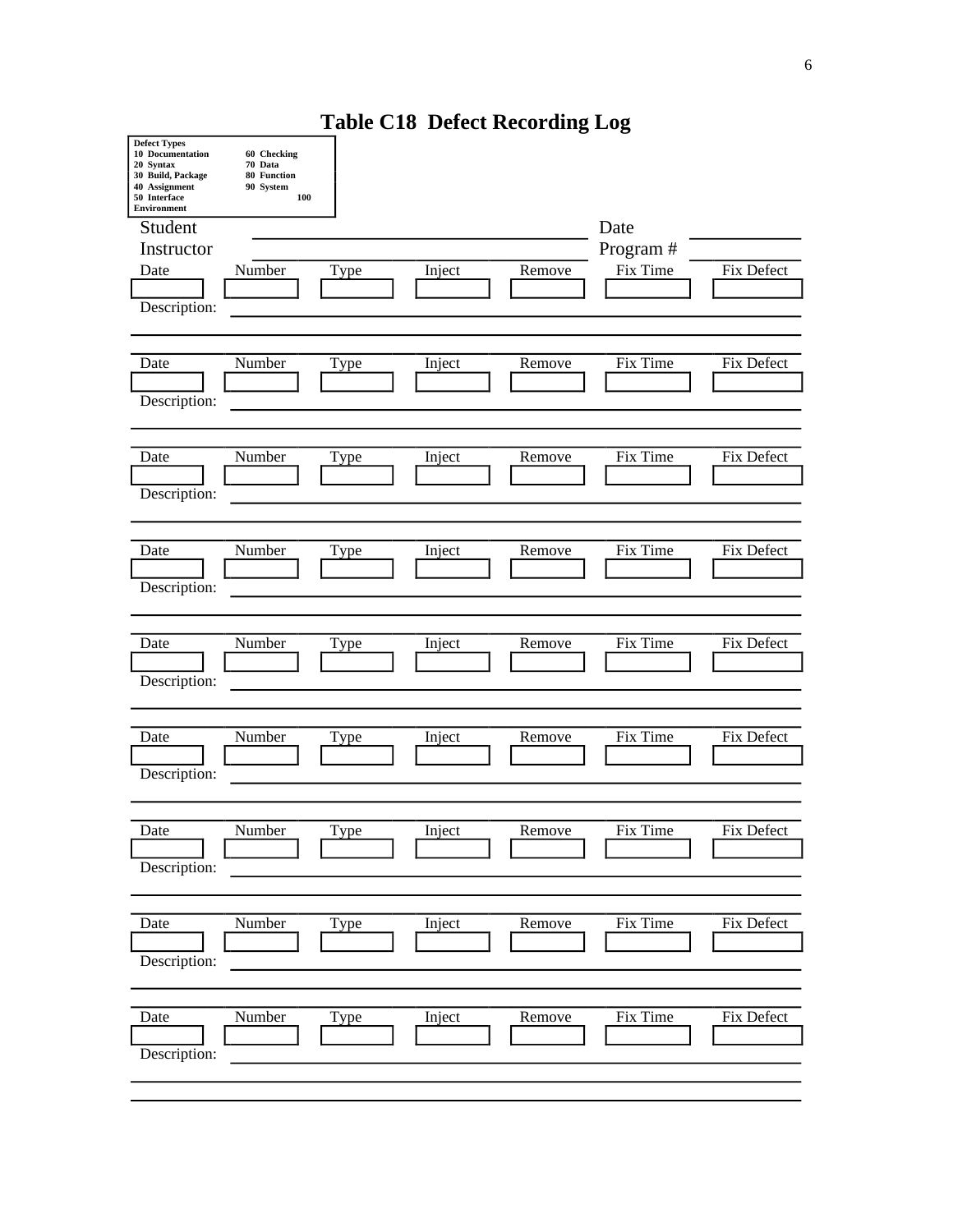#### **Process version: PSP0.1**

### **Lecture Number: 2**

### **Assignment:**

| Text                  | Read Chapters 3 and 4.                                       |
|-----------------------|--------------------------------------------------------------|
|                       | Program 2A   Use PSP0.1 to write program 2A, an LOC counter. |
| Report R1             | LOC counting standard                                        |
| Report R <sub>2</sub> | Coding standard                                              |

**Before writing program 2A or the R1 and R2 reports, read the process and exercise specifications in Appendices C and D.**

| <b>Assignment Kit 2 Contents</b>                      | Instructions    | Order to submit assignment  |
|-------------------------------------------------------|-----------------|-----------------------------|
| PSP0.1 Process Scripts                                |                 | PSP0.1 Project Plan Summary |
| C <sub>21</sub> PSP <sub>0.1</sub> Script             | n/a             | PIP form, including lessons |
|                                                       |                 | learned                     |
| C22 PSP0.1 Planning Script                            | n/a             | Time Recording Log          |
| C <sub>23</sub> PSP <sub>0.1</sub> Development Script | n/a             | Defect Recording Log        |
| C <sub>24</sub> PSP <sub>0.1</sub> Postmortem Script  | n/a             | Source program listing      |
| Forms, Templates, and Standards                       |                 | Report R1                   |
| C <sub>25</sub> PSP0.1 Project Plan                   | C <sub>26</sub> | Report R <sub>2</sub>       |
| <b>Summary</b>                                        |                 |                             |
| <b>C27 Process Improvement</b>                        | C <sub>28</sub> | Other requested materials   |
| <b>Proposal (PIP)</b>                                 |                 |                             |
| C <sub>29</sub> Coding Standard                       | n/a             |                             |
| C16 Time Recording Log                                | C17             |                             |
| C <sub>18</sub> Defect Recording Log                  | C19             |                             |
| C20 Defect Type Standard                              | n/a             |                             |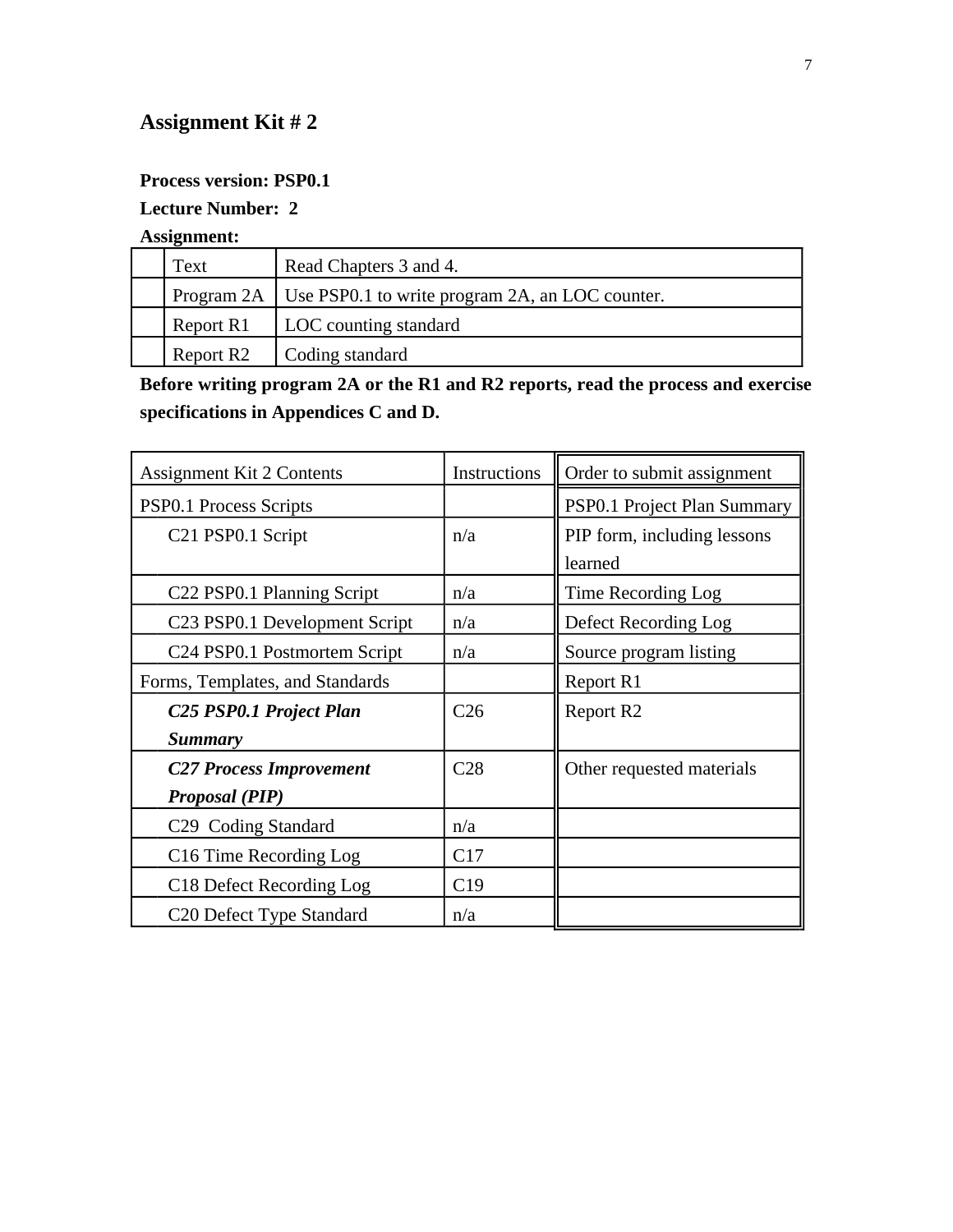| Student                                                                                      |      |               | Date           |                |
|----------------------------------------------------------------------------------------------|------|---------------|----------------|----------------|
| Program                                                                                      |      |               | Program#       |                |
| Instructor                                                                                   |      |               | Language       |                |
| Program Size (LOC)<br>Base(B)                                                                | Plan |               | Actual         | <b>To Date</b> |
| Delta(D)                                                                                     |      |               | (Measured)     |                |
| Modified (M)                                                                                 |      |               | (Counted)      |                |
|                                                                                              |      |               | (Counted)      |                |
| Added(A)                                                                                     |      |               | $(T-B+D-R)$    |                |
| <i>Reused</i> $(R)$                                                                          |      |               | (Counted)      |                |
| Total New & Changed (N)                                                                      |      |               | $(A+M)$        |                |
| Total LOC(T)                                                                                 |      |               | (Measured)     |                |
| <b>Total New Reused</b>                                                                      |      |               |                |                |
| Time in Phase (min.)<br>Planning<br>Design<br>Code<br>Compile<br>Test<br>Postmortem<br>Total | Plan | <b>Actual</b> | <b>To Date</b> | To Date %      |
| <b>Defects Injected</b><br>Planning                                                          |      | <b>Actual</b> | <b>To Date</b> | To Date %      |
| Design                                                                                       |      |               |                |                |
| Code<br>Compile                                                                              |      |               |                |                |
| Test                                                                                         |      |               |                |                |
| <b>Total Development</b>                                                                     |      |               |                |                |
| <b>Defects Removed</b><br>Planning                                                           |      | <b>Actual</b> | <b>To Date</b> | To Date %      |
| Design                                                                                       |      |               |                |                |
| Code                                                                                         |      |               |                |                |
| Compile                                                                                      |      |               |                |                |
| Test                                                                                         |      |               |                |                |
| <b>Total Development</b>                                                                     |      |               |                |                |
| After Development                                                                            |      |               |                |                |

# **Table C25 PSP0.1 Project Plan Summary**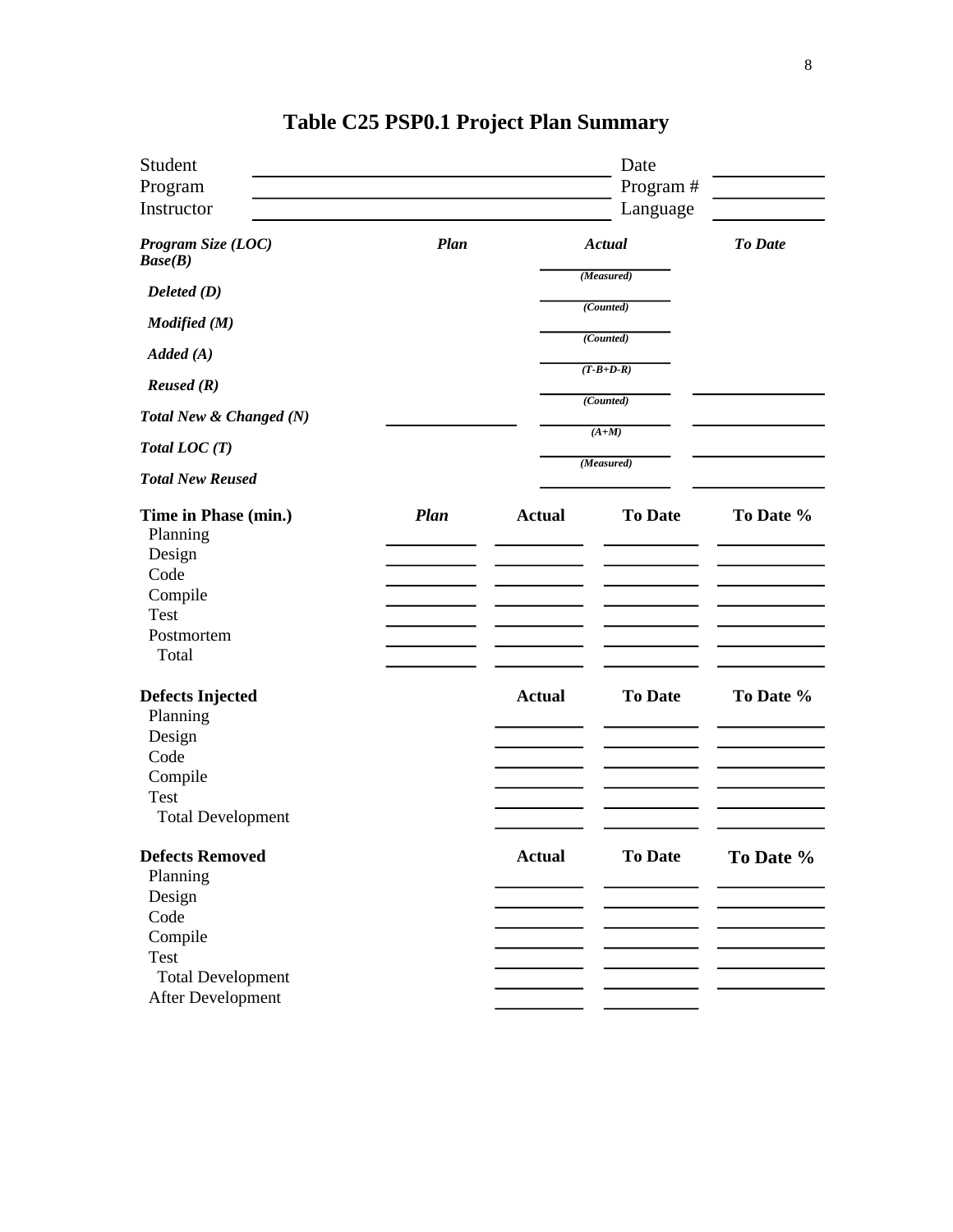| Student                    |                             | Date                        |  |  |
|----------------------------|-----------------------------|-----------------------------|--|--|
| Instructor                 |                             | Program #                   |  |  |
| Process                    | Elements                    |                             |  |  |
| <b>PIP Number</b>          |                             |                             |  |  |
|                            | <b>Problem Description:</b> |                             |  |  |
|                            |                             |                             |  |  |
|                            |                             |                             |  |  |
|                            |                             |                             |  |  |
|                            |                             |                             |  |  |
|                            |                             |                             |  |  |
|                            |                             |                             |  |  |
| <b>PROPOSAL</b>            |                             |                             |  |  |
| PIP#                       |                             | <b>Proposal Description</b> |  |  |
|                            |                             |                             |  |  |
|                            |                             |                             |  |  |
|                            |                             |                             |  |  |
|                            |                             |                             |  |  |
|                            |                             |                             |  |  |
| <b>Notes and Comments:</b> |                             |                             |  |  |
|                            |                             |                             |  |  |
|                            |                             |                             |  |  |
|                            |                             |                             |  |  |
|                            |                             |                             |  |  |
|                            |                             |                             |  |  |
|                            |                             |                             |  |  |
|                            |                             |                             |  |  |
|                            |                             |                             |  |  |
|                            |                             |                             |  |  |
|                            |                             |                             |  |  |

# **Table C27 Process Improvement Proposal (PIP)**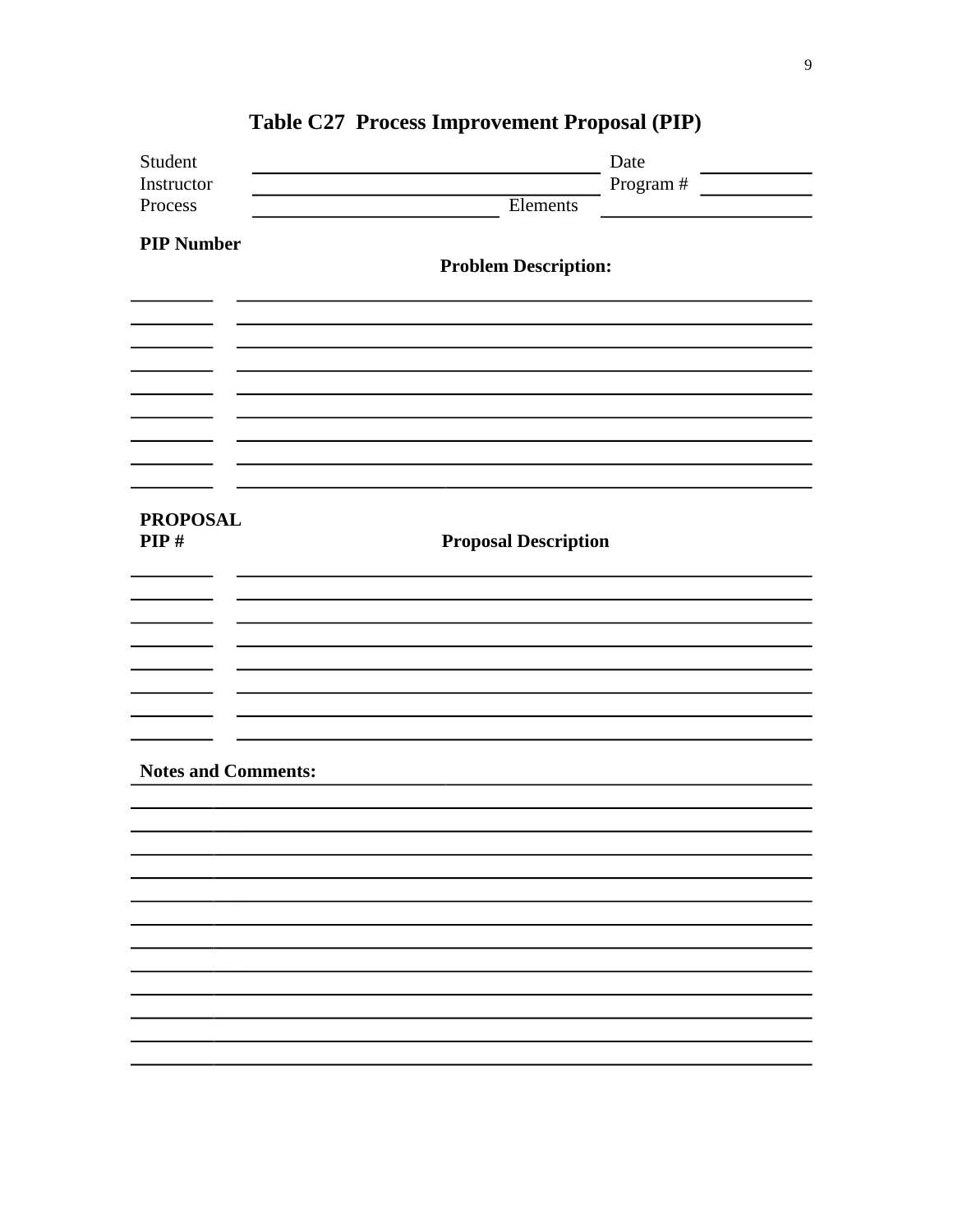#### **Process version: PSP0.1**

#### **Lecture Number: 3**

**Assignment:**

| Text      | Read the first half of Chapter 5.                                   |
|-----------|---------------------------------------------------------------------|
|           | Program 3A   Use PSP0.1 to write program 3A, an object LOC counter. |
| Report R3 | Defect analysis report on programs 1A, 2A, and 3A                   |

**Before writing program 3A or report R3, read the process and exercise specifications in Appendices C and D.**

| <b>Assignment Kit 3 Contents</b>                        | Instructions    | Order to submit assignment             |
|---------------------------------------------------------|-----------------|----------------------------------------|
| PSP0.1 Process Scripts                                  |                 | PSP0.1 Project Plan Summary            |
| C21 PSP0.1 Script                                       | n/a             | PIP form, including lessons<br>learned |
| C22 PSP0.1 Planning Script                              | n/a             | Time Recording Log                     |
| C23 PSP0.1 Development Script                           | n/a             | Defect Recording Log                   |
| C24 PSP0.1 Postmortem Script                            | n/a             | Source program listing                 |
| Forms, Templates, and Standards                         |                 | Report R1                              |
| C <sub>25</sub> PSP <sub>0.1</sub> Project Plan Summary | C <sub>26</sub> | Report R <sub>2</sub>                  |
| C <sub>27</sub> Process Improvement Proposal            | C <sub>28</sub> | Other requested materials              |
| C <sub>29</sub> Coding Standard                         | n/a             |                                        |
| C16 Time Recording Log                                  | C17             |                                        |
| C18 Defect Recording Log                                | C19             |                                        |
| C20 Defect Type Standard                                | n/a             |                                        |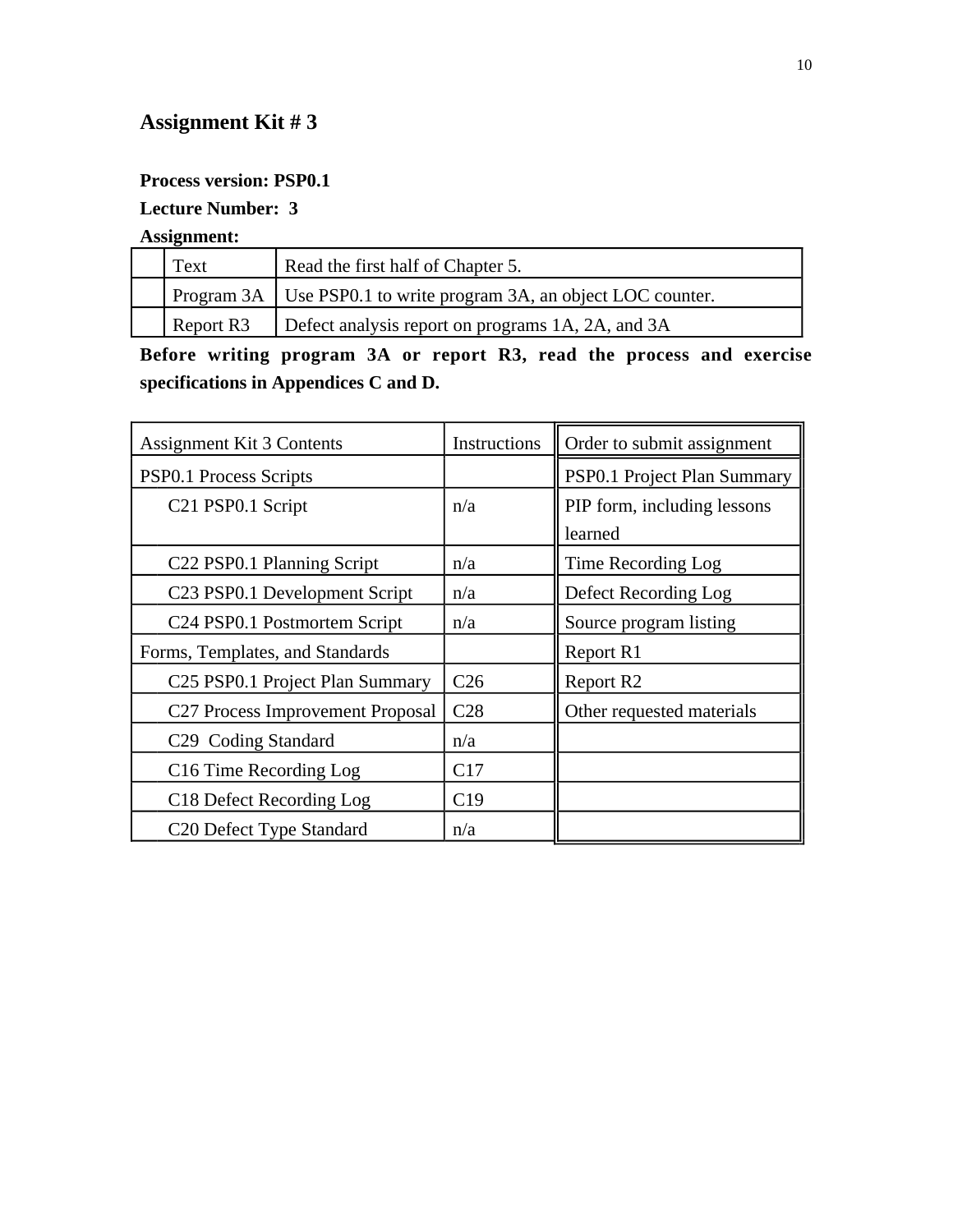### **Process version: PSP1**

### **Lecture Number: 4**

**Assignment:**

| Text | Read the last half of Chapter 5.                                             |
|------|------------------------------------------------------------------------------|
|      | Program 4A   Use PSP1 to write program 4A to calculate the linear regression |
|      | parameters from a linked list.                                               |

**Before writing program 4A, read the process and exercise specifications in Appendices C and D.**

| <b>Assignment Kit 4 Contents</b>             | Instructions    | Order to submit assignment      |
|----------------------------------------------|-----------------|---------------------------------|
| <b>PSP1</b> Process Scripts                  |                 | PSP1 Project Plan Summary       |
| C30 PSP1 Script                              | n/a             | <b>Test Report</b>              |
| C31 PSP1 Planning Script                     | n/a             | PIP form, including lessons     |
|                                              |                 | learned                         |
| C32 PSP1 Development Script                  | n/a             | <b>Size Estimating Template</b> |
| C33 PSP1 Postmortem Script                   | n/a             | Time Recording Log              |
| C36 PROBE Estimating Script                  | n/a             | Defect Recording Log            |
| Forms, Templates, and Standards              |                 | Source program listing          |
| <b>C34 PSP1 Project Plan Summary</b>         | C <sub>35</sub> | Other requested materials       |
| <b>C37 Test Report Template</b>              | C38             |                                 |
| <b>C39 Size Estimating Template</b>          | C40             |                                 |
| C <sub>27</sub> Process Improvement Proposal | C28             |                                 |
| C <sub>29</sub> Coding Standard              | n/a             |                                 |
| C16 Time Recording Log                       | C17             |                                 |
| C <sub>18</sub> Defect Recording Log         | C19             |                                 |
| C <sub>20</sub> Defect Type Standard         | n/a             |                                 |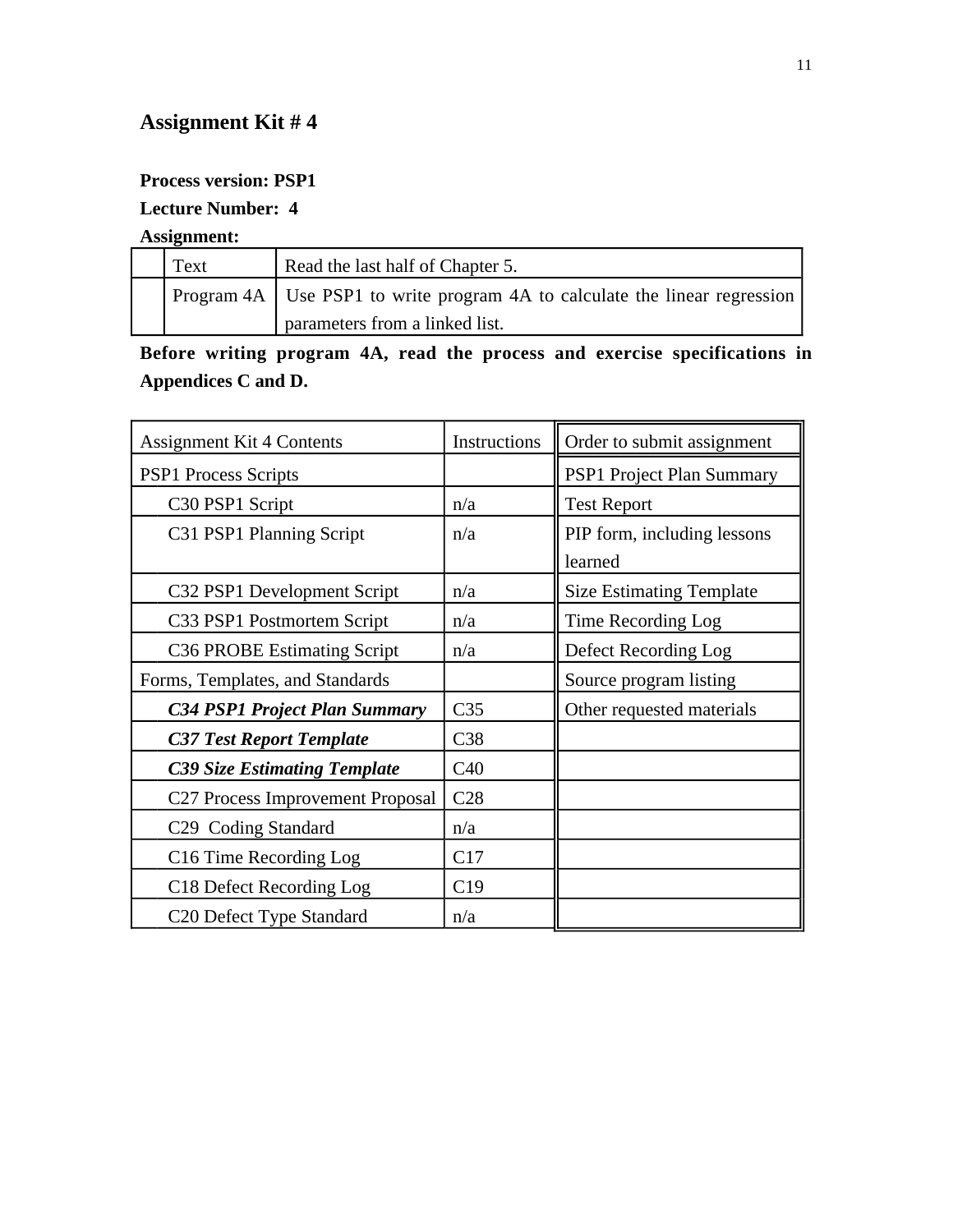| Student                                                                                      |               |               | Date           |                |
|----------------------------------------------------------------------------------------------|---------------|---------------|----------------|----------------|
| Program                                                                                      |               |               | Program #      |                |
| Instructor                                                                                   |               |               | Language       |                |
| <b>Summary</b><br>LOC/Hour                                                                   | Plan          |               | Actual         | To Date        |
| Program Size (LOC):<br>Base(B)                                                               | Plan          |               | <b>Actual</b>  | <b>To Date</b> |
| Deleted (D)                                                                                  | (Measured)    |               | (Measured)     |                |
|                                                                                              | (Estimated)   |               | (Counted)      |                |
| Modified (M)                                                                                 | (Estimated)   |               | (Counted)      |                |
| Added (A)                                                                                    |               |               |                |                |
| Reused $(R)$                                                                                 | $(N-M)$       |               | $(T-B+D-R)$    |                |
|                                                                                              | (Estimated)   |               | (Counted)      |                |
| Total New & Changed (N)                                                                      | (Estimated)   |               |                |                |
| Total LOC (T)                                                                                |               |               | $(A+M)$        |                |
| <b>Total New Reused</b>                                                                      | $(N+B-M-D+R)$ |               | (Measured)     |                |
| Time in Phase (min.)<br>Planning<br>Design<br>Code<br>Compile<br>Test<br>Postmortem<br>Total | Plan          | <b>Actual</b> | <b>To Date</b> | To Date %      |
| <b>Defects Injected</b>                                                                      |               | <b>Actual</b> | <b>To Date</b> | To Date %      |
| Planning                                                                                     |               |               |                |                |
| Design                                                                                       |               |               |                |                |
| Code                                                                                         |               |               |                |                |
| Compile                                                                                      |               |               |                |                |
| Test                                                                                         |               |               |                |                |
| <b>Total Development</b>                                                                     |               |               |                |                |
| <b>Defects Removed</b>                                                                       |               | <b>Actual</b> | To Date        | To Date %      |
| Planning                                                                                     |               |               |                |                |
| Design                                                                                       |               |               |                |                |
| Code                                                                                         |               |               |                |                |
| Compile                                                                                      |               |               |                |                |
| <b>Test</b>                                                                                  |               |               |                |                |
| <b>Total Development</b>                                                                     |               |               |                |                |
| After Development                                                                            |               |               |                |                |

# **Table C34 PSP1 Project Plan Summary**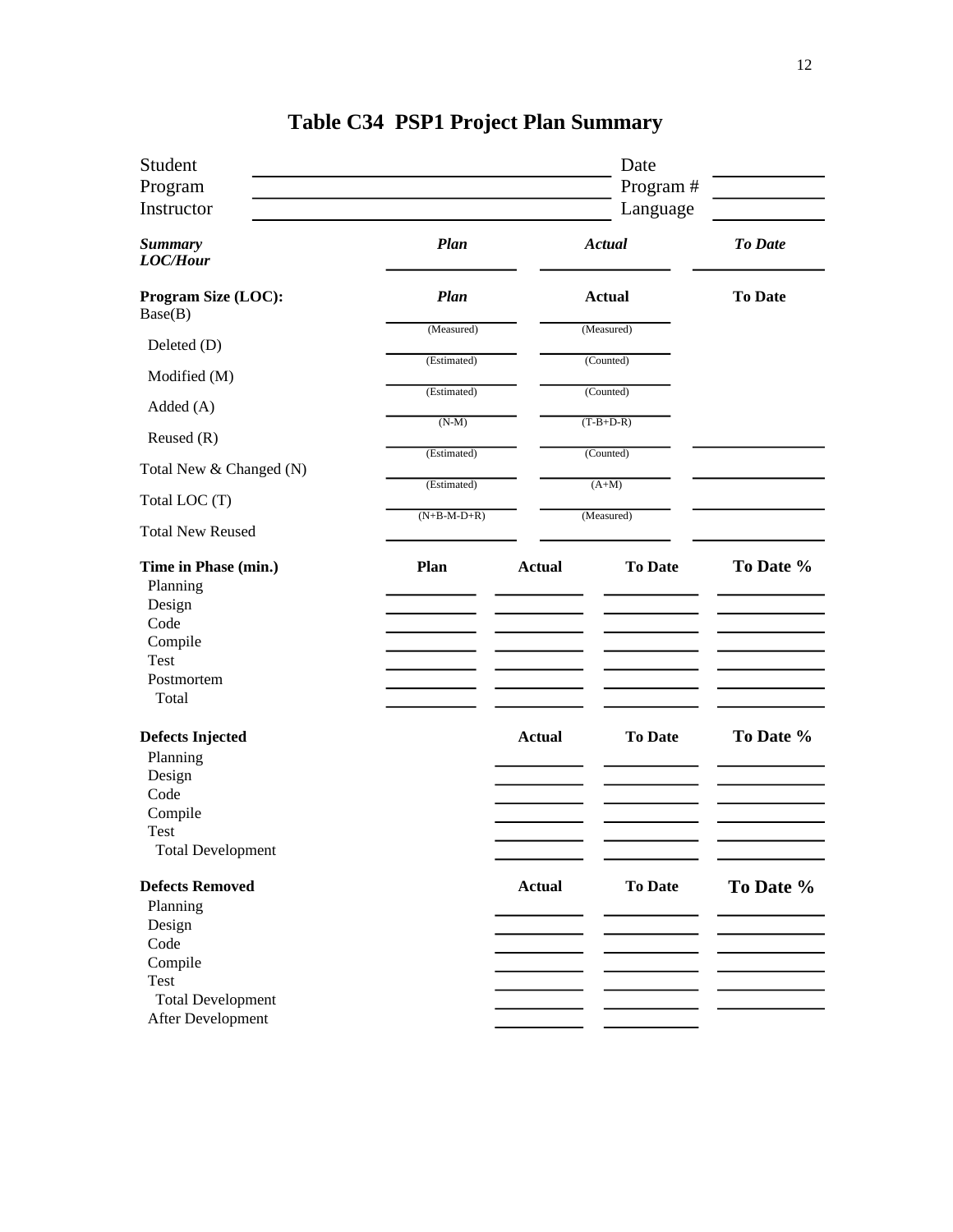| Student<br>Instructor                                                       | Date<br>Program # |
|-----------------------------------------------------------------------------|-------------------|
| <b>Test Name/Number</b><br><b>Test Objective</b><br><b>Test Description</b> |                   |
| <b>Test Conditions</b>                                                      |                   |
| <b>Expected Results</b>                                                     |                   |
| <b>Actual Results</b>                                                       |                   |
|                                                                             |                   |
| <b>Test Name/Number</b><br><b>Test Objective</b><br><b>Test Description</b> |                   |
| <b>Test Conditions</b>                                                      |                   |
| <b>Expected Results</b>                                                     |                   |
| <b>Actual Results</b>                                                       |                   |
|                                                                             |                   |

# **Table C37 Test Report Template**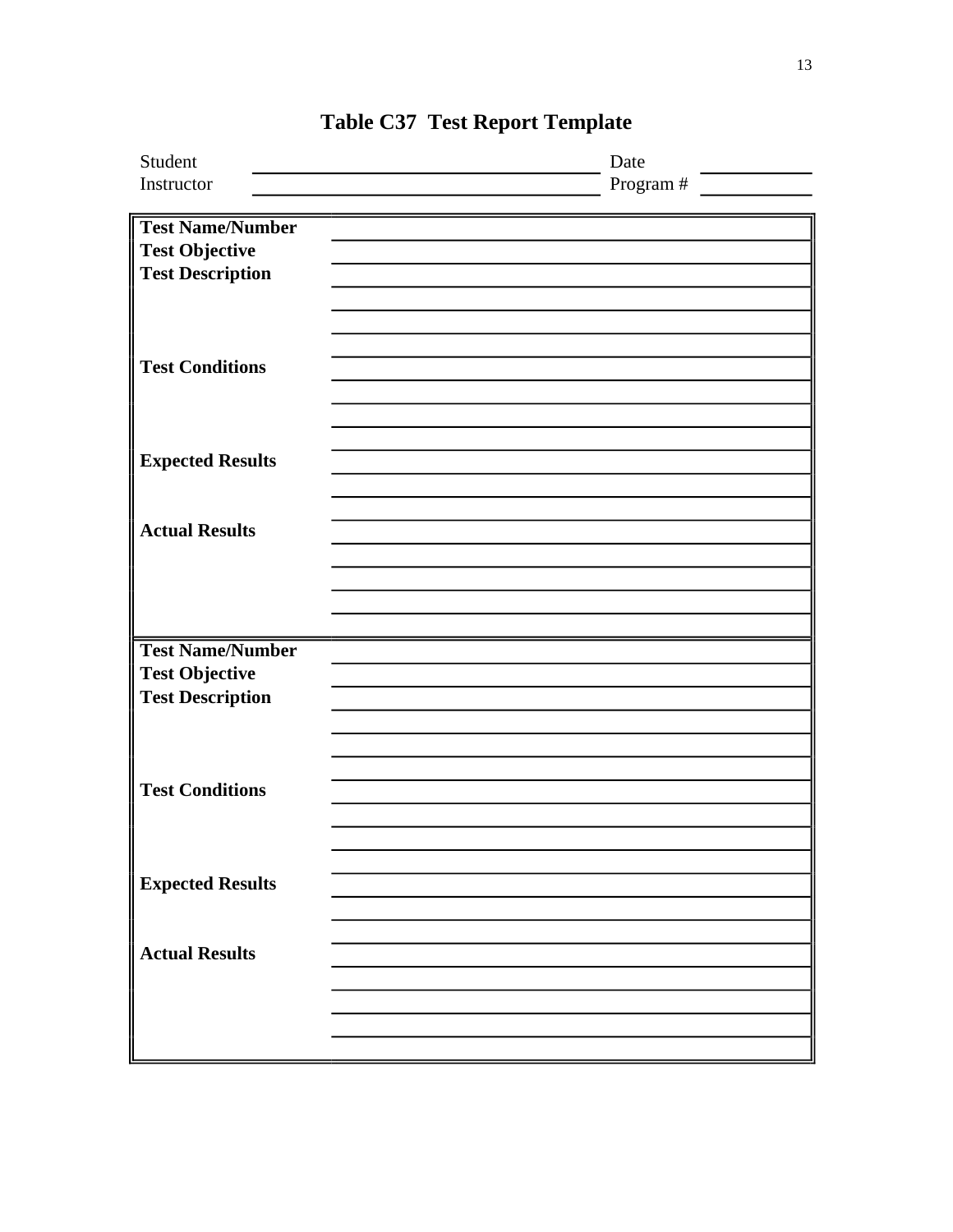| Student<br>Instructor                                                                                                                               |                                                                                                        | Date<br>Program# |                 |
|-----------------------------------------------------------------------------------------------------------------------------------------------------|--------------------------------------------------------------------------------------------------------|------------------|-----------------|
| <b>BASE PROGRAM</b>                                                                                                                                 |                                                                                                        |                  | <b>LOC</b>      |
| BASE SIZE (B) $\Rightarrow \Rightarrow \Rightarrow \Rightarrow \Rightarrow \Rightarrow \Rightarrow \Rightarrow \Rightarrow \Rightarrow \Rightarrow$ |                                                                                                        | $\Rightarrow$    |                 |
| LOC DELETED (D)<br>$\Rightarrow$<br>$\Rightarrow$<br>$\Rightarrow$                                                                                  | $\Rightarrow$<br>$\Rightarrow$<br>$\Rightarrow$ $\Rightarrow$<br>$\Rightarrow$                         | $\Rightarrow$    |                 |
| LOC MODIFIED $(M) \implies \implies \implies$                                                                                                       | $\Rightarrow$ $\Rightarrow$ $\Rightarrow$ $\Rightarrow$                                                | $\Rightarrow$    |                 |
| PROJECTED LOC                                                                                                                                       |                                                                                                        |                  |                 |
| <b>BASE ADDITIONS:</b><br><b>TYPE</b>                                                                                                               | <b>METHODS</b>                                                                                         | <b>REL. SIZE</b> | LOC             |
| TOTAL BASE ADDITIONS (BA)                                                                                                                           | $\Rightarrow \Rightarrow \Rightarrow \Rightarrow \Rightarrow$<br>$\Rightarrow$                         | $\Rightarrow$    |                 |
| <b>NEW OBJECTS:</b><br>TYPE <sup>1</sup>                                                                                                            | <b>METHODS</b>                                                                                         | REL. SIZE        | LOC (NewReuse*) |
| TOTAL NEW OBJECTS (NO)<br><b>REUSED PROGRAMS</b>                                                                                                    | $\Rightarrow \Rightarrow \Rightarrow \Rightarrow \Rightarrow \Rightarrow \Rightarrow$<br>$\Rightarrow$ |                  | LOC             |
| Projected LOC:                                                                                                                                      | $P = BA + NO$                                                                                          | $\Rightarrow$    |                 |
| <b>Regression Parameter:</b>                                                                                                                        | $\pmb{\beta}_0$                                                                                        |                  |                 |
| <b>Regression Parameter:</b>                                                                                                                        | $\beta_{1}$                                                                                            |                  |                 |
| <b>Estimated New and Changed LOC:</b>                                                                                                               | $N = \beta_0 + \beta_1 * (P + M)$                                                                      |                  |                 |
| <b>Estimated Total LOC:</b>                                                                                                                         | $T = N + B - D - M + R$                                                                                |                  |                 |
| Estimated Total New Reused (sum of * LOC):                                                                                                          |                                                                                                        |                  |                 |
| Prediction Range:                                                                                                                                   | Range                                                                                                  |                  |                 |
| <b>Upper Prediction Interval:</b>                                                                                                                   | $UPI = N + Range$                                                                                      |                  |                 |
| Lower Prediction Interval:                                                                                                                          | $LPI = N - Range$                                                                                      |                  |                 |
| Prediction Interval Percent:                                                                                                                        |                                                                                                        |                  |                 |
|                                                                                                                                                     |                                                                                                        |                  |                 |

## **Table C39 Size Estimating Template**

1 L-Logic, I-I/O, C-Calculation, T-Text, D-Data, S-Set-up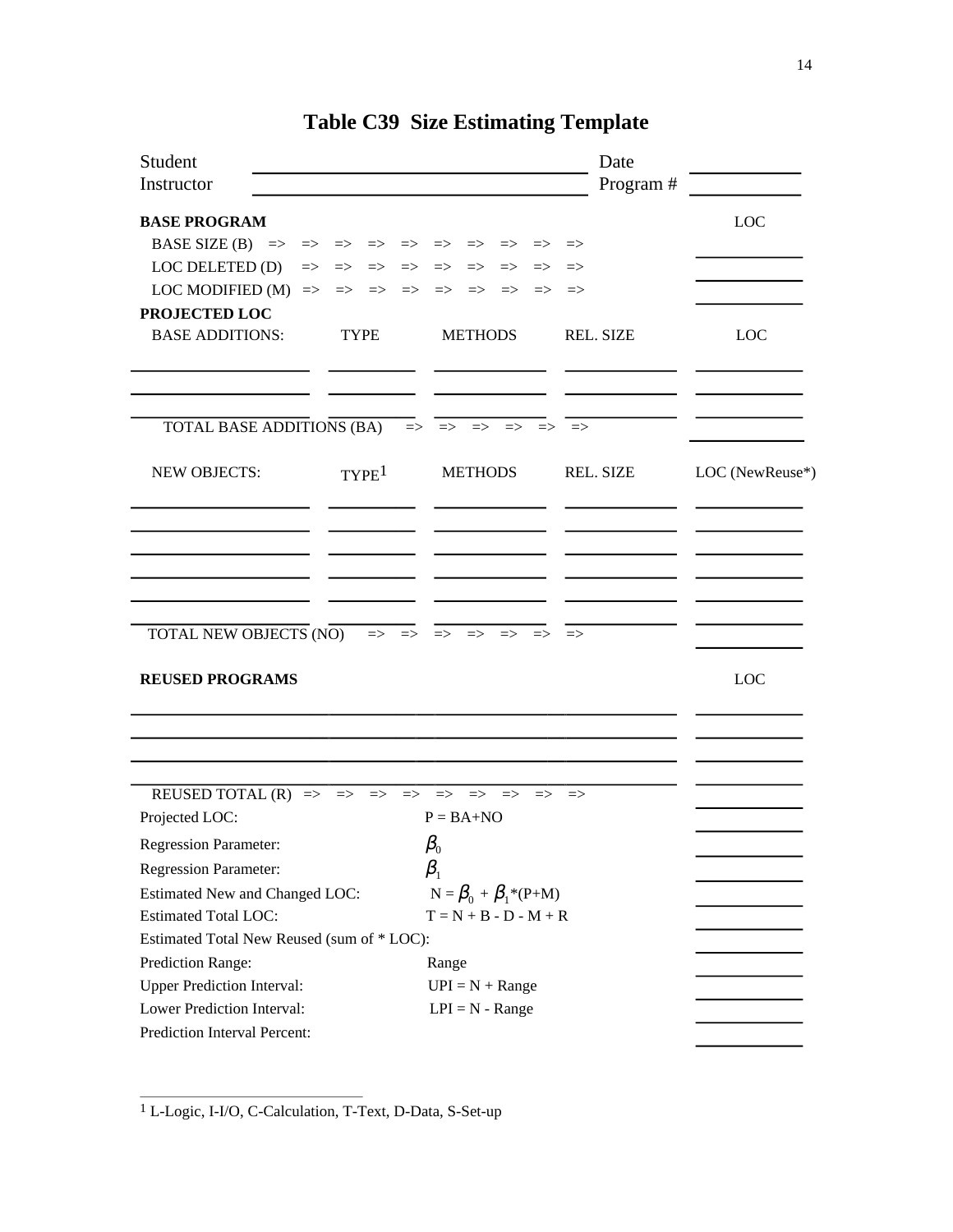#### **Process version: PSP1.1**

### **Lecture Number: 5**

**Assignment:**

| Text | Read Chapter 6.                                                             |
|------|-----------------------------------------------------------------------------|
|      | Program 5A   Use PSP1 to write program 5A to do numerical integration using |
|      | Simpson's rule.                                                             |

**Before writing program 5A, read the process and exercise specifications in Appendices C and D.**

| Assignment Kit 5 Contents             | Instructions    | Order to submit assignment        |
|---------------------------------------|-----------------|-----------------------------------|
| PSP1.1 Process Scripts                |                 | PSP1.1 Project Plan Summary       |
| C41 PSP1.1 Script                     | n/a             | <b>Test Report</b>                |
| C42 PSP1.1 Planning Script            | n/a             | PIP form, including lessons       |
|                                       |                 | learned                           |
| C43 PSP1.1 Development Script         | n/a             | <b>Size Estimating Template</b>   |
| C44 PSP1.1 Postmortem Script          | n/a             | <b>Task Planning Template</b>     |
| C36 PROBE Estimating Script           | n/a             | <b>Schedule Planning Template</b> |
| Forms, Templates, and Standards       |                 | Time Recording Log                |
| C45 PSP1.1 Project Plan               | C46             | Defect Recording Log              |
| <b>Summary</b>                        |                 |                                   |
| <b>C47 Task Planning Template</b>     | C48             | Source program listing            |
| <b>C49 Schedule Planning Template</b> | C50             | Other requested materials         |
| C37 Test Report Template              | C38             |                                   |
| C39 Size Estimating Template          | C40             |                                   |
| C27 Process Improvement Proposal      | C <sub>28</sub> |                                   |
| C29 Coding Standard                   | n/a             |                                   |
| C16 Time Recording Log                | C17             |                                   |
| C18 Defect Recording Log              | C19             |                                   |
| C20 Defect Type Standard              | n/a             |                                   |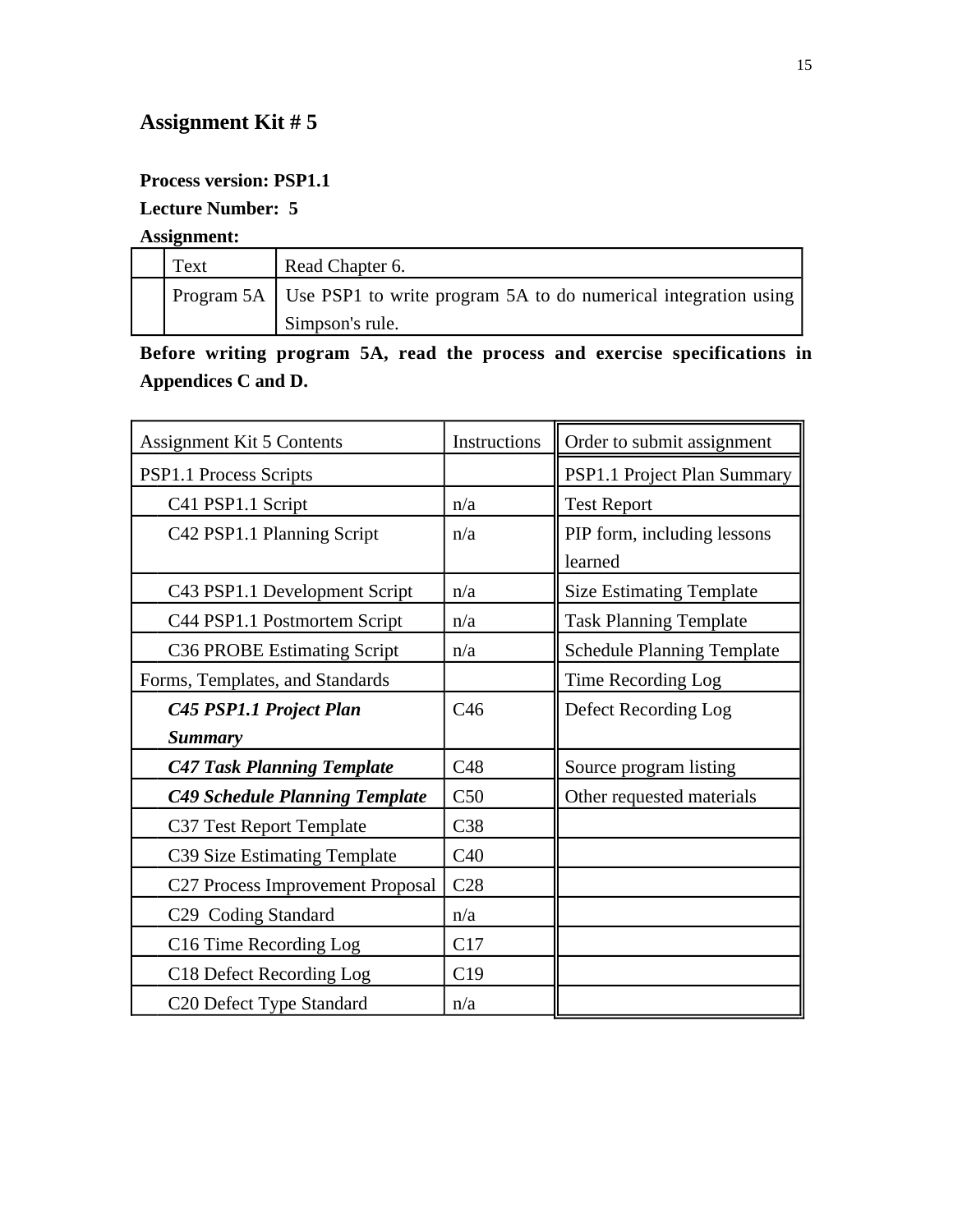| Student<br>Program<br>Instructor                                        |                            |               | Date<br>Program#<br>Language |                  |
|-------------------------------------------------------------------------|----------------------------|---------------|------------------------------|------------------|
| <b>Summary</b><br>LOC/Hour<br><b>Planned Time</b><br><b>Actual Time</b> | Plan                       | <b>Actual</b> |                              | <b>To Date</b>   |
| <b>CPI(Cost-Performance Index)</b><br>% Reused                          |                            |               |                              | (Planned/Actual) |
| % New Reused                                                            |                            |               |                              |                  |
| <b>Program Size (LOC):</b><br>Base(B)                                   | Plan                       | <b>Actual</b> |                              | <b>To Date</b>   |
| Deleted (D)                                                             | (Measured)                 |               | (Measured)                   |                  |
| Modified (M)                                                            | (Estimated)                |               | (Counted)                    |                  |
| $\text{Added}\left(\text{A}\right)$                                     | (Estimated)                | (Counted)     |                              |                  |
| Reused $(R)$                                                            | $(N-M)$                    |               | $(T-B+D-R)$                  |                  |
| Total New & Changed (N)                                                 | (Estimated)<br>(Estimated) | $(A+M)$       | (Counted)                    |                  |
| Total LOC (T)                                                           |                            |               |                              |                  |
| <b>Total New Reused</b>                                                 | $(N+B-M-D+R)$              |               | (Measured)                   |                  |
| Time in Phase (min.)<br>Planning<br>Design<br>Code                      | Plan                       | <b>Actual</b> | <b>To Date</b>               | To Date %        |
| Compile                                                                 |                            |               |                              |                  |
| Test                                                                    |                            |               |                              |                  |
| Postmortem                                                              |                            |               |                              |                  |
| Total                                                                   |                            |               |                              |                  |
|                                                                         |                            | (continued)   |                              |                  |

# **Table C45 PSP1.1 Project Plan Summary**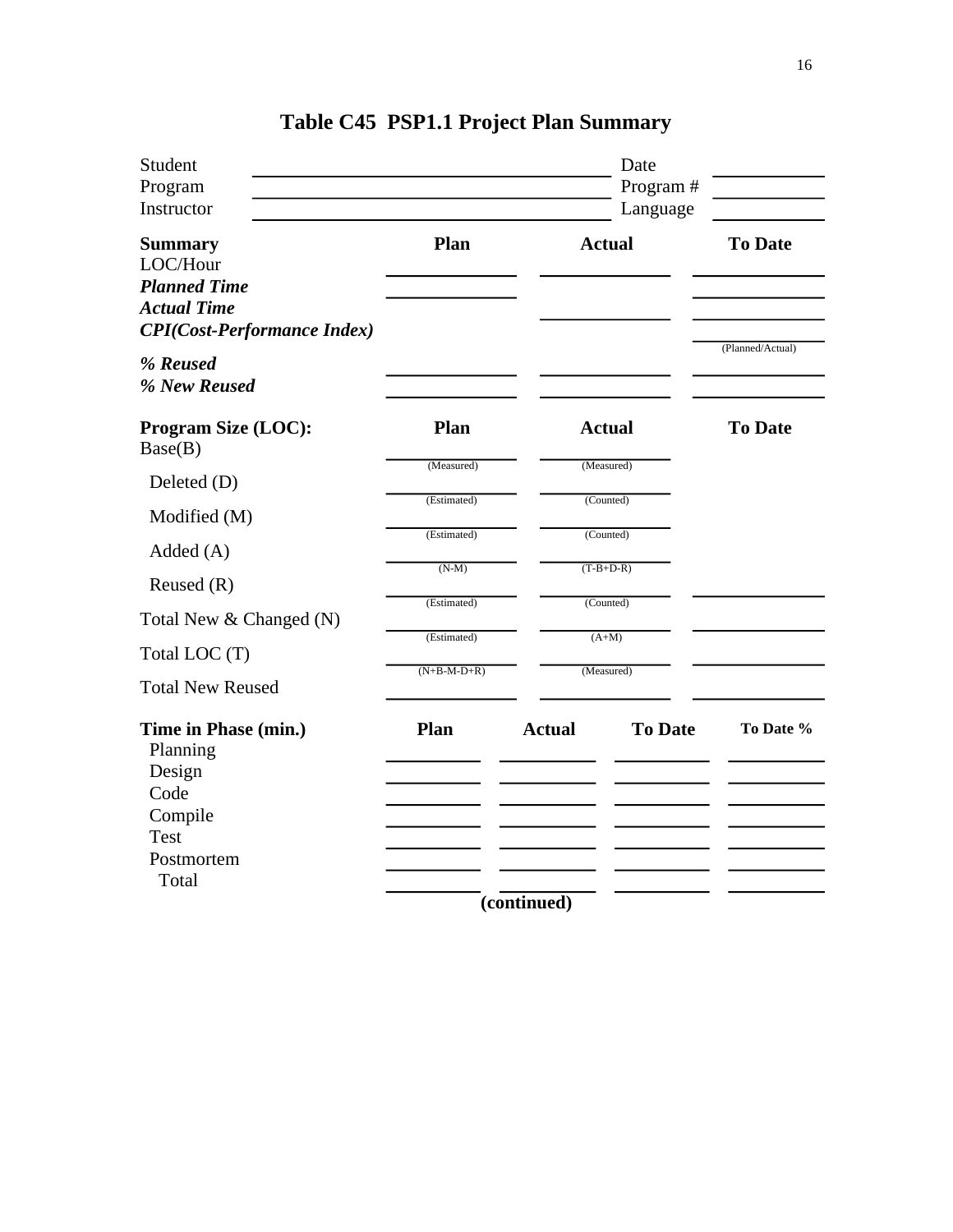| Student<br>Program<br>Instructor                     |               | Date<br>Program#<br>Language |           |
|------------------------------------------------------|---------------|------------------------------|-----------|
| <b>Defects Injected</b><br>Planning                  | <b>Actual</b> | <b>To Date</b>               | To Date % |
| Design<br>Code<br>Compile                            |               |                              |           |
| Test<br><b>Total Development</b>                     |               |                              |           |
| <b>Defects Removed</b><br>Planning<br>Design<br>Code | <b>Actual</b> | <b>To Date</b>               | To Date % |
| Compile<br><b>Test</b><br><b>Total Development</b>   |               |                              |           |
| After Development                                    |               |                              |           |

# **Table C45 PSP1.1 Project Plan Summary (continued)**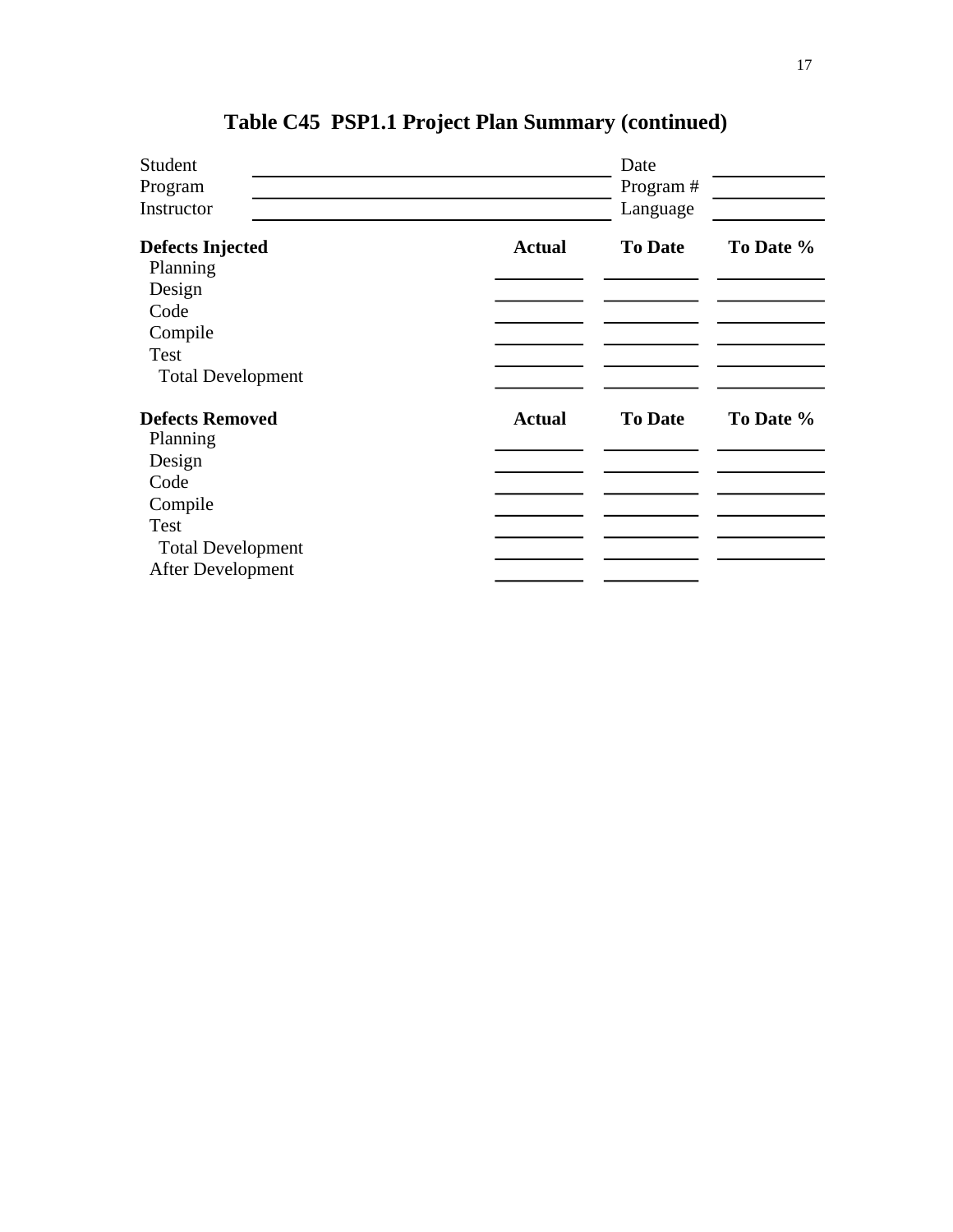|                | Student<br>Date       |              |                                |                                   |                                                     |                       |               |                               |                                                    |
|----------------|-----------------------|--------------|--------------------------------|-----------------------------------|-----------------------------------------------------|-----------------------|---------------|-------------------------------|----------------------------------------------------|
|                | Project<br>Instructor |              |                                |                                   |                                                     |                       |               |                               |                                                    |
|                |                       |              |                                |                                   |                                                     |                       |               |                               |                                                    |
|                | <b>Task</b>           |              |                                | Plan                              |                                                     |                       | <b>Actual</b> |                               |                                                    |
| $\overline{t}$ | <b>Name</b>           | <b>Hours</b> | <b>Planned</b><br><b>Value</b> | <b>Cumulative</b><br><b>Hours</b> | <b>Cumulative</b><br><b>Planned</b><br><b>Value</b> | <b>Date</b><br>Monday | <b>Date</b>   | <b>Earned</b><br><b>Value</b> | <b>Cumulative</b><br><b>Earned</b><br><b>Value</b> |
|                |                       |              |                                |                                   |                                                     |                       |               |                               |                                                    |
|                |                       |              |                                |                                   |                                                     |                       |               |                               |                                                    |
|                |                       |              |                                |                                   |                                                     |                       |               |                               |                                                    |
|                |                       |              |                                |                                   |                                                     |                       |               |                               |                                                    |
|                |                       |              |                                |                                   |                                                     |                       |               |                               |                                                    |
|                |                       |              |                                |                                   |                                                     |                       |               |                               |                                                    |
|                |                       |              |                                |                                   |                                                     |                       |               |                               |                                                    |
|                |                       |              |                                |                                   |                                                     |                       |               |                               |                                                    |
|                |                       |              |                                |                                   |                                                     |                       |               |                               |                                                    |
|                |                       |              |                                |                                   |                                                     |                       |               |                               |                                                    |
|                |                       |              |                                |                                   |                                                     |                       |               |                               |                                                    |
|                |                       |              |                                |                                   |                                                     |                       |               |                               |                                                    |
|                |                       |              |                                |                                   |                                                     |                       |               |                               |                                                    |
|                |                       |              |                                |                                   |                                                     |                       |               |                               |                                                    |
|                |                       |              |                                |                                   |                                                     |                       |               |                               |                                                    |
|                |                       |              |                                |                                   |                                                     |                       |               |                               |                                                    |
|                |                       |              |                                |                                   |                                                     |                       |               |                               |                                                    |
|                |                       |              |                                |                                   |                                                     |                       |               |                               |                                                    |
|                |                       |              |                                |                                   |                                                     |                       |               |                               |                                                    |
|                |                       |              |                                |                                   |                                                     |                       |               |                               |                                                    |
|                |                       |              |                                |                                   |                                                     |                       |               |                               |                                                    |
|                |                       |              |                                |                                   |                                                     |                       |               |                               |                                                    |
|                |                       |              |                                |                                   |                                                     |                       |               |                               |                                                    |
|                |                       |              |                                |                                   |                                                     |                       |               |                               |                                                    |
|                |                       |              |                                |                                   |                                                     |                       |               |                               |                                                    |
|                |                       |              |                                |                                   |                                                     |                       |               |                               |                                                    |
|                |                       |              |                                |                                   |                                                     |                       |               |                               |                                                    |
|                |                       |              |                                |                                   |                                                     |                       |               |                               |                                                    |
|                |                       |              |                                |                                   |                                                     |                       |               |                               |                                                    |
|                |                       |              |                                |                                   |                                                     |                       |               |                               |                                                    |
|                |                       |              |                                |                                   |                                                     |                       |               |                               |                                                    |
|                |                       |              |                                |                                   |                                                     |                       |               |                               |                                                    |
| Totals         |                       |              |                                |                                   |                                                     |                       |               |                               |                                                    |

# **Table C47 Task Planning Template**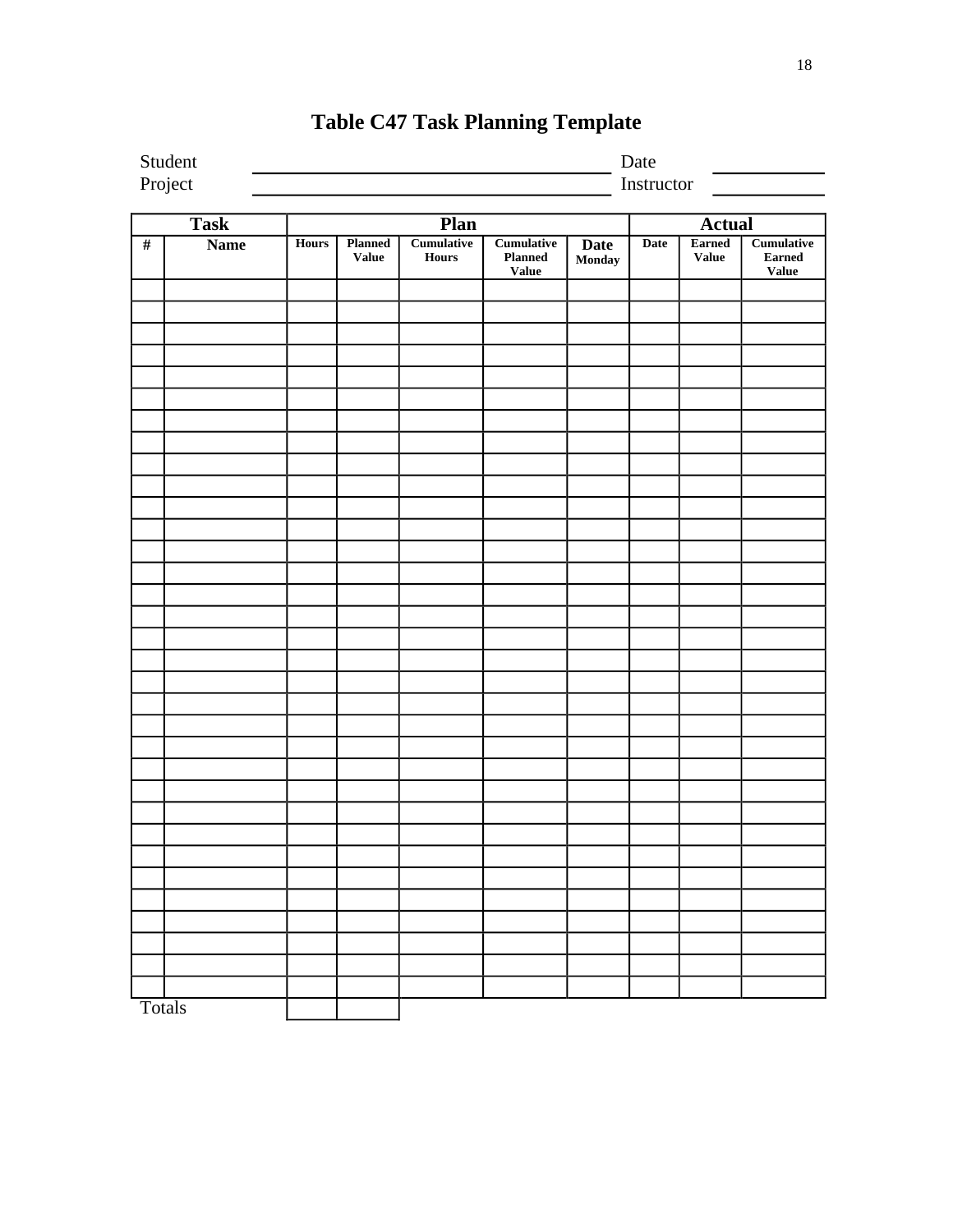|             | Student<br>Date<br>Project<br>Instructor |               |                             |                                |               |                                    |                                    |                               |
|-------------|------------------------------------------|---------------|-----------------------------|--------------------------------|---------------|------------------------------------|------------------------------------|-------------------------------|
|             |                                          |               |                             |                                |               |                                    |                                    |                               |
| <b>Week</b> | <b>Date</b>                              | <b>Direct</b> | Plan<br>Cumulativ           | <b>Cumulative</b>              | <b>Direct</b> | <b>Actual</b><br><b>Cumulative</b> | Cumulativ                          | Adjusted                      |
| No.         | Monday                                   | Hours         | $\mathbf e$<br><b>Hours</b> | <b>Planned</b><br><b>Value</b> | <b>Hours</b>  | <b>Hours</b>                       | e<br><b>Earned</b><br><b>Value</b> | <b>Earned</b><br><b>Value</b> |
|             |                                          |               |                             |                                |               |                                    |                                    |                               |
|             |                                          |               |                             |                                |               |                                    |                                    |                               |
|             |                                          |               |                             |                                |               |                                    |                                    |                               |
|             |                                          |               |                             |                                |               |                                    |                                    |                               |
|             |                                          |               |                             |                                |               |                                    |                                    |                               |
|             |                                          |               |                             |                                |               |                                    |                                    |                               |
|             |                                          |               |                             |                                |               |                                    |                                    |                               |
|             |                                          |               |                             |                                |               |                                    |                                    |                               |
|             |                                          |               |                             |                                |               |                                    |                                    |                               |
|             |                                          |               |                             |                                |               |                                    |                                    |                               |
|             |                                          |               |                             |                                |               |                                    |                                    |                               |
|             |                                          |               |                             |                                |               |                                    |                                    |                               |
|             |                                          |               |                             |                                |               |                                    |                                    |                               |
|             |                                          |               |                             |                                |               |                                    |                                    |                               |
|             |                                          |               |                             |                                |               |                                    |                                    |                               |
|             |                                          |               |                             |                                |               |                                    |                                    |                               |
|             |                                          |               |                             |                                |               |                                    |                                    |                               |
|             |                                          |               |                             |                                |               |                                    |                                    |                               |
|             |                                          |               |                             |                                |               |                                    |                                    |                               |
|             |                                          |               |                             |                                |               |                                    |                                    |                               |
|             |                                          |               |                             |                                |               |                                    |                                    |                               |
|             |                                          |               |                             |                                |               |                                    |                                    |                               |
|             |                                          |               |                             |                                |               |                                    |                                    |                               |
|             |                                          |               |                             |                                |               |                                    |                                    |                               |
|             |                                          |               |                             |                                |               |                                    |                                    |                               |
|             |                                          |               |                             |                                |               |                                    |                                    |                               |
|             |                                          |               |                             |                                |               |                                    |                                    |                               |
|             |                                          |               |                             |                                |               |                                    |                                    |                               |
|             |                                          |               |                             |                                |               |                                    |                                    |                               |
|             |                                          |               |                             |                                |               |                                    |                                    |                               |
|             |                                          |               |                             |                                |               |                                    |                                    |                               |
|             |                                          |               |                             |                                |               |                                    |                                    |                               |

# **Table C49 Schedule Planning Template**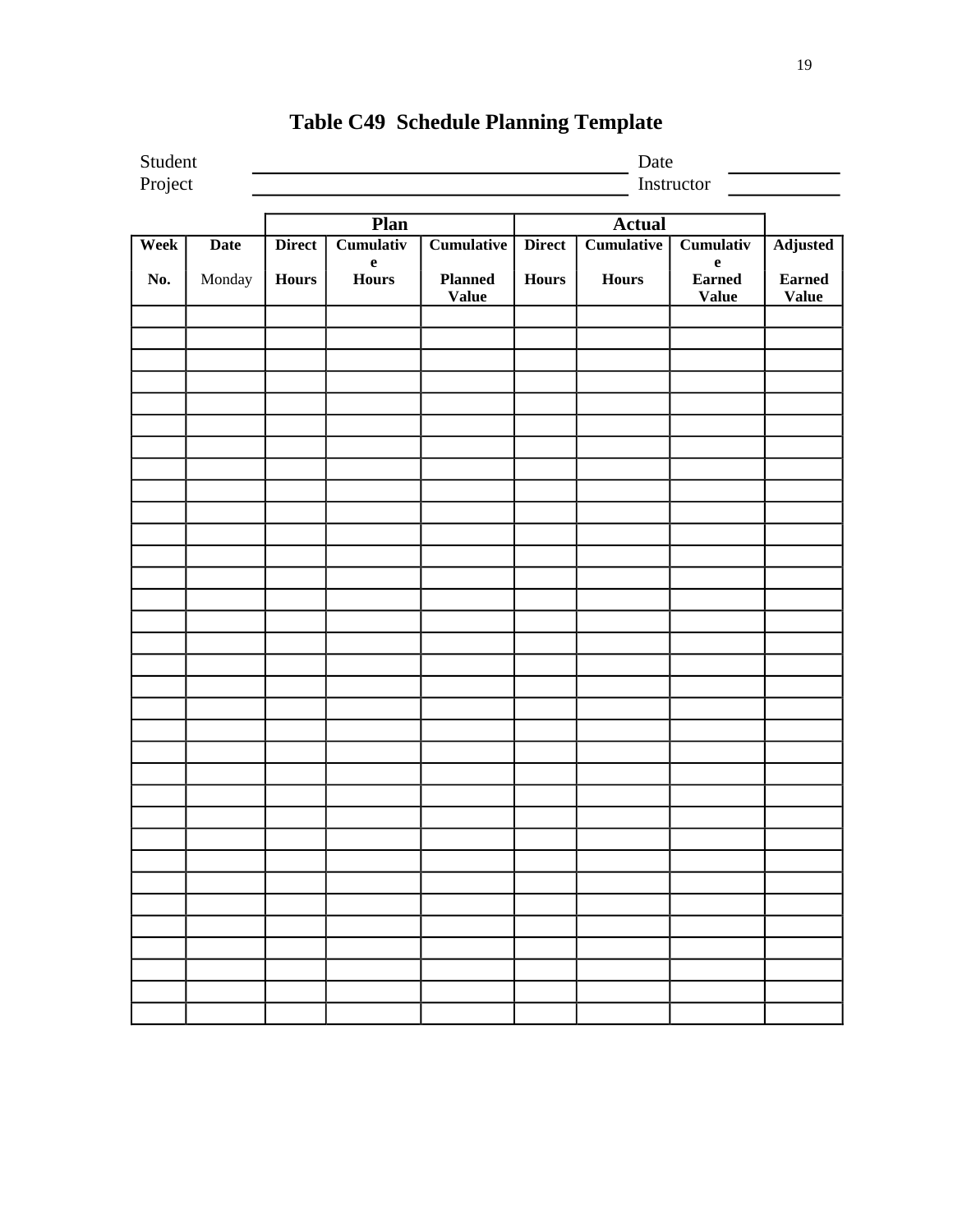#### **Process version: PSP1.1**

### **Lecture Number: 6**

**Assignment:**

| Text | Read Chapter 7.                                                                |
|------|--------------------------------------------------------------------------------|
|      | Program 6A   Use PSP1.1 to write program 6A to calculate the linear regression |
|      | prediction interval.                                                           |

**Before writing program 6A, read the process and exercise specifications in Appendices C and D.**

| Assignment Kit 6 Contents        | Instructions | Order to submit assignment                                                                                                             |  |
|----------------------------------|--------------|----------------------------------------------------------------------------------------------------------------------------------------|--|
| PSP1.1 Process Scripts           |              | PSP1.1 Project Plan Summary                                                                                                            |  |
| C41 PSP1.1 Script                | n/a          | <b>Test Report</b>                                                                                                                     |  |
| C42 PSP1.1 Planning Script       | n/a          | PIP form, including lessons<br>learned                                                                                                 |  |
| C43 PSP1.1 Development Script    | n/a          | <b>Size Estimating Template</b>                                                                                                        |  |
| C44 PSP1.1 Postmortem Script     | n/a          | <b>Task Planning Template</b>                                                                                                          |  |
| C36 PROBE Estimating Script      | n/a          | <b>Schedule Planning Template</b><br>Time Recording Log<br>Defect Recording Log<br>Source program listing<br>Other requested materials |  |
| Forms, Templates, and Standards  |              |                                                                                                                                        |  |
| C45 PSP1.1 Project Plan Summary  | C46          |                                                                                                                                        |  |
| C47 Task Planning Template       | C48          |                                                                                                                                        |  |
| C49 Schedule Planning Template   | C50          |                                                                                                                                        |  |
| C37 Test Report Template         | C38          |                                                                                                                                        |  |
| C39 Size Estimating Template     | C40          |                                                                                                                                        |  |
| C27 Process Improvement Proposal | C28          |                                                                                                                                        |  |
| C29 Coding Standard              | n/a          |                                                                                                                                        |  |
| C16 Time Recording Log           | C17          |                                                                                                                                        |  |
| C18 Defect Recording Log         | C19          |                                                                                                                                        |  |
| C20 Defect Type Standard         | n/a          |                                                                                                                                        |  |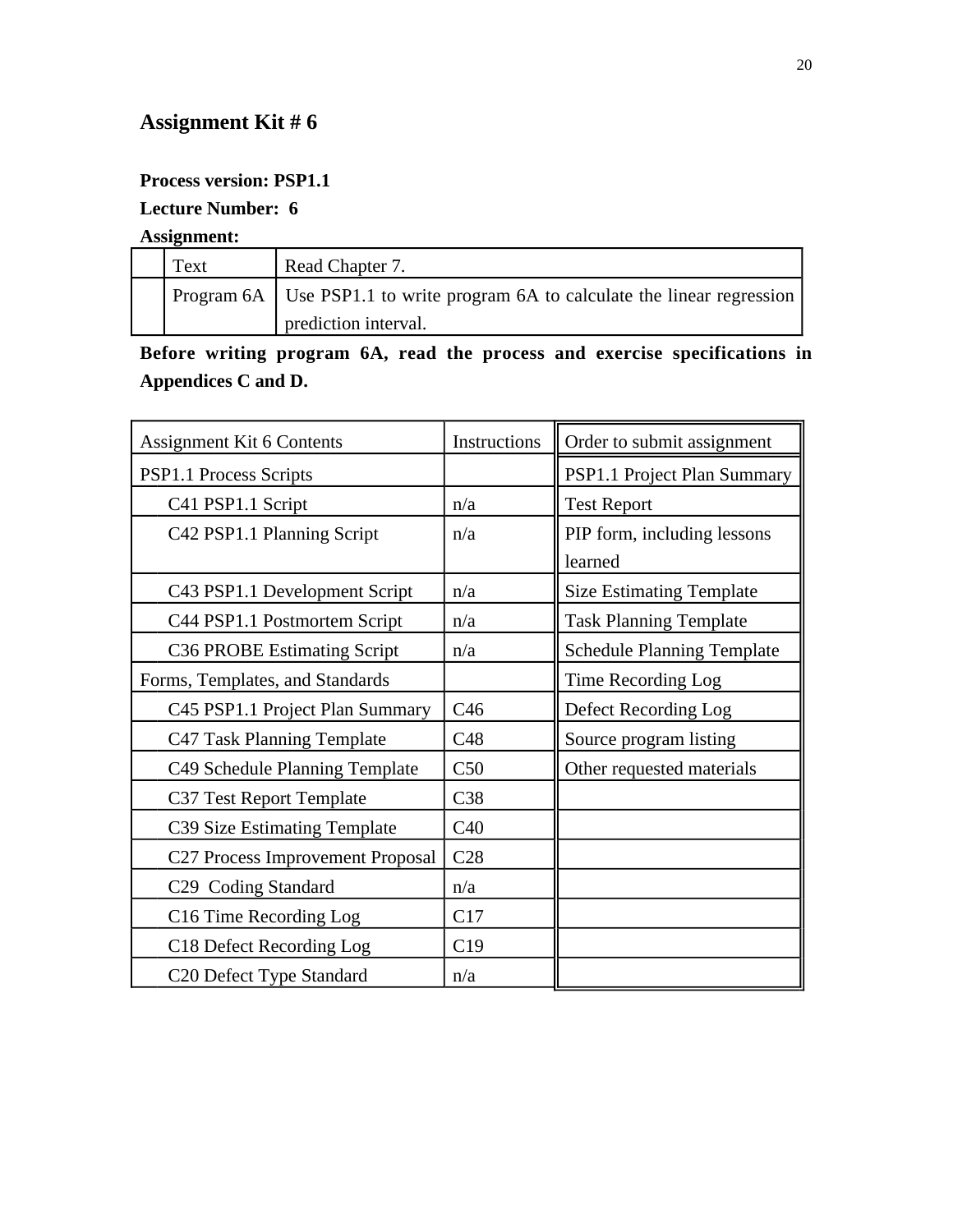#### **Lecture Number: 7**

### **Assignment:**

| Text      | Read Chapter 8.                               |
|-----------|-----------------------------------------------|
| Report R4 | Write report R4, the midterm analysis report. |

**Before writing report R4, read the process and exercise specifications in Appendices C and D.**

| Instructions<br>Assignment Kit 7 Contents |  | Order to submit assignment         |  |  |  |  |
|-------------------------------------------|--|------------------------------------|--|--|--|--|
|                                           |  | Report $R4$                        |  |  |  |  |
|                                           |  | <b>PIP</b> form, including lessons |  |  |  |  |
|                                           |  | learned                            |  |  |  |  |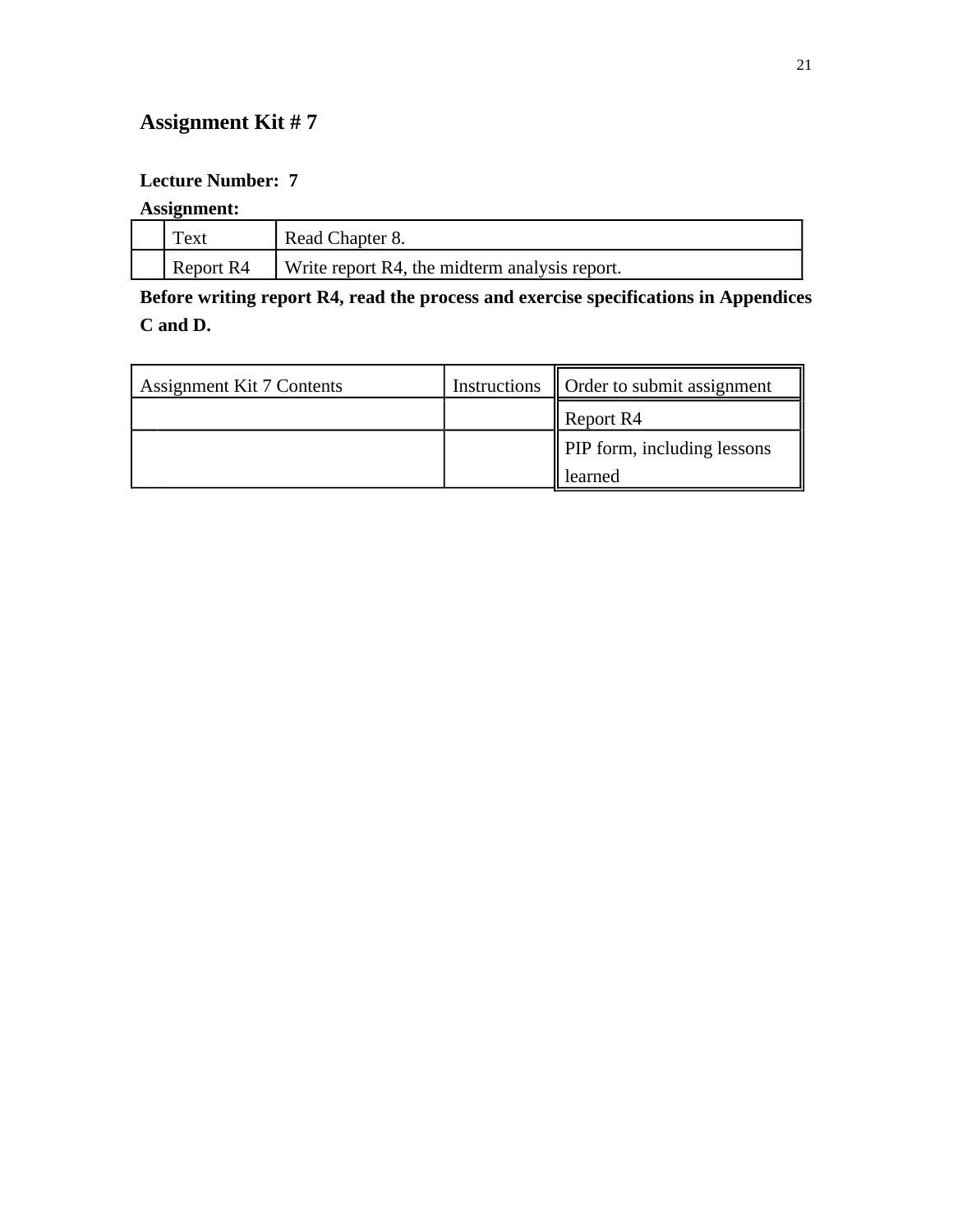#### **Process version: PSP2**

### **Lecture Number: 8**

**Assignment:**

| Text | Read Chapter 9.                                                               |
|------|-------------------------------------------------------------------------------|
|      | Program 7A   Use PSP2 to write program 7A to determine the correlation of two |
|      | sets of data, using a linked list.                                            |

**Before writing program 7A, read the process and exercise specifications in Appendices C and D.**

| <b>Assignment Kit 8 Contents</b>     | <b>Instructions</b> | Order to submit assignment        |  |
|--------------------------------------|---------------------|-----------------------------------|--|
| <b>PSP2</b> Process Scripts          |                     | PSP2 Project Plan Summary         |  |
| C51 PSP2 Script                      | n/a                 | <b>Test Report</b>                |  |
| C52 PSP2 Planning Script             | n/a                 | PSP2 Design Review                |  |
|                                      |                     | Checklist                         |  |
| C53 PSP2 Development Script          | n/a                 | <b>Code Review Checklist</b>      |  |
| C54 PSP2 Postmortem Script           | n/a                 | PIP form, including lessons       |  |
|                                      |                     | learned                           |  |
| C36 PROBE Estimating Script          | n/a                 | <b>Size Estimating Template</b>   |  |
| Forms, Templates, and Standards      |                     | <b>Task Planning Template</b>     |  |
| <b>C55 PSP2 Project Plan Summary</b> | C46                 | <b>Schedule Planning Template</b> |  |
| <b>C57 PSP2 Design Review</b>        | n/a                 | Time Recording Log                |  |
| <b>Checklist</b>                     |                     |                                   |  |
| <b>C58 Code Review Checklist</b>     | n/a                 | Defect Recording Log              |  |
| C47 Task Planning Template           | C48                 | Source program listing            |  |
| C49 Schedule Planning Template       | C50                 | Other requested materials         |  |
| C37 Test Report Template             | C <sub>38</sub>     |                                   |  |
| C39 Size Estimating Template         | C40                 |                                   |  |
| C27 Process Improvement Proposal     | C28                 |                                   |  |
| C29 Coding Standard                  | n/a                 |                                   |  |
| C16 Time Recording Log               | C17                 |                                   |  |
| C18 Defect Recording Log             | C19                 |                                   |  |
| C20 Defect Type Standard             | n/a                 |                                   |  |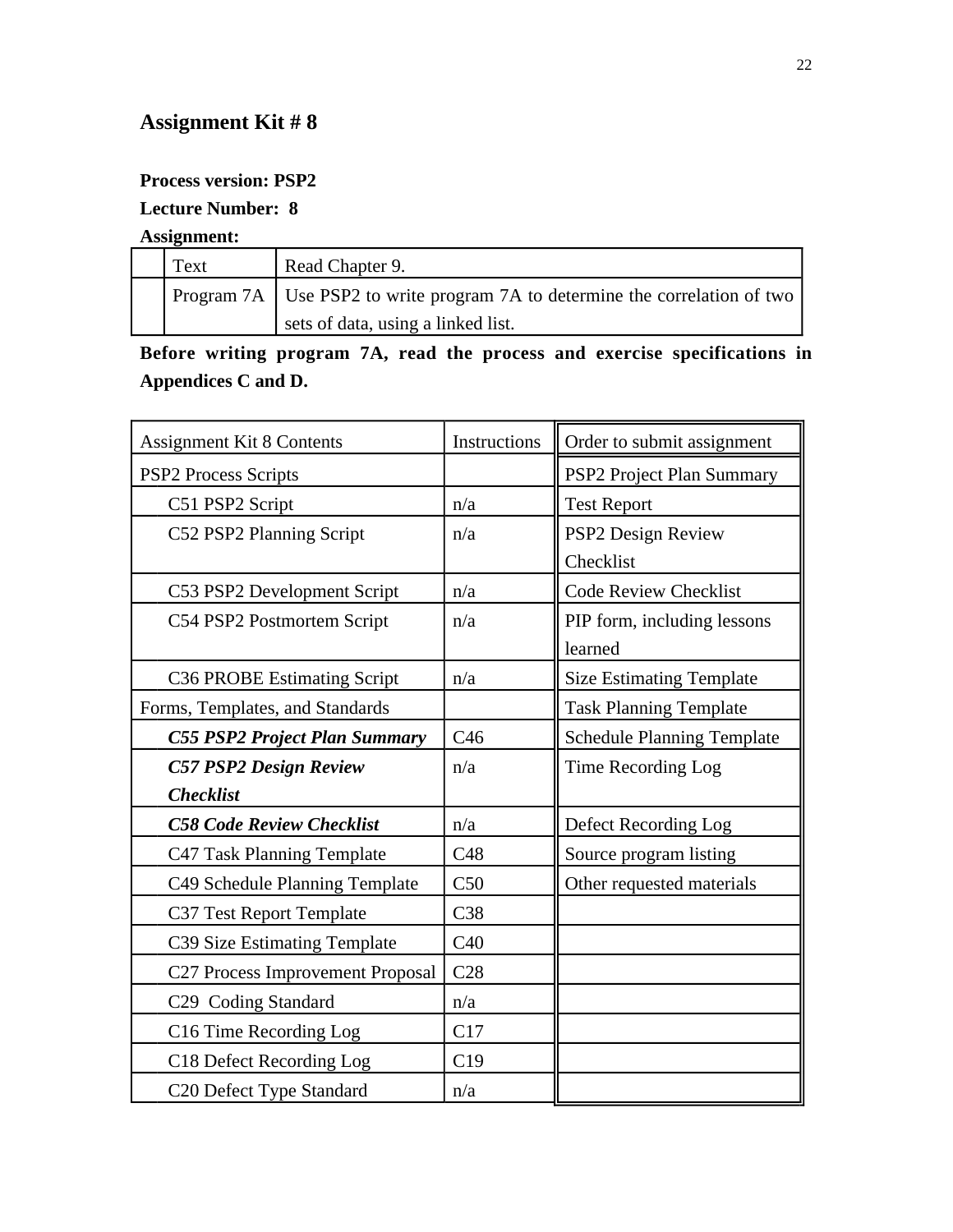| Student<br>Program<br>Instructor                                                                                                    |                        |               | Date<br>Program#<br>Language |                  |
|-------------------------------------------------------------------------------------------------------------------------------------|------------------------|---------------|------------------------------|------------------|
| <b>Summary</b><br>LOC/Hour<br><b>Planned Time</b>                                                                                   | Plan                   |               | <b>Actual</b>                | <b>To Date</b>   |
| <b>Actual Time</b><br>CPI(Cost-Performance Index)                                                                                   |                        |               |                              | (Planned/Actual) |
| % Reused<br>% New Reused<br><b>Test Defects/KLOC</b><br><b>Total Defects/KLOC</b><br>Yield %                                        |                        |               |                              |                  |
| Program Size (LOC):<br>Base(B)                                                                                                      | Plan                   |               | <b>Actual</b>                | <b>To Date</b>   |
| Deleted (D)                                                                                                                         | (Measured)             |               | (Measured)                   |                  |
| Modified (M)                                                                                                                        | (Estimated)            | (Counted)     |                              |                  |
| Added $(A)$                                                                                                                         | (Estimated)            | (Counted)     |                              |                  |
| Reused $(R)$                                                                                                                        | $(N-M)$<br>(Estimated) |               | $(T-B+D-R)$<br>(Counted)     |                  |
| Total New & Changed (N)                                                                                                             | (Estimated)            |               | $(A+M)$                      |                  |
| Total LOC (T)                                                                                                                       | $(N+B-M-D+R)$          |               | (Measured)                   |                  |
| <b>Total New Reused</b><br><b>Upper Prediction Interval (70%)</b><br><b>Lower Prediction Interval (70%)</b>                         |                        |               |                              |                  |
| Time in Phase (min.)<br>Planning<br>Design<br>Design review<br>Code<br>Code review<br>Compile<br><b>Test</b><br>Postmortem<br>Total | Plan                   | <b>Actual</b> | <b>To Date</b>               | To Date %        |
| Total Time UPI (70%)<br>Total Time LPI (70%)                                                                                        |                        |               |                              |                  |
|                                                                                                                                     |                        | (continued)   |                              |                  |

# **Table C55 PSP2 Project Plan Summary**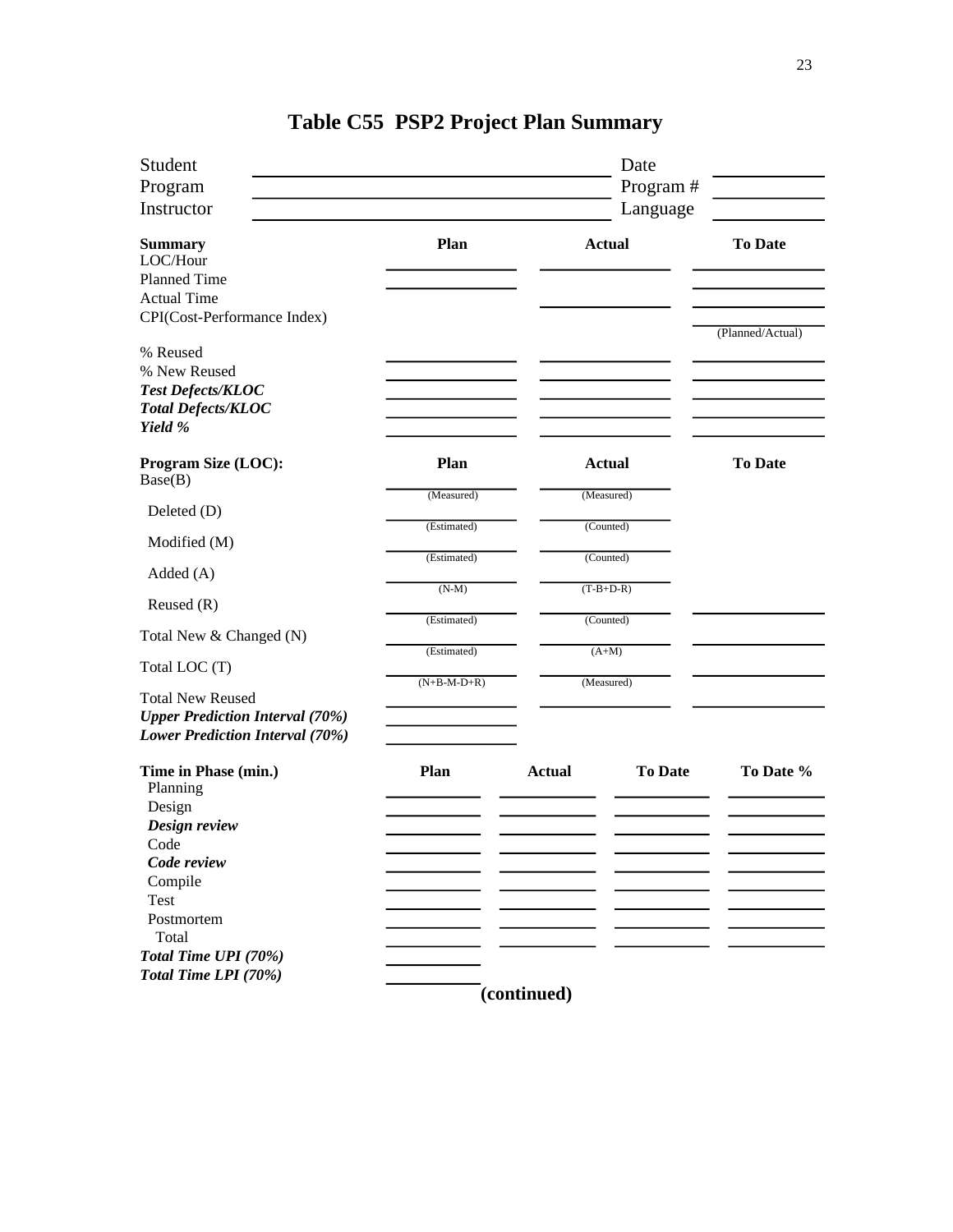| Student<br>Program<br>Instructor                                                                                                                                                                                |      |               | Date<br>Program#<br>Language |                |
|-----------------------------------------------------------------------------------------------------------------------------------------------------------------------------------------------------------------|------|---------------|------------------------------|----------------|
| <b>Defects Injected</b><br>Planning<br>Design<br>Design review<br>Code                                                                                                                                          | Plan | <b>Actual</b> | <b>To Date</b>               | To Date %      |
| Code review<br>Compile<br>Test<br><b>Total Development</b>                                                                                                                                                      |      |               |                              |                |
| <b>Defects Removed</b><br>Planning<br>Design<br>Design review<br>Code<br>Code review<br>Compile<br><b>Test</b><br><b>Total Development</b><br><b>After Development</b>                                          | Plan | <b>Actual</b> | <b>To Date</b>               | To Date %      |
| <b>Defect Removal Efficiency</b><br>Defects/Hour - Design review<br>Defects/Hour - Code review<br>Defects/Hour - Compile<br><b>Defects/Hour - Test</b><br>DRL(DLDR/UT)<br>DRL(CodeReview/UT)<br>DRL(Compile/UT) | Plan |               | <b>Actual</b>                | <b>To Date</b> |

# **Table C55 PSP2 Project Plan Summary (continued)**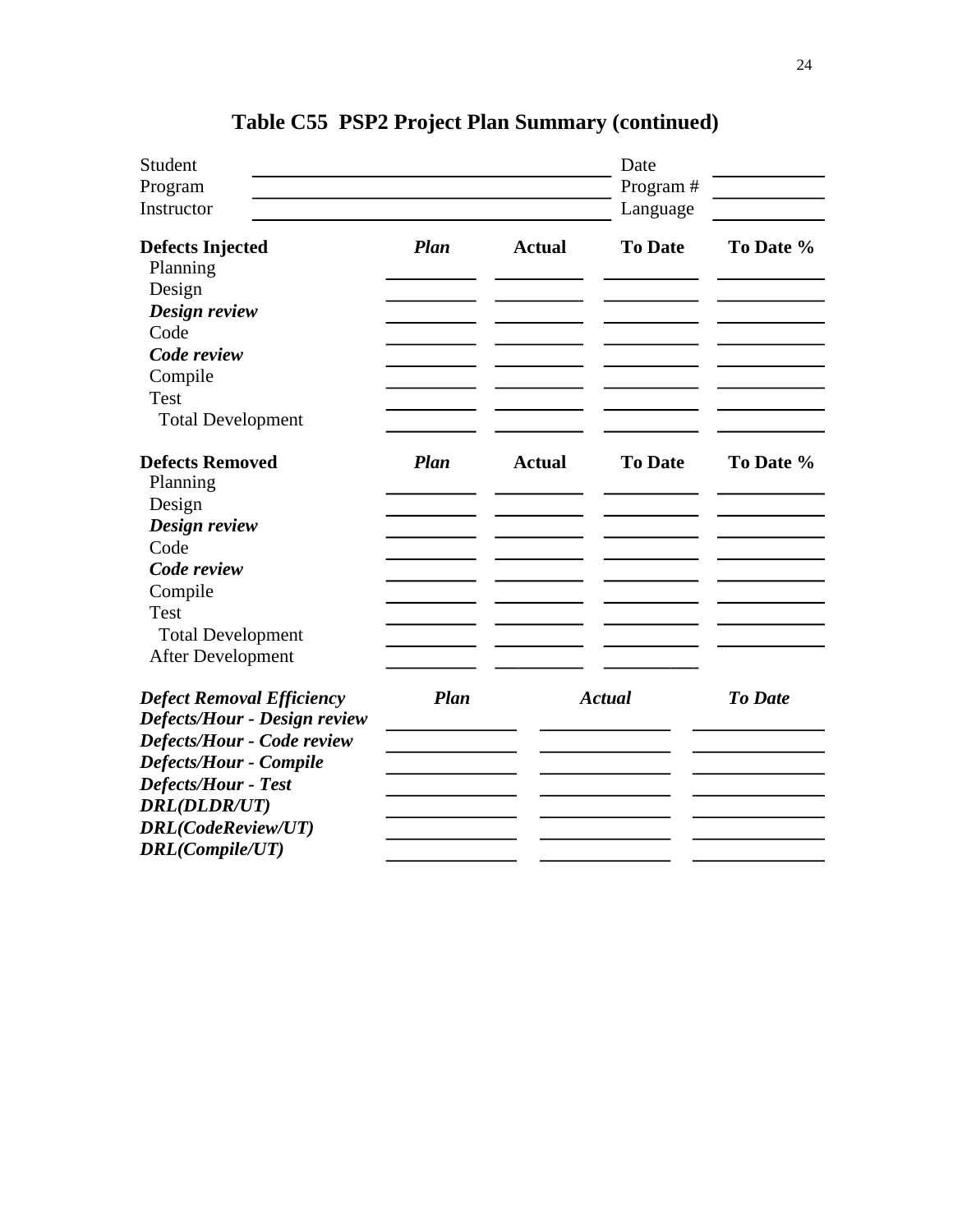## **Table C57 C++ PSP2 Design Review Checklist**

#### PROGRAM NAME AND #:

| Purpose              | To guide you in conducting an effective design review                                                                                                                                                                           |  |  |
|----------------------|---------------------------------------------------------------------------------------------------------------------------------------------------------------------------------------------------------------------------------|--|--|
| General              | As you complete each review step, check that item in the box to the<br>right.<br>Complete the checklist for one program unit before you start to review<br>the next.                                                            |  |  |
| Complete             | Ensure that the requirements, specifications, and high-level design are<br>completely covered by the design:<br>- all specified outputs are produced<br>- all needed inputs are furnished<br>- all required includes are stated |  |  |
| Logic                | Verify that program sequencing is proper:<br>- that stacks, lists, etc. are in the proper order<br>- that recursion unwinds properly<br>Verify that all loops are properly initiated, incremented, and terminated               |  |  |
| <b>Special Cases</b> | Check all special cases:<br>- empty, full, minimum, maximum, negative, zero<br>- out of limits, overflow, underflow<br>- ensure "impossible" conditions are absolutely impossible<br>- handle all incorrect input conditions    |  |  |
| Functional use       | Verify that all functions, procedures, or objects are fully understood and<br>properly used<br>Verify that all externally referenced abstractions are precisely defined                                                         |  |  |
| <b>Names</b>         | Verify that:<br>- all special names and types are clear or specifically defined<br>- the scopes of all variables and parameters are self-evident or defined<br>- all named objects are used within their declared scopes        |  |  |
| <b>Standards</b>     | Review the design for conformance to all applicable design standards                                                                                                                                                            |  |  |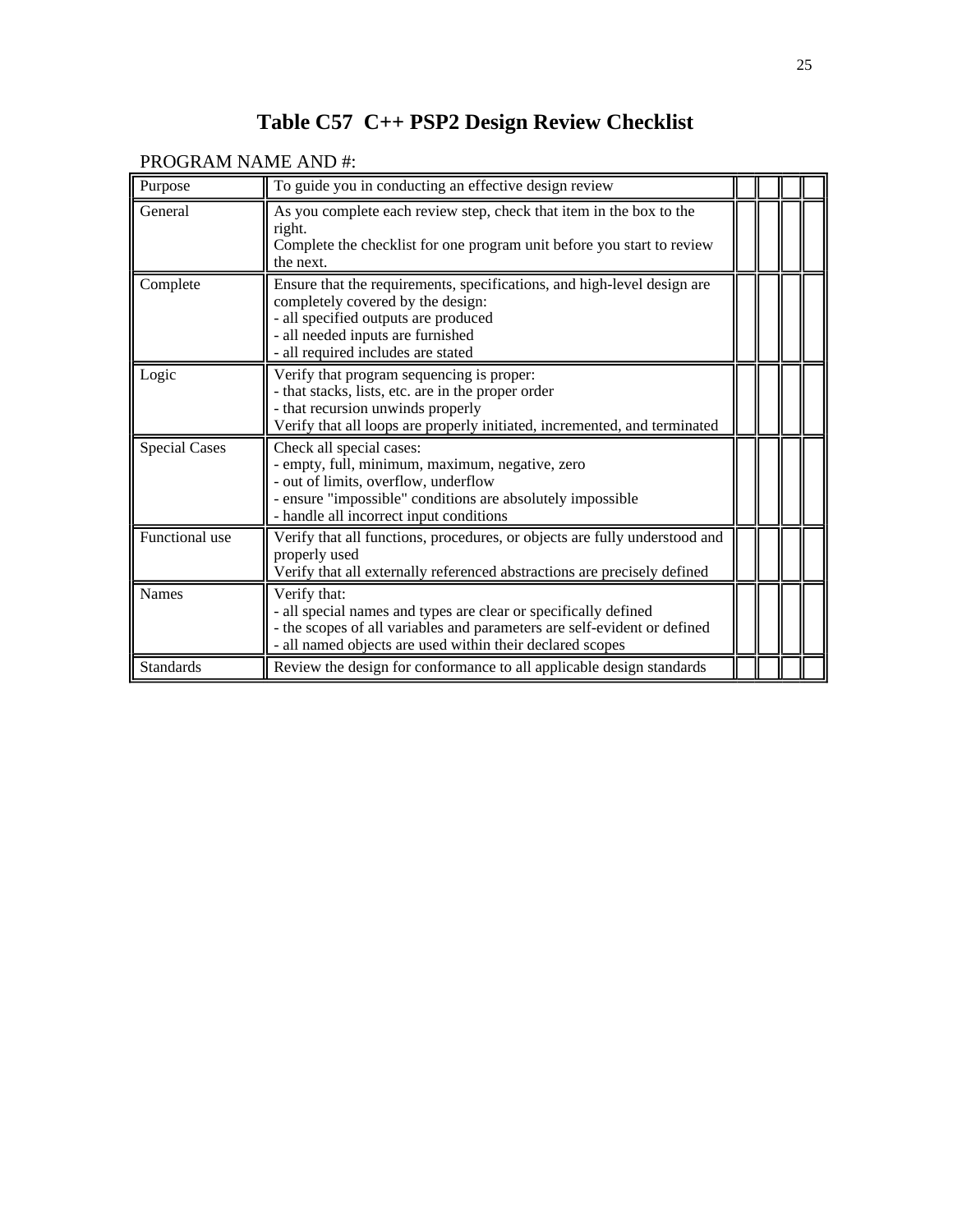### **Table C58 C++ Code Review Checklist**

| Purpose                | To guide you in conducting an effective code review.                                                                                                                 |  |  |
|------------------------|----------------------------------------------------------------------------------------------------------------------------------------------------------------------|--|--|
| General                | As you complete each review step, check that item in the box to the<br>right.<br>Complete the checklist for one program unit before you start to<br>review the next. |  |  |
| Complete               | Verify that the code covers all the design.                                                                                                                          |  |  |
| <b>Includes</b>        | Verify that includes are complete                                                                                                                                    |  |  |
| Initialization         | Check variable and parameter initialization:<br>- at program initiation<br>- at start of every loop<br>- at function/procedure entry                                 |  |  |
| Calls                  | Check function call formats:<br>- pointers<br>- parameters<br>- use of '&'                                                                                           |  |  |
| <b>Names</b>           | Check name spelling and use:<br>- is it consistent?<br>- is it within declared scope?<br>- do all structures and classes use '.' reference?                          |  |  |
| <b>Strings</b>         | Check that all strings are<br>- identified by pointers and<br>- terminated in NULL.                                                                                  |  |  |
| Pointers               | Check that<br>- pointers are initialized NULL<br>- pointers are deleted only after new, and<br>- new pointers are always deleted after use.                          |  |  |
| <b>Output Format</b>   | Check the output format:<br>- line stepping is proper<br>- spacing is proper                                                                                         |  |  |
| {} Pairs               | Ensure that the { } are proper and matched                                                                                                                           |  |  |
| Logic<br>Operators     | Verify the proper use of $==, =, \parallel$ , and so on.<br>Check every logic function for proper ().                                                                |  |  |
| Line by Line<br>Check  | Check every LOC for<br>- instruction syntax and<br>- proper punctuation.                                                                                             |  |  |
| <b>Standards</b>       | Ensure that the code conforms to the coding standards.                                                                                                               |  |  |
| File Open and<br>Close | Verify that all files are<br>- properly declared,<br>- opened, and<br>- closed.                                                                                      |  |  |

### PROGRAM NAME AND #: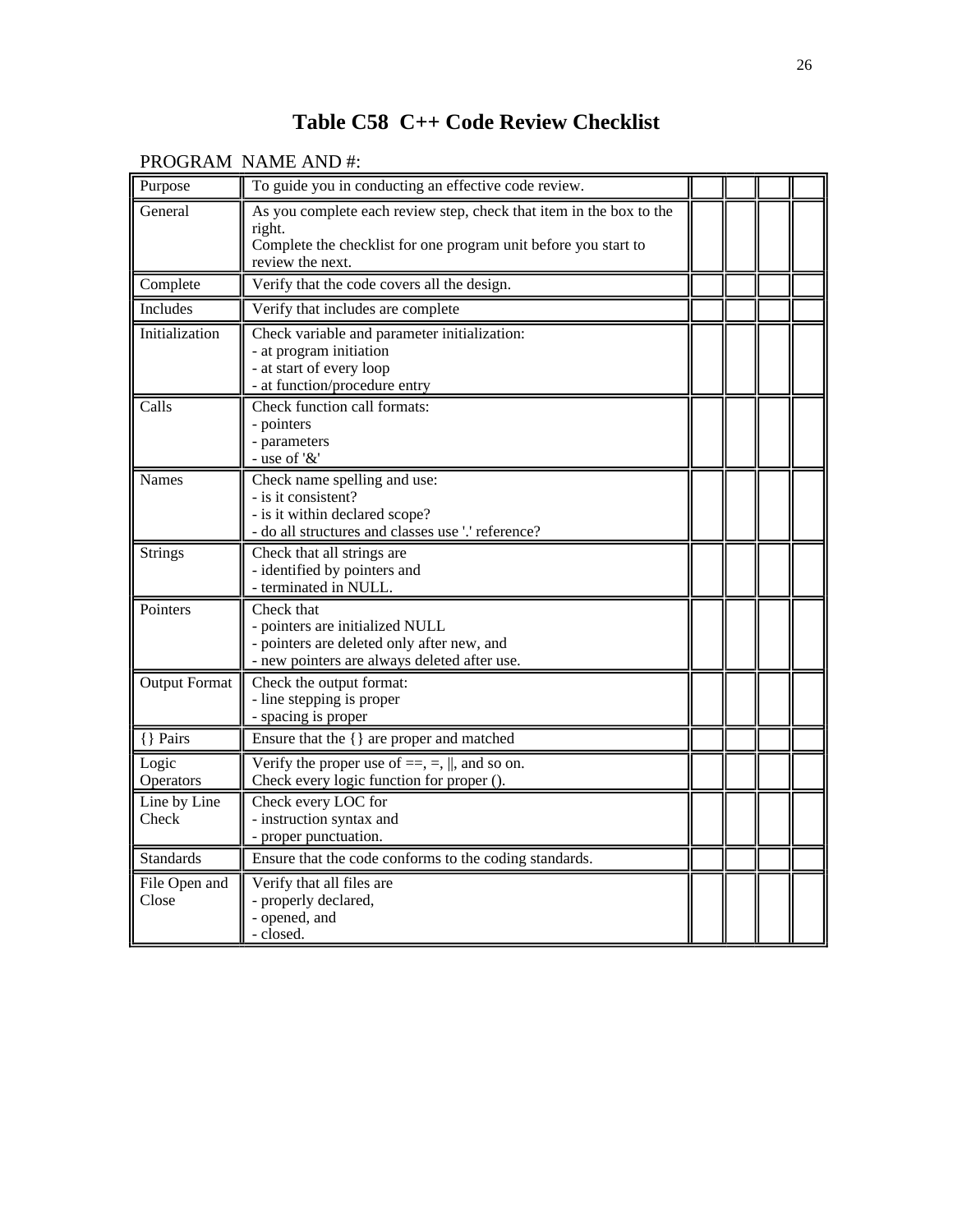#### **Process version: PSP2**

### **Lecture Number: 9**

**Assignment:**

| Text | Read appendix B and do the examples.                             |
|------|------------------------------------------------------------------|
|      | Program 8A   Use PSP2 to write program 8A to sort a linked list. |

**Before writing program 8A, read the process and exercise specifications in Appendices C and D.**

| <b>Assignment Kit 9 Contents</b> | Instructions    | Order to submit assignment                                                                                                                                                                                                                                     |  |
|----------------------------------|-----------------|----------------------------------------------------------------------------------------------------------------------------------------------------------------------------------------------------------------------------------------------------------------|--|
| <b>PSP2</b> Process Scripts      |                 | PSP2 Project Plan Summary                                                                                                                                                                                                                                      |  |
| C51 PSP2 Script                  | n/a             | <b>Test Report</b><br>PSP2 Design Review<br>Checklist<br><b>Code Review Checklist</b><br>PIP form, including lessons<br>learned<br><b>Size Estimating Template</b><br><b>Task Planning Template</b><br><b>Schedule Planning Template</b><br>Time Recording Log |  |
| C52 PSP2 Planning Script         | n/a             |                                                                                                                                                                                                                                                                |  |
|                                  |                 |                                                                                                                                                                                                                                                                |  |
| C53 PSP2 Development Script      | n/a             |                                                                                                                                                                                                                                                                |  |
| C54 PSP2 Postmortem Script       | n/a             |                                                                                                                                                                                                                                                                |  |
|                                  |                 |                                                                                                                                                                                                                                                                |  |
| C36 PROBE Estimating Script      | n/a             |                                                                                                                                                                                                                                                                |  |
| Forms, Templates, and Standards  |                 |                                                                                                                                                                                                                                                                |  |
| C55 PSP2 Project Plan Summary    | C46             |                                                                                                                                                                                                                                                                |  |
| C57 PSP2 Design Review           | n/a             |                                                                                                                                                                                                                                                                |  |
| Checklist                        |                 |                                                                                                                                                                                                                                                                |  |
| C58 Code Review Checklist        | n/a             | Defect Recording Log                                                                                                                                                                                                                                           |  |
| C47 Task Planning Template       | C48             | Source program listing                                                                                                                                                                                                                                         |  |
| C49 Schedule Planning Template   | C50             | Other requested materials                                                                                                                                                                                                                                      |  |
| C37 Test Report Template         | C <sub>38</sub> |                                                                                                                                                                                                                                                                |  |
| C39 Size Estimating Template     | C40             |                                                                                                                                                                                                                                                                |  |
| C27 Process Improvement Proposal | C28             |                                                                                                                                                                                                                                                                |  |
| C29 Coding Standard              | n/a             |                                                                                                                                                                                                                                                                |  |
| C16 Time Recording Log           | C17             |                                                                                                                                                                                                                                                                |  |
| C18 Defect Recording Log         | C19             |                                                                                                                                                                                                                                                                |  |
| C20 Defect Type Standard         | n/a             |                                                                                                                                                                                                                                                                |  |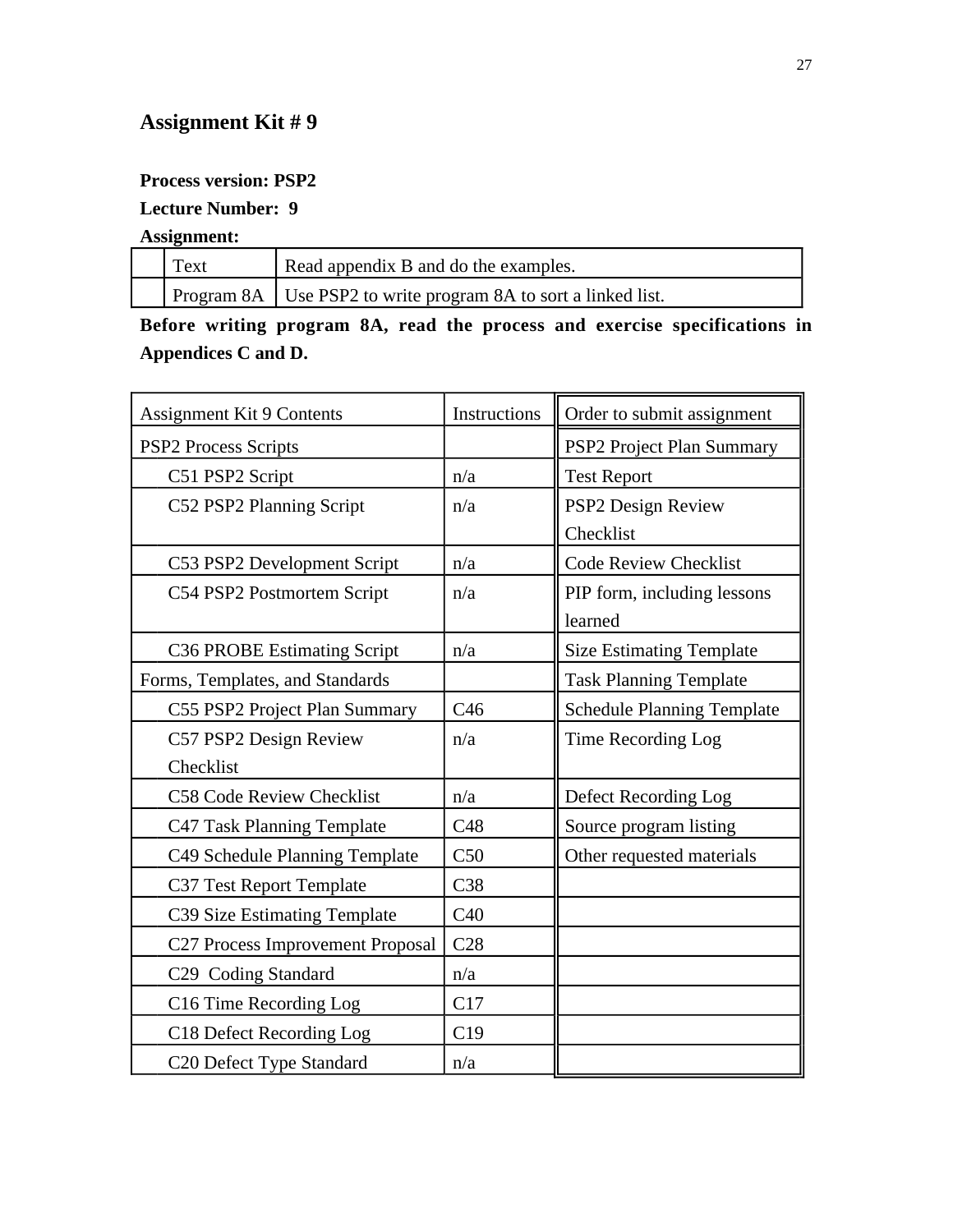#### **Process version: PSP2.1**

#### **Lecture Number: 10**

**Assignment:**

| Text | Read Chapter 10.                                                           |
|------|----------------------------------------------------------------------------|
|      | Program 9A   Use PSP2.1 to write program 9A to do a Chi-squared test for a |
|      | normal distribution.                                                       |

**Before writing program 9A, read the process and exercise specifications in Appendices C and D.**

| Assignment Kit 10 Contents              | Instructions | Order to submit assignment          |
|-----------------------------------------|--------------|-------------------------------------|
| PSP2.1 Process Scripts                  |              | PSP2.1 Project Plan Summary         |
| C59 PSP2.1 Script                       | n/a          | <b>Test Report</b>                  |
| C60 PSP2.1 Planning Script              | n/a          | PSP2.1 Design Review                |
|                                         |              | Checklist                           |
| C61 PSP2.1 Development Script           | n/a          | <b>Code Review Checklist</b>        |
| C62 PSP2.1 Postmortem Script            | n/a          | PIP form, including lessons         |
|                                         |              | learned                             |
| C36 PROBE Estimating Script             | n/a          | <b>Size Estimating Template</b>     |
| Forms, Templates, and Standards         |              | <b>Task Planning Template</b>       |
| C63 PSP2.1 Project Plan                 | C64          | <b>Schedule Planning Template</b>   |
| <b>Summary</b>                          |              |                                     |
| C65 PSP2.1 Design Review                | n/a          | <b>Operational Scenario</b>         |
| <b>Checklist</b>                        |              | Template                            |
| <b>C66 Operational Scenario</b>         | C67          | <b>Functional Specification</b>     |
| <b>Template</b>                         |              | Template                            |
| <b>C68 Functional Specification</b>     | C69          | <b>State Specification Template</b> |
| <b>Template</b>                         |              |                                     |
| <b>C70 State Specification Template</b> | C71          | Logic Specification Template        |
| <b>C72 Logic Specification Template</b> | C73          | Time Recording Log                  |

**(continued)**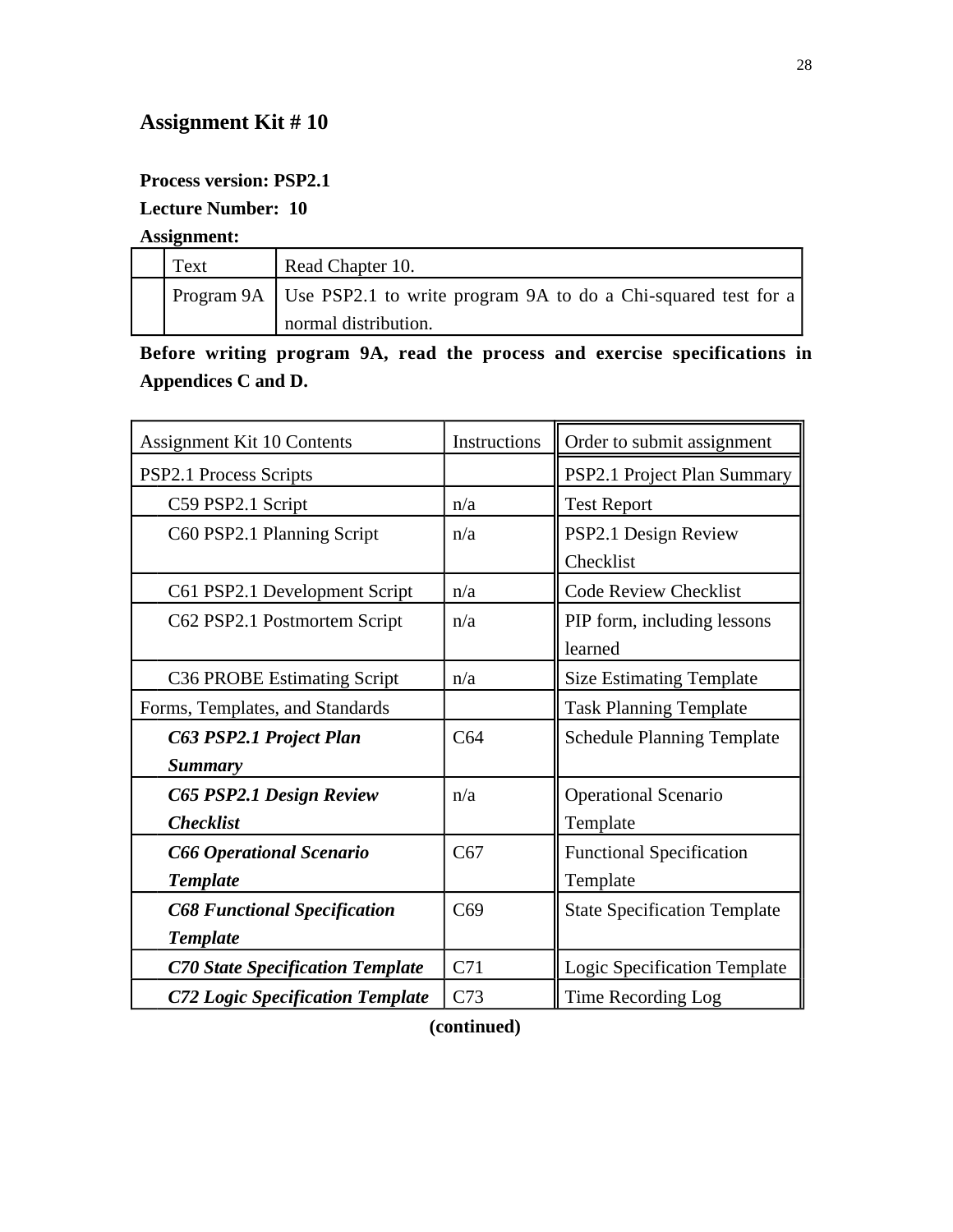| Assignment Kit 10 Contents                   | Instructions    | Order to submit assignment |
|----------------------------------------------|-----------------|----------------------------|
| C58 Code Review Checklist                    | n/a             | Defect Recording Log       |
| C47 Task Planning Template                   | C48             | Source program listing     |
| C49 Schedule Planning Template               | C50             | Other requested materials  |
| C37 Test Report Template                     | C <sub>38</sub> |                            |
| C39 Size Estimating Template                 | C40             |                            |
| C <sub>27</sub> Process Improvement Proposal | C <sub>28</sub> |                            |
| C <sub>29</sub> Coding Standard              | n/a             |                            |
| C <sub>16</sub> Time Recording Log           | C17             |                            |
| C <sub>18</sub> Defect Recording Log         | C19             |                            |
| C <sub>20</sub> Defect Type Standard         | n/a             |                            |

# **Assignment Kit # 10 (continued)**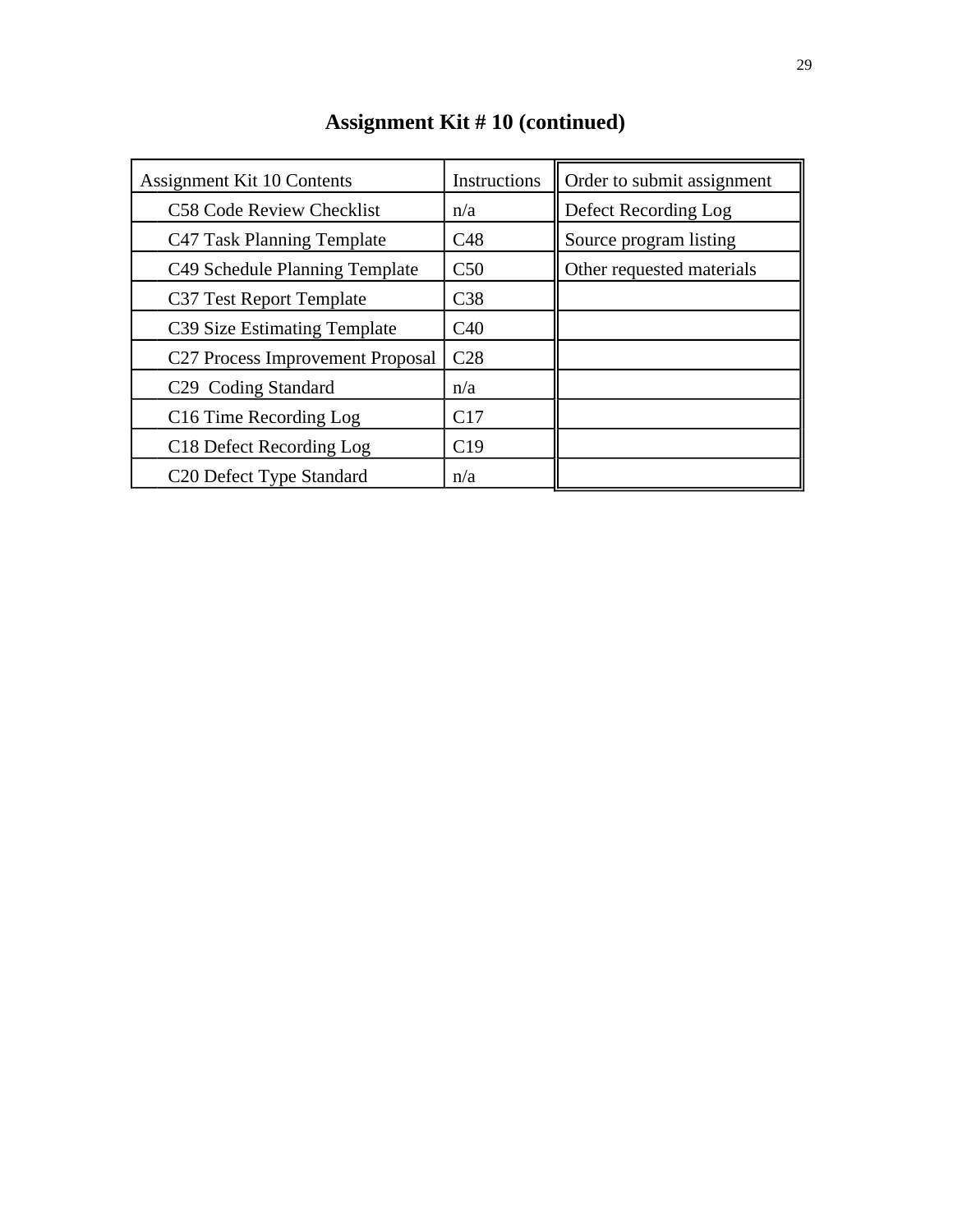| Student<br>Program<br>Instructor                                                                                                                                                    |  |                        |                          | Date<br>Program#<br>Language |                  |
|-------------------------------------------------------------------------------------------------------------------------------------------------------------------------------------|--|------------------------|--------------------------|------------------------------|------------------|
| <b>Summary</b><br>LOC/Hour<br><b>Planned Time</b>                                                                                                                                   |  | Plan                   | <b>Actual</b>            |                              | <b>To Date</b>   |
| <b>Actual Time</b><br>CPI(Cost-Performance Index)                                                                                                                                   |  |                        |                          |                              |                  |
| % Reused<br>% New Reused<br>Test Defects/KLOC<br><b>Total Defects/KLOC</b><br>Yield %<br>% Appraisal COQ<br>% Failure COQ<br><b>COQ A/F Ratio</b>                                   |  |                        |                          |                              | (Planned/Actual) |
| Program Size (LOC):<br>Base(B)                                                                                                                                                      |  | Plan                   |                          | <b>Actual</b>                | <b>To Date</b>   |
| Deleted (D)                                                                                                                                                                         |  | (Measured)             |                          | (Measured)                   |                  |
| Modified (M)                                                                                                                                                                        |  | (Estimated)            | (Counted)                |                              |                  |
|                                                                                                                                                                                     |  | (Estimated)            | (Counted)                |                              |                  |
| Added $(A)$                                                                                                                                                                         |  | $(N-M)$                | $(T-B+D-R)$<br>(Counted) |                              |                  |
| Reused $(R)$                                                                                                                                                                        |  | (Estimated)            |                          |                              |                  |
| Total New & Changed (N)                                                                                                                                                             |  | (Estimated)<br>$(A+M)$ |                          |                              |                  |
| Total LOC (T)                                                                                                                                                                       |  | $(N+B-M-D+R)$          | (Measured)               |                              |                  |
| <b>Total New Reused</b><br>Upper Prediction Interval (70%)<br>Lower Prediction Interval (70%)                                                                                       |  |                        |                          |                              |                  |
| Time in Phase (min.)<br>Planning<br>Design<br>Design review<br>Code<br>Code review<br>Compile<br><b>Test</b><br>Postmortem<br>Total<br>Total Time UPI (70%)<br>Total Time LPI (70%) |  | Plan                   | <b>Actual</b>            | <b>To Date</b>               | To Date %        |
|                                                                                                                                                                                     |  |                        | (continued)              |                              |                  |

# **Table C63 PSP2.1 Project Plan Summary**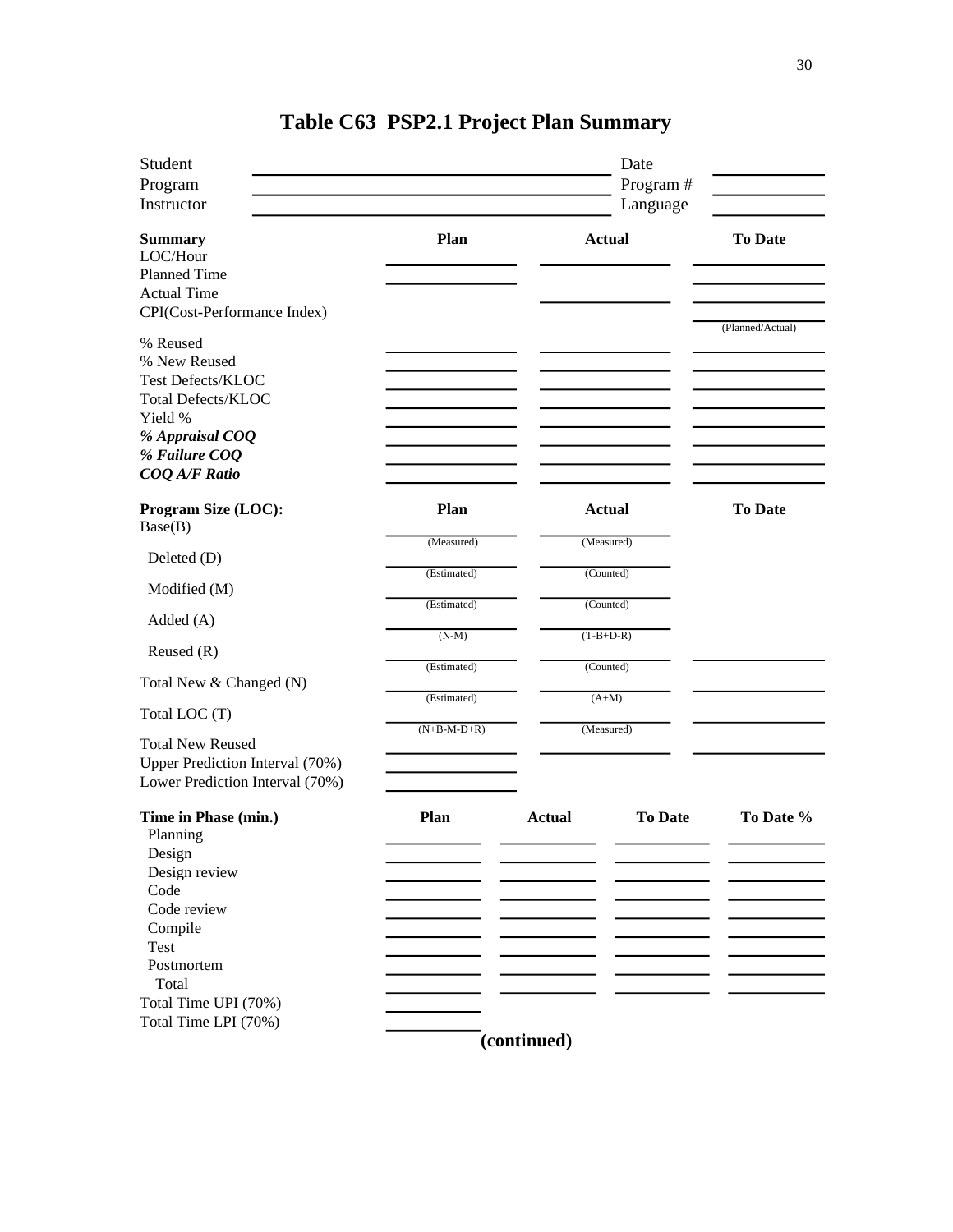| Student<br>Program<br>Instructor                                 |             |               | Date<br>Program#<br>Language |                |
|------------------------------------------------------------------|-------------|---------------|------------------------------|----------------|
| <b>Defects Injected</b><br>Planning<br>Design                    | <b>Plan</b> | <b>Actual</b> | <b>To Date</b>               | To Date %      |
| Design review                                                    |             |               |                              |                |
| Code                                                             |             |               |                              |                |
| Code review<br>Compile                                           |             |               |                              |                |
| <b>Test</b><br><b>Total Development</b>                          |             |               |                              |                |
| <b>Defects Removed</b><br>Planning                               | <b>Plan</b> | <b>Actual</b> | <b>To Date</b>               | To Date %      |
| Design                                                           |             |               |                              |                |
| Design review                                                    |             |               |                              |                |
| Code                                                             |             |               |                              |                |
| Code review                                                      |             |               |                              |                |
| Compile<br><b>Test</b>                                           |             |               |                              |                |
| <b>Total Development</b><br>After Development                    |             |               |                              |                |
| <b>Defect Removal Efficiency</b><br>Defects/Hour - Design review | <b>Plan</b> |               | <b>Actual</b>                | <b>To Date</b> |
| Defects/Hour - Code review                                       |             |               |                              |                |
| Defects/Hour - Compile                                           |             |               |                              |                |
| Defects/Hour - Test                                              |             |               |                              |                |
| DRL(DLDR/UT)                                                     |             |               |                              |                |
| DRL(CodeReview/UT)                                               |             |               |                              |                |
| DRL(Compile/UT)                                                  |             |               |                              |                |

# **Table C63 PSP2.1 Project Plan Summary (continued)**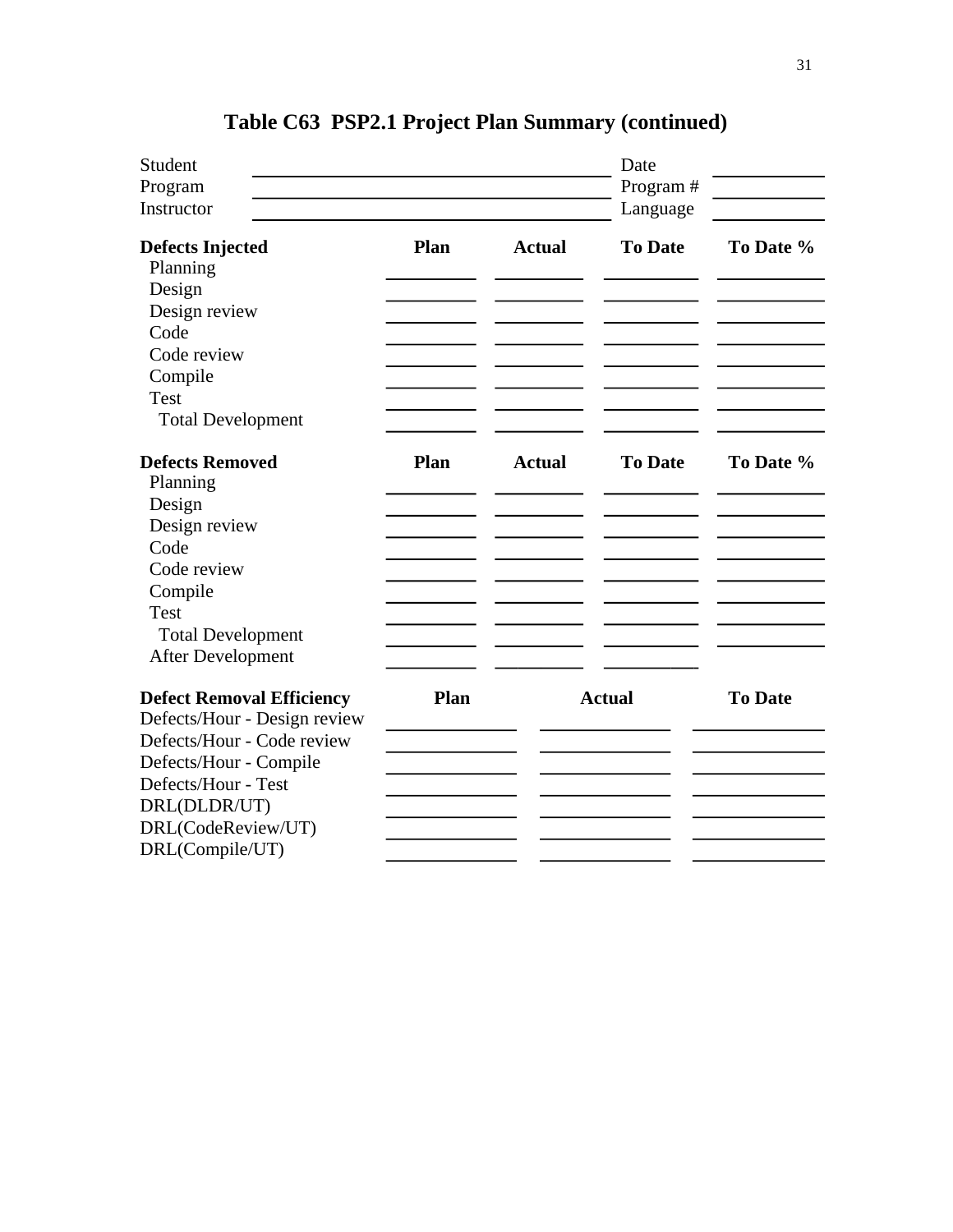## **Table C65 C++ PSP2.1 Design Review Checklist**

| Purpose              | To guide you in conducting an effective design review                                                                                                                                                                                                                                                                                                                                                                                                                   |  |  |
|----------------------|-------------------------------------------------------------------------------------------------------------------------------------------------------------------------------------------------------------------------------------------------------------------------------------------------------------------------------------------------------------------------------------------------------------------------------------------------------------------------|--|--|
| General              | As you complete each review step, check that item in the box to the<br>right.<br>Complete the checklist for one program unit before you start to review<br>the next.                                                                                                                                                                                                                                                                                                    |  |  |
| Complete             | Ensure that the requirements, specifications, and high-level design are<br>completely covered by the design:<br>- all specified outputs are produced<br>- all needed inputs are furnished<br>- all required includes are stated                                                                                                                                                                                                                                         |  |  |
| <b>State machine</b> | Verify the state machine design:<br>- The structure has no hidden traps or loops.<br>- It is complete - that is, all possible states have been identified.<br>- It is orthogonal - that is, for every set of conditions there is one and<br>only one possible next state.<br>The transitions from each state are complete and orthogonal. That<br>is, from every state, a unique next state is defined for every possible<br>combination of state machine input values. |  |  |
| Logic                | Verify that program sequencing is proper:<br>- that stacks, lists, etc. are in the proper order<br>- that recursion unwinds properly<br>Verify that all loops are properly initiated, incremented, and terminated                                                                                                                                                                                                                                                       |  |  |
| <b>Special Cases</b> | Check all special cases:<br>- empty, full, minimum, maximum, negative, zero<br>- out of limits, overflow, underflow<br>- ensure "impossible" conditions are absolutely impossible<br>- handle all incorrect input conditions                                                                                                                                                                                                                                            |  |  |
| Functional use       | Verify that all functions, procedures, or objects are fully understood and<br>properly used<br>Verify that all externally referenced abstractions are precisely defined                                                                                                                                                                                                                                                                                                 |  |  |
| <b>Names</b>         | Verify that:<br>- all special names and types are clear or specifically defined<br>- the scopes of all variables and parameters are self-evident or defined<br>- all named objects are used within their declared scopes                                                                                                                                                                                                                                                |  |  |
| <b>Standards</b>     | Review the design for conformance to all applicable design standards                                                                                                                                                                                                                                                                                                                                                                                                    |  |  |

### PROGRAM NAME AND #: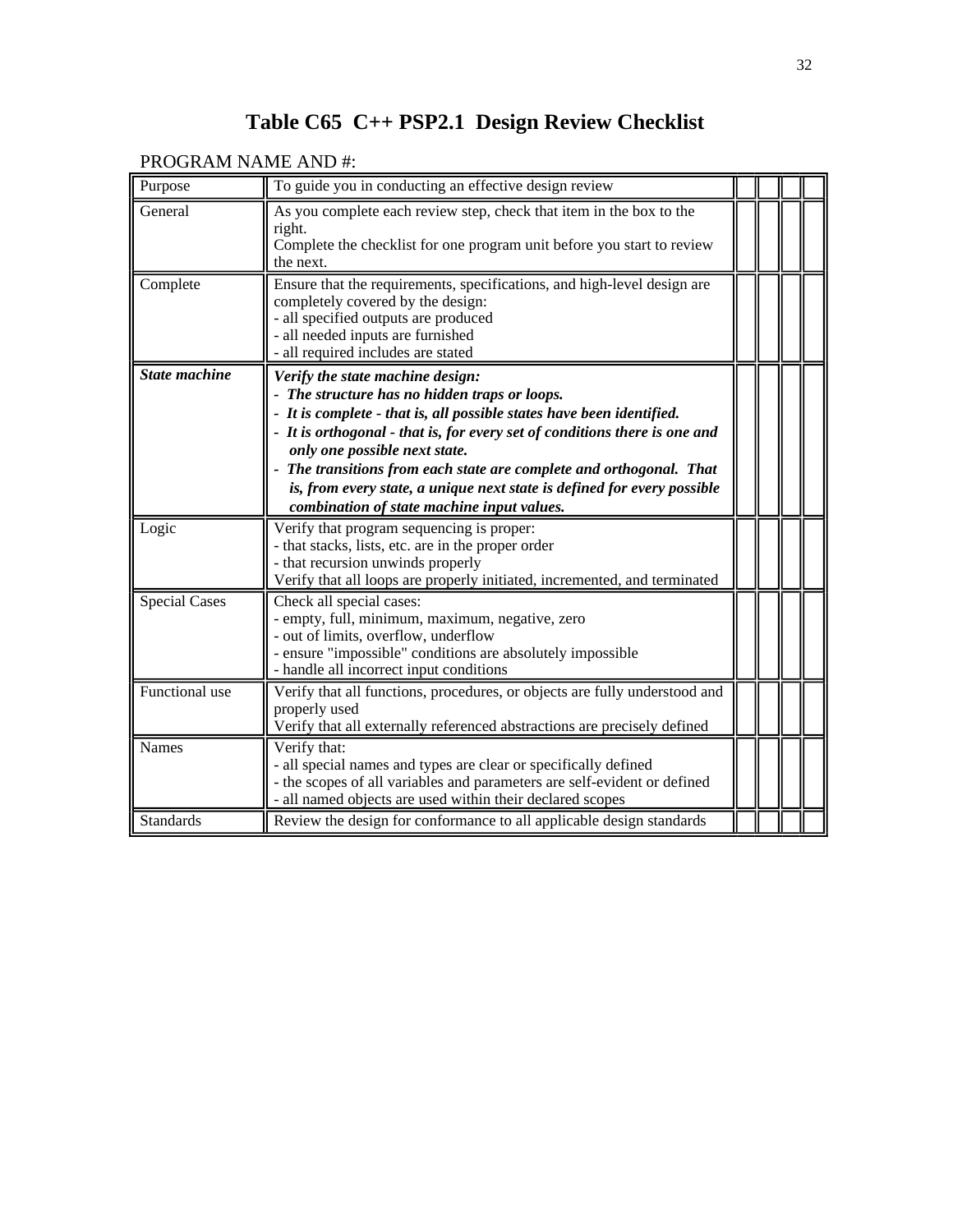# **Table C66 Operational Scenario Template**

| Student    | Date     |  |
|------------|----------|--|
| Program    | Program# |  |
| Instructor | Language |  |

Construct operational scenarios to cover the normal and abnormal program uses, including user errors:

| Scenario #          |      | User Objective: |          |
|---------------------|------|-----------------|----------|
| Scenario Objective: |      |                 |          |
| Source:             | Step | Action:         | Comments |
|                     |      |                 |          |
|                     |      |                 |          |
|                     |      |                 |          |
|                     |      |                 |          |
|                     |      |                 |          |
|                     |      |                 |          |
|                     |      |                 |          |
|                     |      |                 |          |
|                     |      |                 |          |
|                     |      |                 |          |
|                     |      |                 |          |
|                     |      |                 |          |
|                     |      |                 |          |
|                     |      |                 |          |
|                     |      |                 |          |
|                     |      |                 |          |
|                     |      |                 |          |
|                     |      |                 |          |
|                     |      |                 |          |
|                     |      |                 |          |
|                     |      |                 |          |
|                     |      |                 |          |
|                     |      |                 |          |
|                     |      |                 |          |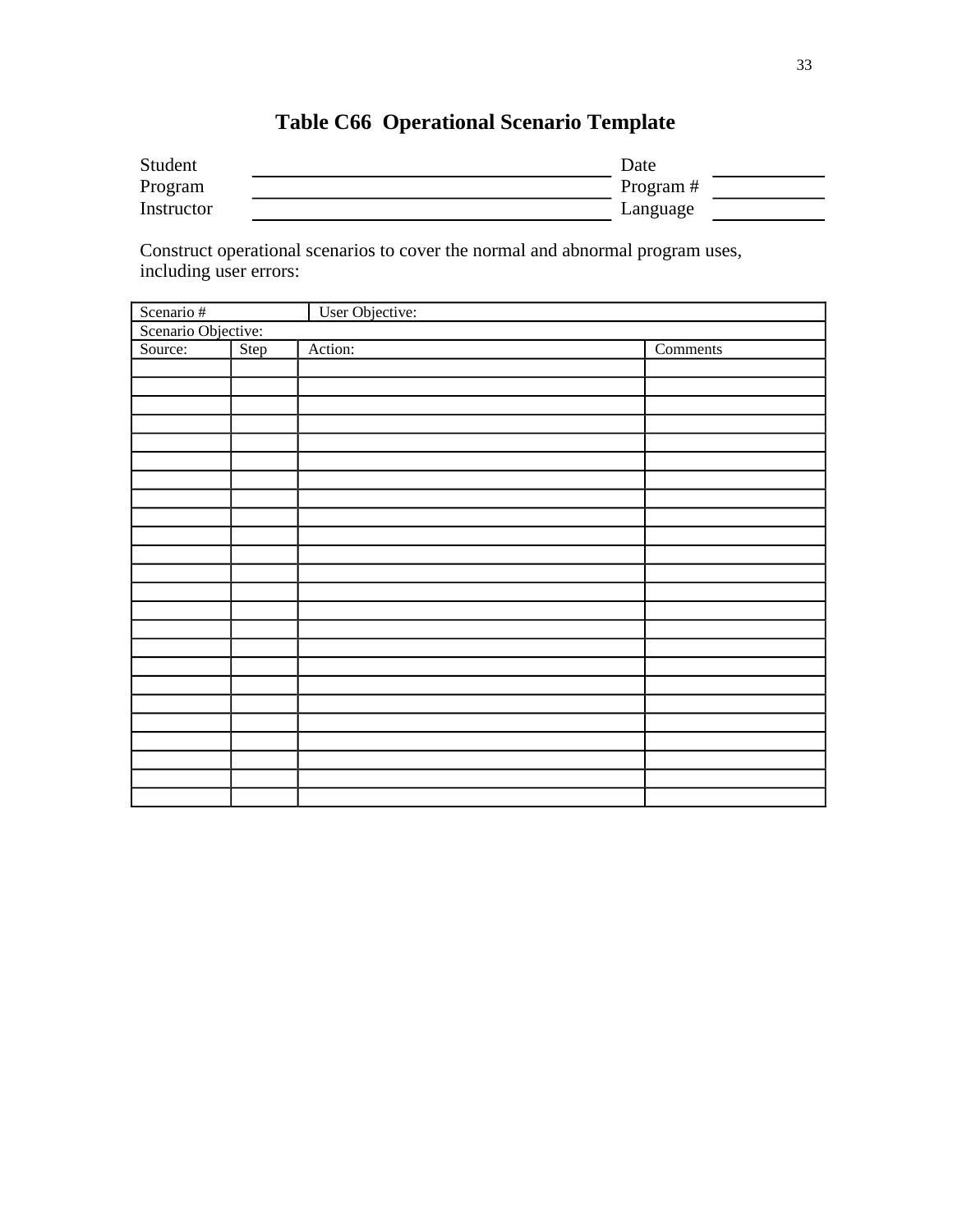# **Table C68 Functional Specification Template**

| Student    | Date      |  |
|------------|-----------|--|
| Program    | Program # |  |
| Instructor | Language  |  |

| Object/class name  | <b>Parent Classes</b>         | Attributes |
|--------------------|-------------------------------|------------|
| Method declaration | Method external specification |            |
|                    |                               |            |
|                    |                               |            |
|                    |                               |            |
|                    |                               |            |
|                    |                               |            |
|                    |                               |            |
|                    |                               |            |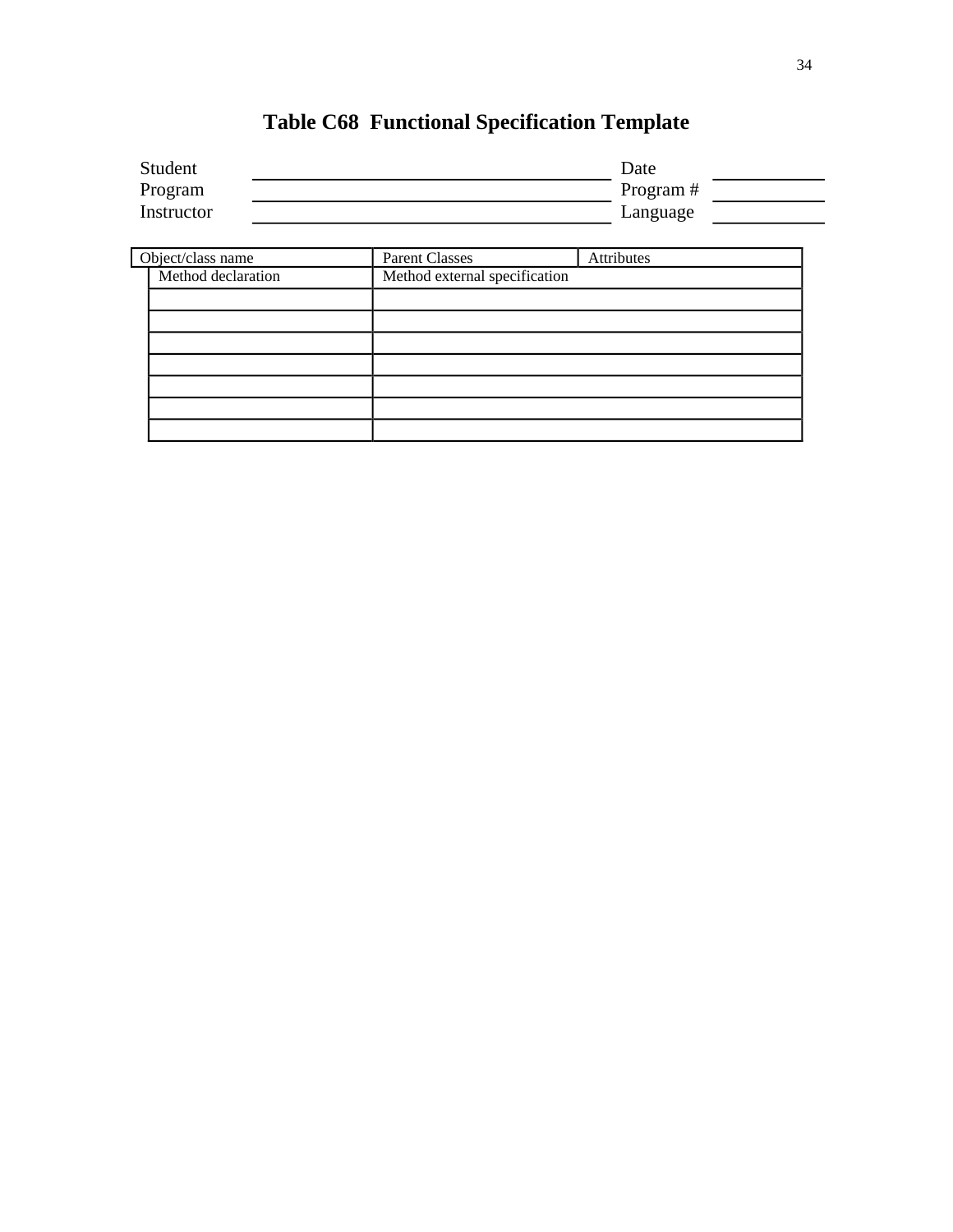# **Table C70 State Specification Template**

| Student<br>Program<br>Instructor<br>Object                               | Routine               | Date<br>Program#<br>Language |
|--------------------------------------------------------------------------|-----------------------|------------------------------|
| State #1                                                                 | description           | attributes                   |
| next state #1<br>next state #2<br>$\cdots$<br>$\cdots$<br>next state # n | transition conditions |                              |
| State #2                                                                 | description           | attributes                   |
| next state #1<br>next state #2<br>$\cdots$<br>$\cdots$                   | transition conditions |                              |
| next state # n                                                           |                       |                              |

...

| $\parallel$ State #n | description           | attributes |
|----------------------|-----------------------|------------|
| next state #1        | transition conditions |            |
| next state #2        |                       |            |
| $\cdots$             |                       |            |
| $\cdots$             |                       |            |
| next state # n       |                       |            |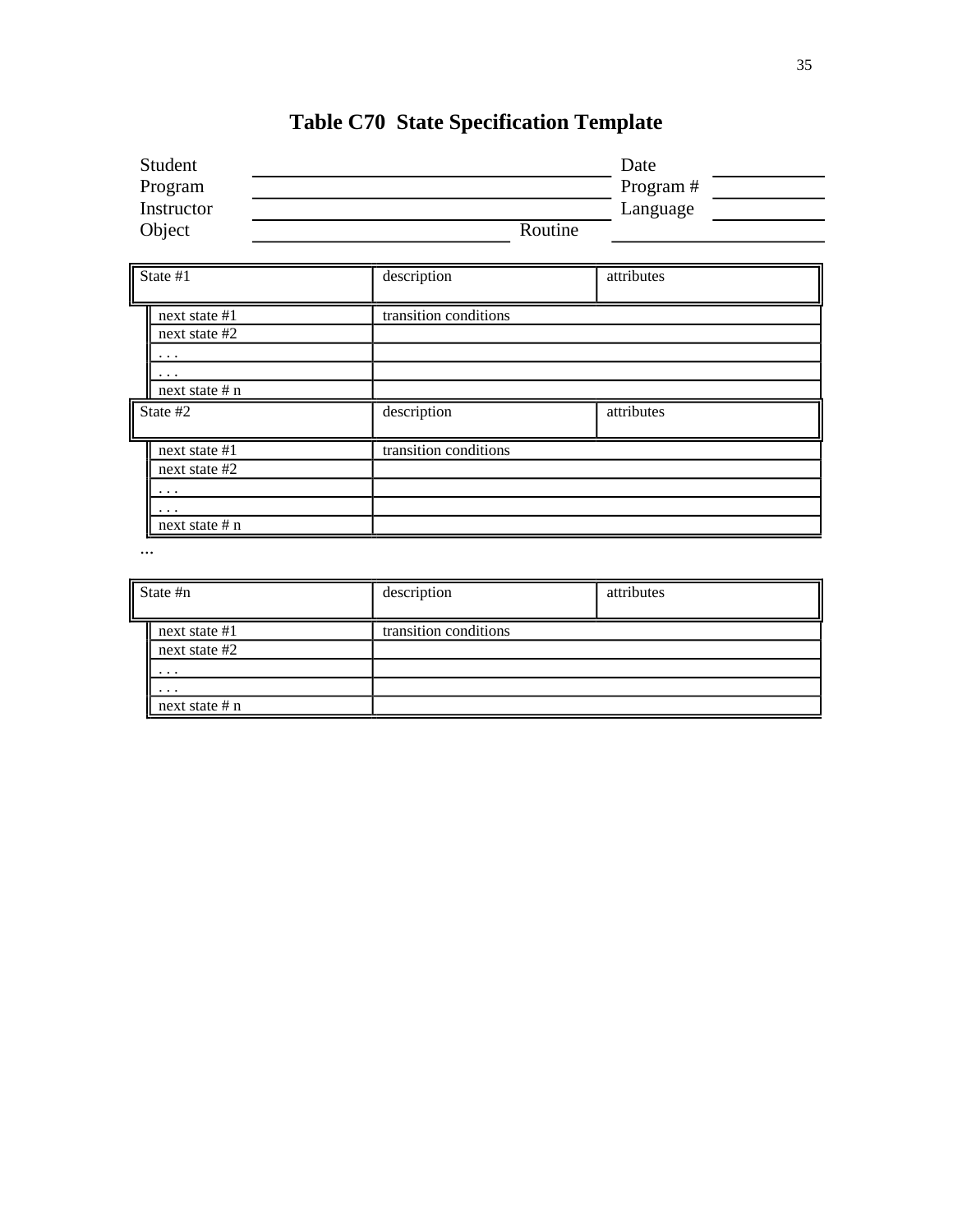| Student                                  |                              | Date      |
|------------------------------------------|------------------------------|-----------|
| Program                                  |                              | Program # |
| Instructor                               |                              | Language  |
| Object                                   | Function                     |           |
| <b>INCLUDES:</b>                         |                              |           |
| TYPE DEFINITIONS:                        |                              |           |
| <b>Declaration:</b><br><b>Reference:</b> |                              |           |
| logic reference<br>numbers               | Program logic, in pseudocode |           |
|                                          |                              |           |
|                                          |                              |           |
|                                          |                              |           |
|                                          |                              |           |
|                                          |                              |           |
|                                          |                              |           |
|                                          |                              |           |
|                                          |                              |           |
|                                          |                              |           |
|                                          |                              |           |
|                                          |                              |           |
|                                          |                              |           |
|                                          |                              |           |
|                                          |                              |           |
|                                          |                              |           |

# **Table C72 Logic Specification Template**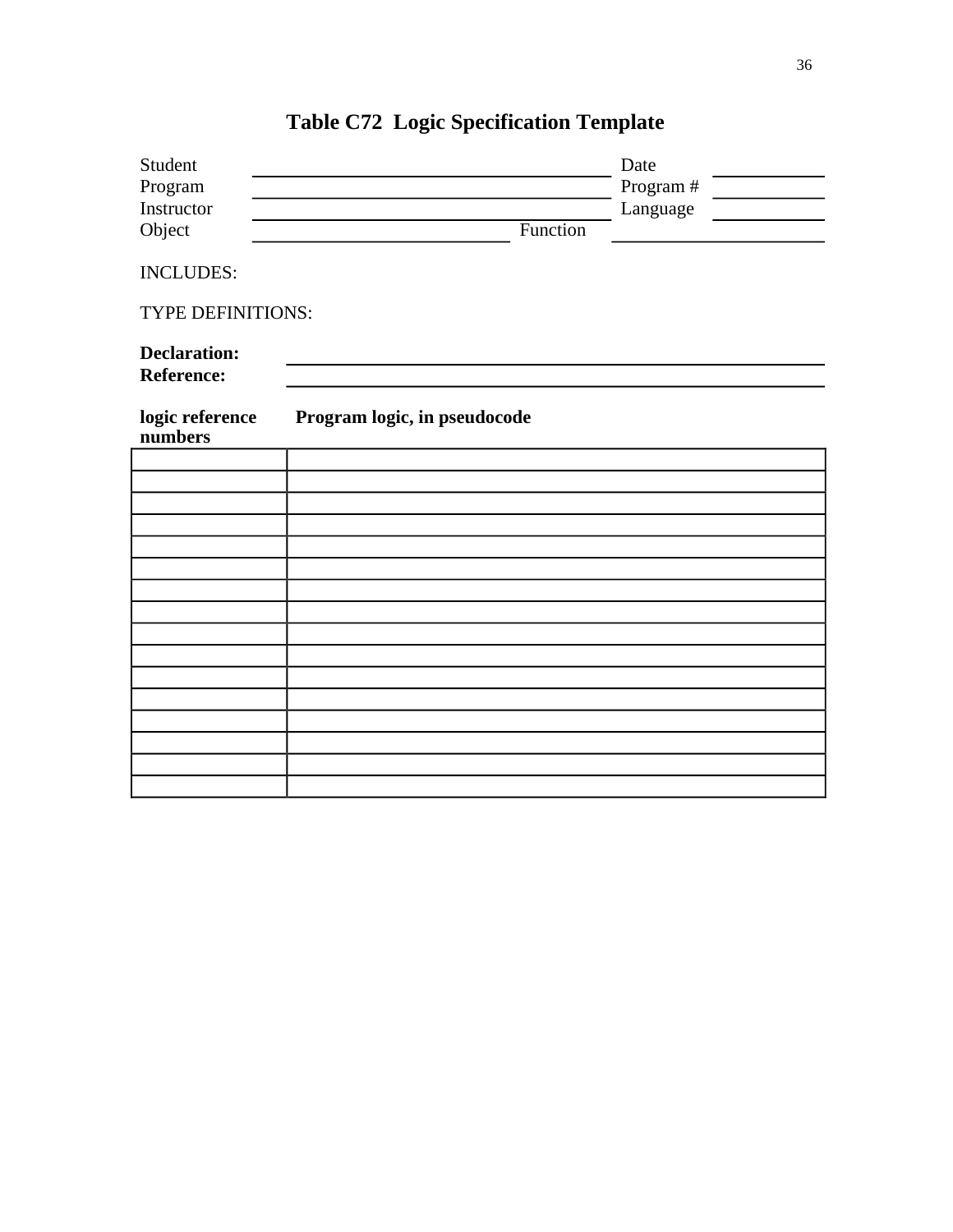#### **Process version: PSP3**

#### **Lecture Number: 11**

#### **Assignment:**

| Text    | Read Chapter 11.                                                   |
|---------|--------------------------------------------------------------------|
| Program | Use PSP3 to write program 10A to calculate the multiple regression |
| 10A     | parameters and prediction intervals, using a linked list.          |

**Before writing program 10A, read the process and exercise specifications in Appendices C and D.**

| Assignment Kit 11 Contents           | Instructions | Order to submit assignment          |
|--------------------------------------|--------------|-------------------------------------|
| <b>PSP3</b> Process Scripts          |              | PSP3 Project Plan Summary           |
| C74 PSP3 Script                      | n/a          | <b>Cycle Summary Forms</b>          |
| C75 PSP3 Planning Script             | n/a          | <b>Test Report</b>                  |
| C76 High Level Design Script         | n/a          | PSP3 Design Review                  |
|                                      |              | Checklist                           |
| C77 High Level Design Review         | n/a          | <b>Code Review Checklist</b>        |
| Script                               |              |                                     |
| C78 PSP3 Development Script          | n/a          | <b>Issue Tracking Log</b>           |
| C79 PSP3 Postmortem Script           | n/a          | PIP form, including lessons         |
|                                      |              | learned                             |
| C36 PROBE Estimating Script          | n/a          | <b>Size Estimating Template</b>     |
| Forms, Templates, and Standards      |              | <b>Task Planning Template</b>       |
| <b>C80 PSP3 Project Plan Summary</b> | C81          | <b>Schedule Planning Template</b>   |
| C82 Cycle Summary                    | C83          | <b>Operational Scenario</b>         |
|                                      |              | Template                            |
| <b>C84 PSP3 Design Review</b>        | n/a          | <b>Functional Specification</b>     |
| <b>Checklist</b>                     |              | Template                            |
| <b>C85 Issue Tracking Log</b>        | C86          | <b>State Specification Template</b> |

**(continued)**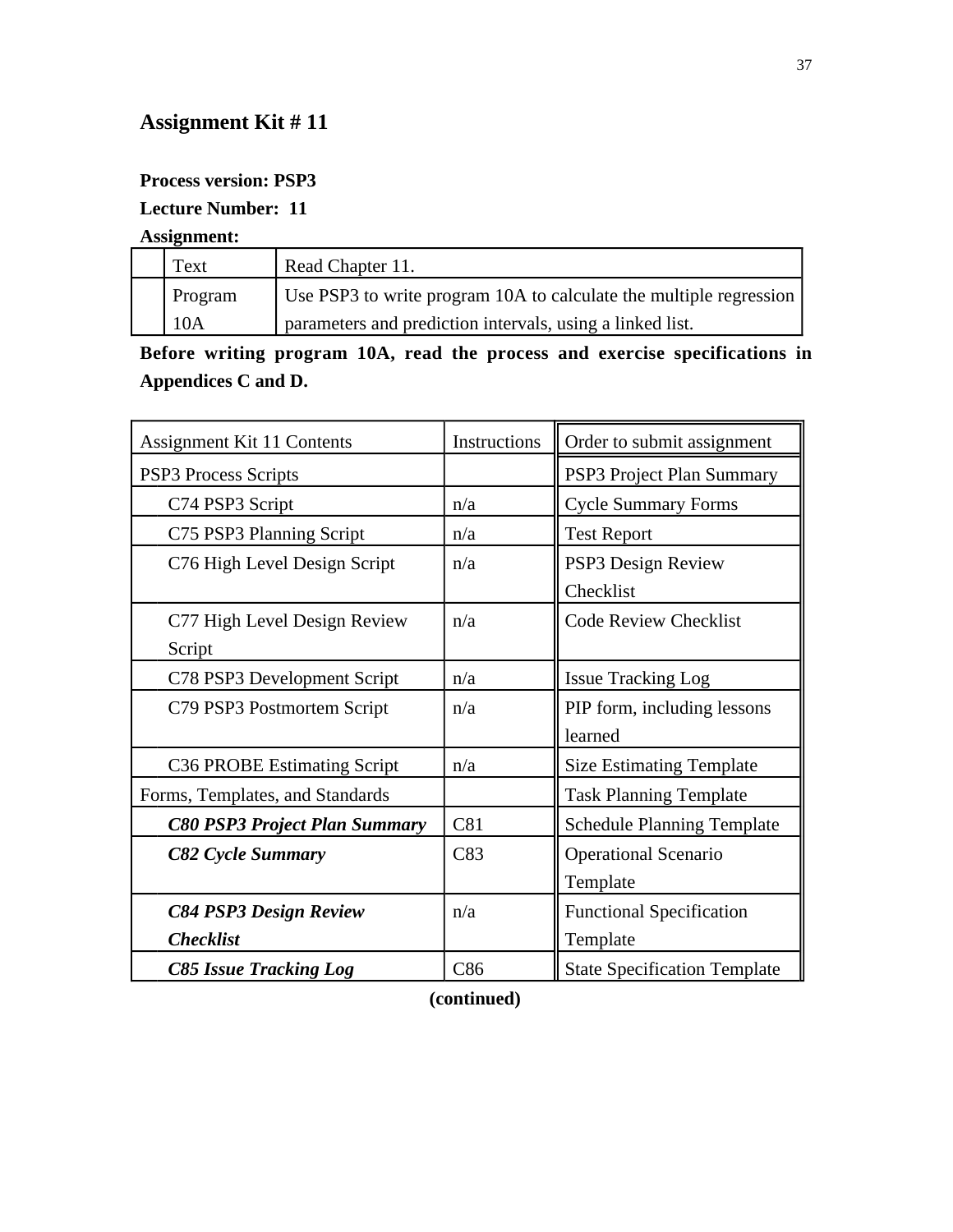# **Assignment Kit # 11 (continued)**

| Assignment Kit 11 Contents                   | Instructions    | Order to submit assignment   |
|----------------------------------------------|-----------------|------------------------------|
| C66 Operational Scenario                     | C67             | Logic Specification Template |
| Template                                     |                 |                              |
| C68 Functional Specification                 | C69             | Time Recording Log           |
| Template                                     |                 |                              |
| C70 State Specification Template             | C71             | Defect Recording Log         |
| C72 Logic Specification Template             | C <sub>73</sub> | Source program listing       |
| C58 Code Review Checklist                    | n/a             | Other requested materials    |
| C47 Task Planning Template                   | C48             |                              |
| C49 Schedule Planning Template               | C50             |                              |
| C37 Test Report Template                     | C38             |                              |
| C <sub>39</sub> Size Estimating Template     | C40             |                              |
| C <sub>27</sub> Process Improvement Proposal | C <sub>28</sub> |                              |
| C <sub>29</sub> Coding Standard              | n/a             |                              |
| C16 Time Recording Log                       | C17             |                              |
| C18 Defect Recording Log                     | C19             |                              |
| C <sub>20</sub> Defect Type Standard         | n/a             |                              |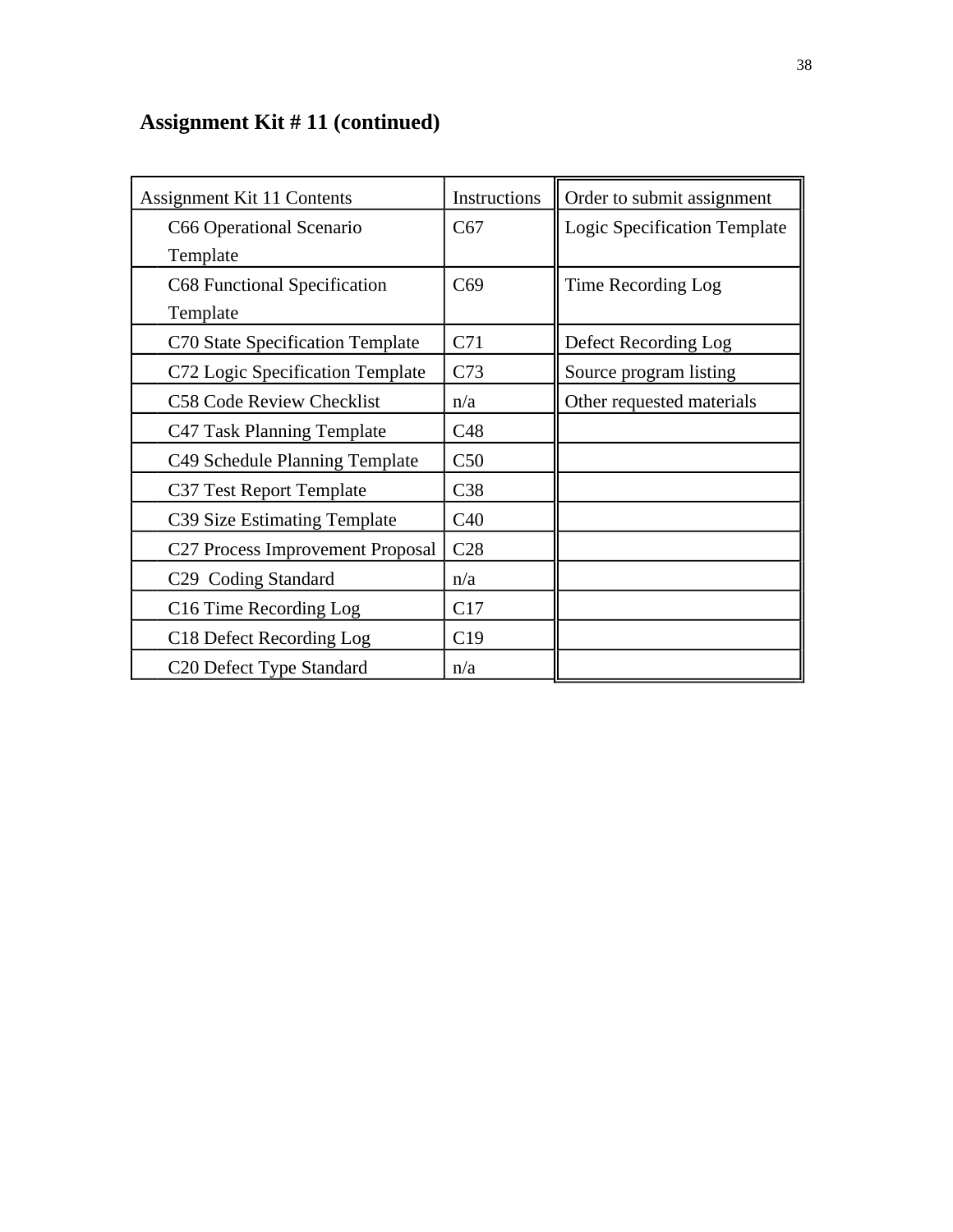| Student<br>Program<br>Instructor                                                                                        |             |               |                      | Date<br>Program#<br>Language |                  |
|-------------------------------------------------------------------------------------------------------------------------|-------------|---------------|----------------------|------------------------------|------------------|
| <b>Summary</b><br>LOC/Hour<br><b>Planned Time</b>                                                                       |             | Plan          |                      | <b>Actual</b>                | <b>To Date</b>   |
| <b>Actual Time</b><br>CPI(Cost-Performance Index)                                                                       |             |               |                      |                              |                  |
| % Reused<br>% New Reused<br>Test Defects/KLOC<br><b>Total Defects/KLOC</b><br>Yield<br>% Appraisal COQ<br>% Failure COQ |             |               |                      |                              | (Planned/Actual) |
| COQ A/F Ratio                                                                                                           |             |               |                      |                              |                  |
| Program Size (LOC):<br>Base(B)                                                                                          |             | Plan          |                      | <b>Actual</b>                | <b>To Date</b>   |
| Deleted (D)                                                                                                             |             | (Measured)    |                      | (Measured)                   |                  |
|                                                                                                                         | (Estimated) |               | (Counted)            |                              |                  |
| Modified (M)                                                                                                            |             | (Estimated)   | (Counted)            |                              |                  |
| Added(A)                                                                                                                |             |               | $(T-B+D-R)$          |                              |                  |
| Reused $(R)$                                                                                                            |             | $(N-M)$       |                      |                              |                  |
| Total New & Changed (N)                                                                                                 |             | (Estimated)   | (Counted)<br>$(A+M)$ |                              |                  |
| Total LOC (T)                                                                                                           |             | (Estimated)   |                      |                              |                  |
| <b>Total New Reused</b>                                                                                                 |             | $(N+B-M-D+R)$ |                      | (Measured)                   |                  |
| Upper Prediction Interval (70%)                                                                                         |             |               |                      |                              |                  |
| Lower Prediction Interval (70%)                                                                                         |             |               |                      |                              |                  |
| Time in Phase (min.)<br>Planning                                                                                        |             | Plan          | <b>Actual</b>        | <b>To Date</b>               | To Date %        |
| <b>High-level design</b>                                                                                                |             |               |                      |                              |                  |
| High-level design review                                                                                                |             |               |                      |                              |                  |
| Detailed design                                                                                                         |             |               |                      |                              |                  |
| Detailed design review                                                                                                  |             |               |                      |                              |                  |
| Code                                                                                                                    |             |               |                      |                              |                  |
| Code review                                                                                                             |             |               |                      |                              |                  |
| Compile<br><b>Test</b>                                                                                                  |             |               |                      |                              |                  |
|                                                                                                                         |             |               |                      |                              |                  |
| Postmortem                                                                                                              |             |               |                      |                              |                  |
| Total                                                                                                                   |             |               |                      |                              |                  |
| Total Time UPI (70%)<br>Total Time LPI (70%)                                                                            |             |               |                      |                              |                  |
|                                                                                                                         |             |               | (continued)          |                              |                  |
|                                                                                                                         |             |               |                      |                              |                  |

# **Table C80 PSP3 Project Plan Summary**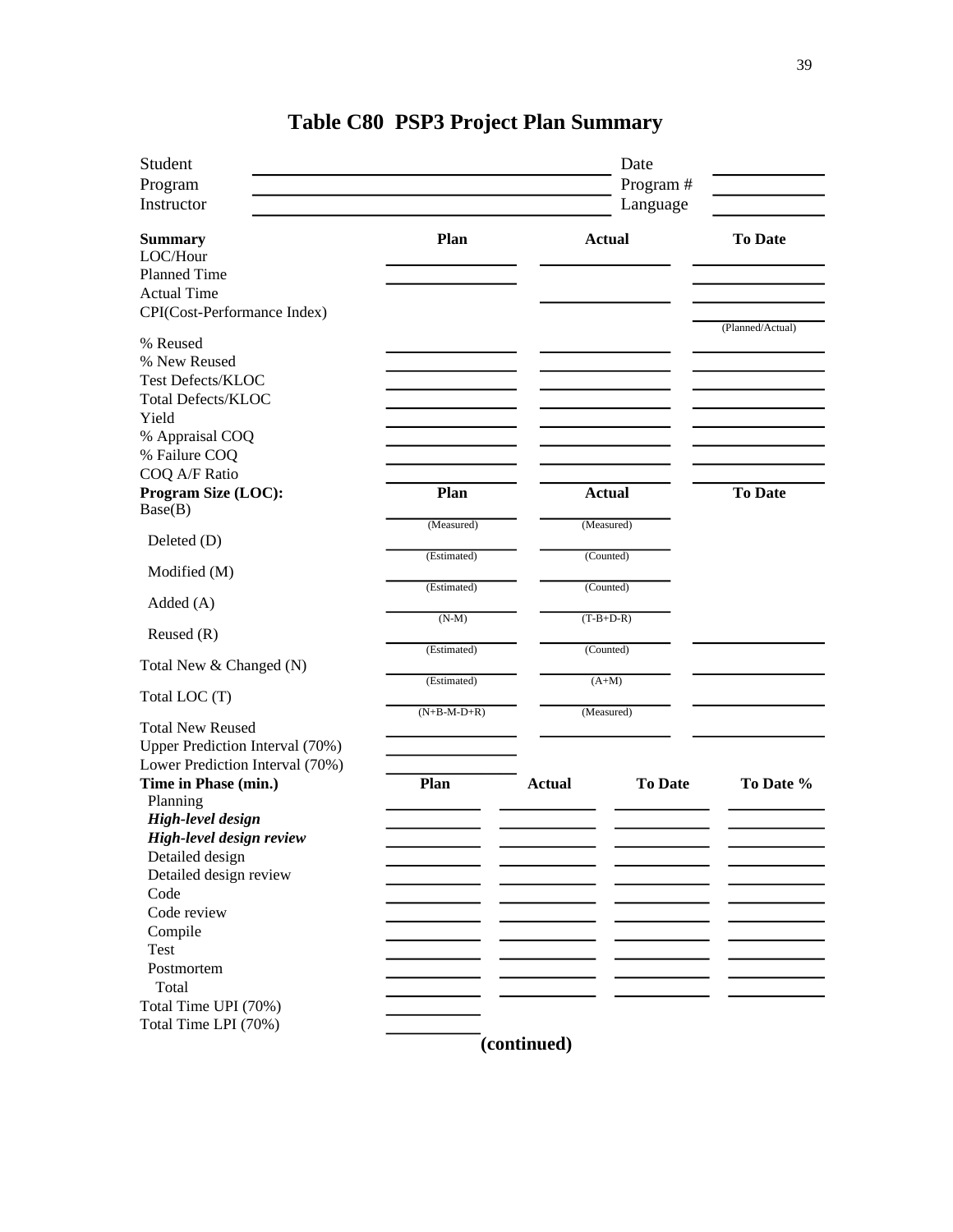| Student                                                    |      |               | Date           |                |
|------------------------------------------------------------|------|---------------|----------------|----------------|
| Program                                                    |      |               | Program#       |                |
| Instructor                                                 |      |               | Language       |                |
| <b>Defects Injected</b><br>Planning                        | Plan | <b>Actual</b> | <b>To Date</b> | To Date %      |
| High-level design                                          |      |               |                |                |
| High-level design review                                   |      |               |                |                |
| Detailed design                                            |      |               |                |                |
| Detailed design review                                     |      |               |                |                |
| Code                                                       |      |               |                |                |
| Code review                                                |      |               |                |                |
| Compile                                                    |      |               |                |                |
| Test                                                       |      |               |                |                |
| <b>Total Development</b>                                   |      |               |                |                |
| <b>Defects Removed</b>                                     | Plan | <b>Actual</b> | <b>To Date</b> | To Date %      |
| Planning                                                   |      |               |                |                |
| High-level design                                          |      |               |                |                |
| High-level design review                                   |      |               |                |                |
| Detailed design                                            |      |               |                |                |
| Detailed design review                                     |      |               |                |                |
| Code                                                       |      |               |                |                |
| Code review                                                |      |               |                |                |
| Compile                                                    |      |               |                |                |
| <b>Test</b>                                                |      |               |                |                |
| <b>Total Development</b>                                   |      |               |                |                |
| After Development                                          |      |               |                |                |
|                                                            |      |               |                |                |
| <b>Defect Removal Efficiency</b>                           | Plan |               | <b>Actual</b>  | <b>To Date</b> |
| Defects/Hour - Design review<br>Defects/Hour - Code review |      |               |                |                |
|                                                            |      |               |                |                |
| Defects/Hour - Compile<br>Defects/Hour - Test              |      |               |                |                |
|                                                            |      |               |                |                |
| DRL(DLDR/UT)                                               |      |               |                |                |
| DRL(CodeReview/UT)                                         |      |               |                |                |
| DRL(Compile/UT)                                            |      |               |                |                |

# **Table C80 PSP3 Project Plan Summary (continued)**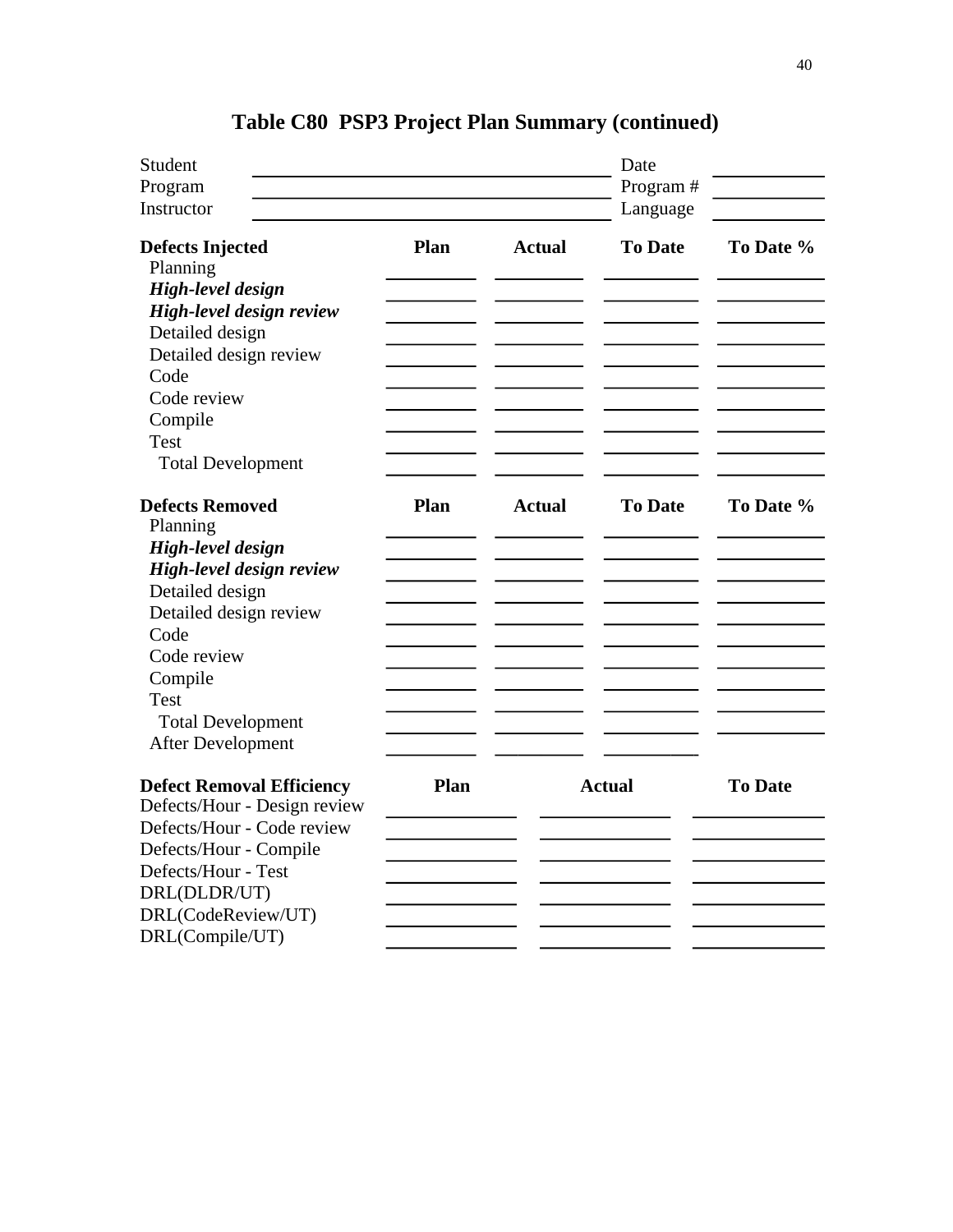| Instructor<br>Language<br>5<br><b>Cycles</b><br><b>To Date</b><br>$\boldsymbol{2}$<br>3<br>$\overline{\mathbf{4}}$<br><b>Total</b><br>$\mathbf{1}$<br>Program Size (LOC):<br>Base(B)<br>Deleted (D)<br>Modified (M)<br>Added (A)<br>Reused $(R)$<br>Total New & Changed (N)<br>Total LOC (T)<br><b>Total New Reused</b><br>Time in Phase (min.)<br>Design<br>Design Review<br>Code<br>Code Review<br>Compile<br><b>Test</b><br>Total<br><b>Defects Injected</b><br>Design<br>Design Review<br>Code<br>Code Review<br>Compile<br>Test<br>Total<br><b>Defects Removed</b><br>Design<br>Design Review<br>Code<br>Code Review<br>Compile<br>Test<br>Total | Student<br>Program |  |  | Date<br>Program# |  |
|-------------------------------------------------------------------------------------------------------------------------------------------------------------------------------------------------------------------------------------------------------------------------------------------------------------------------------------------------------------------------------------------------------------------------------------------------------------------------------------------------------------------------------------------------------------------------------------------------------------------------------------------------------|--------------------|--|--|------------------|--|
|                                                                                                                                                                                                                                                                                                                                                                                                                                                                                                                                                                                                                                                       |                    |  |  |                  |  |
|                                                                                                                                                                                                                                                                                                                                                                                                                                                                                                                                                                                                                                                       |                    |  |  |                  |  |
|                                                                                                                                                                                                                                                                                                                                                                                                                                                                                                                                                                                                                                                       |                    |  |  |                  |  |
|                                                                                                                                                                                                                                                                                                                                                                                                                                                                                                                                                                                                                                                       |                    |  |  |                  |  |
|                                                                                                                                                                                                                                                                                                                                                                                                                                                                                                                                                                                                                                                       |                    |  |  |                  |  |
|                                                                                                                                                                                                                                                                                                                                                                                                                                                                                                                                                                                                                                                       |                    |  |  |                  |  |
|                                                                                                                                                                                                                                                                                                                                                                                                                                                                                                                                                                                                                                                       |                    |  |  |                  |  |
|                                                                                                                                                                                                                                                                                                                                                                                                                                                                                                                                                                                                                                                       |                    |  |  |                  |  |
|                                                                                                                                                                                                                                                                                                                                                                                                                                                                                                                                                                                                                                                       |                    |  |  |                  |  |
|                                                                                                                                                                                                                                                                                                                                                                                                                                                                                                                                                                                                                                                       |                    |  |  |                  |  |
|                                                                                                                                                                                                                                                                                                                                                                                                                                                                                                                                                                                                                                                       |                    |  |  |                  |  |
|                                                                                                                                                                                                                                                                                                                                                                                                                                                                                                                                                                                                                                                       |                    |  |  |                  |  |
|                                                                                                                                                                                                                                                                                                                                                                                                                                                                                                                                                                                                                                                       |                    |  |  |                  |  |
|                                                                                                                                                                                                                                                                                                                                                                                                                                                                                                                                                                                                                                                       |                    |  |  |                  |  |
|                                                                                                                                                                                                                                                                                                                                                                                                                                                                                                                                                                                                                                                       |                    |  |  |                  |  |
|                                                                                                                                                                                                                                                                                                                                                                                                                                                                                                                                                                                                                                                       |                    |  |  |                  |  |
|                                                                                                                                                                                                                                                                                                                                                                                                                                                                                                                                                                                                                                                       |                    |  |  |                  |  |
|                                                                                                                                                                                                                                                                                                                                                                                                                                                                                                                                                                                                                                                       |                    |  |  |                  |  |
|                                                                                                                                                                                                                                                                                                                                                                                                                                                                                                                                                                                                                                                       |                    |  |  |                  |  |
|                                                                                                                                                                                                                                                                                                                                                                                                                                                                                                                                                                                                                                                       |                    |  |  |                  |  |
|                                                                                                                                                                                                                                                                                                                                                                                                                                                                                                                                                                                                                                                       |                    |  |  |                  |  |
|                                                                                                                                                                                                                                                                                                                                                                                                                                                                                                                                                                                                                                                       |                    |  |  |                  |  |
|                                                                                                                                                                                                                                                                                                                                                                                                                                                                                                                                                                                                                                                       |                    |  |  |                  |  |
|                                                                                                                                                                                                                                                                                                                                                                                                                                                                                                                                                                                                                                                       |                    |  |  |                  |  |
|                                                                                                                                                                                                                                                                                                                                                                                                                                                                                                                                                                                                                                                       |                    |  |  |                  |  |
|                                                                                                                                                                                                                                                                                                                                                                                                                                                                                                                                                                                                                                                       |                    |  |  |                  |  |
|                                                                                                                                                                                                                                                                                                                                                                                                                                                                                                                                                                                                                                                       |                    |  |  |                  |  |
|                                                                                                                                                                                                                                                                                                                                                                                                                                                                                                                                                                                                                                                       |                    |  |  |                  |  |
|                                                                                                                                                                                                                                                                                                                                                                                                                                                                                                                                                                                                                                                       |                    |  |  |                  |  |
|                                                                                                                                                                                                                                                                                                                                                                                                                                                                                                                                                                                                                                                       |                    |  |  |                  |  |
|                                                                                                                                                                                                                                                                                                                                                                                                                                                                                                                                                                                                                                                       |                    |  |  |                  |  |
|                                                                                                                                                                                                                                                                                                                                                                                                                                                                                                                                                                                                                                                       |                    |  |  |                  |  |
|                                                                                                                                                                                                                                                                                                                                                                                                                                                                                                                                                                                                                                                       |                    |  |  |                  |  |
|                                                                                                                                                                                                                                                                                                                                                                                                                                                                                                                                                                                                                                                       |                    |  |  |                  |  |
|                                                                                                                                                                                                                                                                                                                                                                                                                                                                                                                                                                                                                                                       |                    |  |  |                  |  |
|                                                                                                                                                                                                                                                                                                                                                                                                                                                                                                                                                                                                                                                       |                    |  |  |                  |  |

#### **Table C82 Cycle Summary Plan \_\_\_ Actual \_\_\_**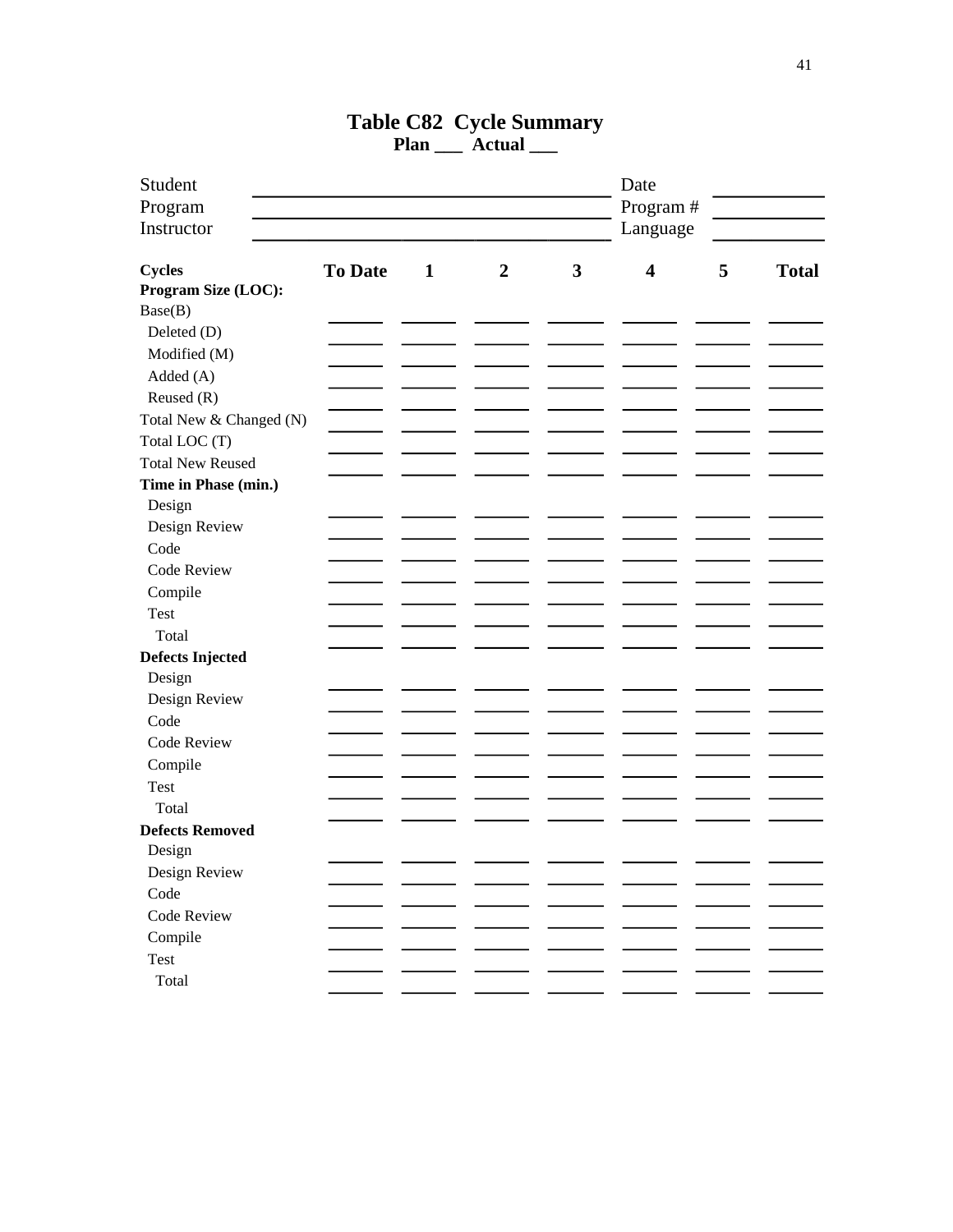## **Table C84 C++ PSP3 Design Review Checklist**

### PROGRAM NAME AND #:

| Purpose              | To guide you in conducting an effective design review                                                                                                                                                                                                                                                                                                                                                                                                                   |  |  |
|----------------------|-------------------------------------------------------------------------------------------------------------------------------------------------------------------------------------------------------------------------------------------------------------------------------------------------------------------------------------------------------------------------------------------------------------------------------------------------------------------------|--|--|
| General              | As you complete each review step, check that item in the box to the<br>right.<br>Complete the checklist for one program unit before you start to review<br>the next.<br>As you encounter issues that must be deferred, record them in the<br>issue tracking log.                                                                                                                                                                                                        |  |  |
| Complete             | Ensure that the requirements, specifications, and high-level design are<br>completely covered by the design:<br>- all specified outputs are produced<br>- all needed inputs are furnished<br>- all required includes are stated                                                                                                                                                                                                                                         |  |  |
| State machine        | Verify the state machine design:<br>- The structure has no hidden traps or loops.<br>- It is complete - that is, all possible states have been identified.<br>- It is orthogonal - that is, for every set of conditions there is one and<br>only one possible next state.<br>The transitions from each state are complete and orthogonal. That is,<br>from every state, a unique next state is defined for every possible<br>combination of state machine input values. |  |  |
| Logic                | Verify that program sequencing is proper:<br>- that stacks, lists, etc. are in the proper order<br>- that recursion unwinds properly<br>Verify that all loops are properly initiated, incremented, and terminated<br>Use defined methods such as: execution tables, trace tables, or<br>mathematical verification                                                                                                                                                       |  |  |
| <b>Special Cases</b> | Check all special cases:<br>- empty, full, minimum, maximum, negative, zero<br>- out of limits, overflow, underflow<br>- ensure "impossible" conditions are absolutely impossible<br>- handle all incorrect input conditions                                                                                                                                                                                                                                            |  |  |
| Functional use       | Verify that all functions, procedures, or objects are fully understood and<br>properly used<br>Verify that all externally referenced abstractions are precisely defined                                                                                                                                                                                                                                                                                                 |  |  |
| <b>Names</b>         | Verify that:<br>- all special names and types are clear or specifically defined<br>- the scopes of all variables and parameters are self-evident or defined<br>- all named objects are used within their declared scopes                                                                                                                                                                                                                                                |  |  |
| <b>Standards</b>     | Review the design for conformance to all applicable design standards                                                                                                                                                                                                                                                                                                                                                                                                    |  |  |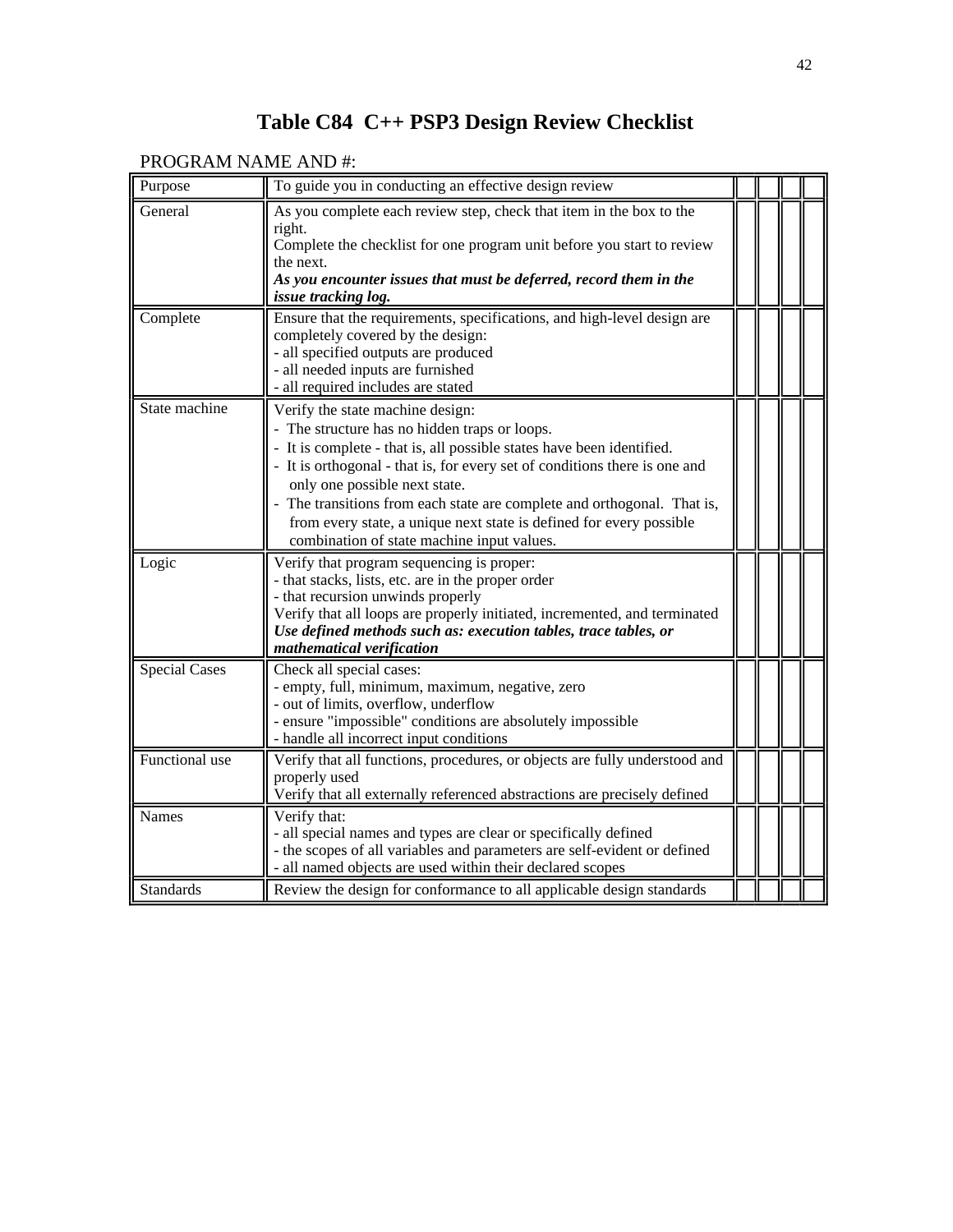| Student<br>Program<br>Instructor      |       | Date<br>Program #<br>Language |  |
|---------------------------------------|-------|-------------------------------|--|
| Issue #:<br>Description:              | Date: | Phase:                        |  |
| Resolution:<br>Date:                  |       |                               |  |
| Issue $#$ :<br>Description:           | Date: | Phase:                        |  |
| Resolution:<br>Date:                  |       |                               |  |
| Issue $#$ :<br>Description:           | Date: | Phase:                        |  |
| Resolution:<br>Date:                  |       |                               |  |
| Issue $\frac{1}{ }$ :<br>Description: | Date: | Phase:                        |  |
| Resolution:<br>Date:                  |       |                               |  |
| Issue $#$ :<br>Description:           | Date: | Phase:                        |  |
| Resolution:<br>Date:                  |       |                               |  |

# **Table C85 PSP Issue Tracking Log**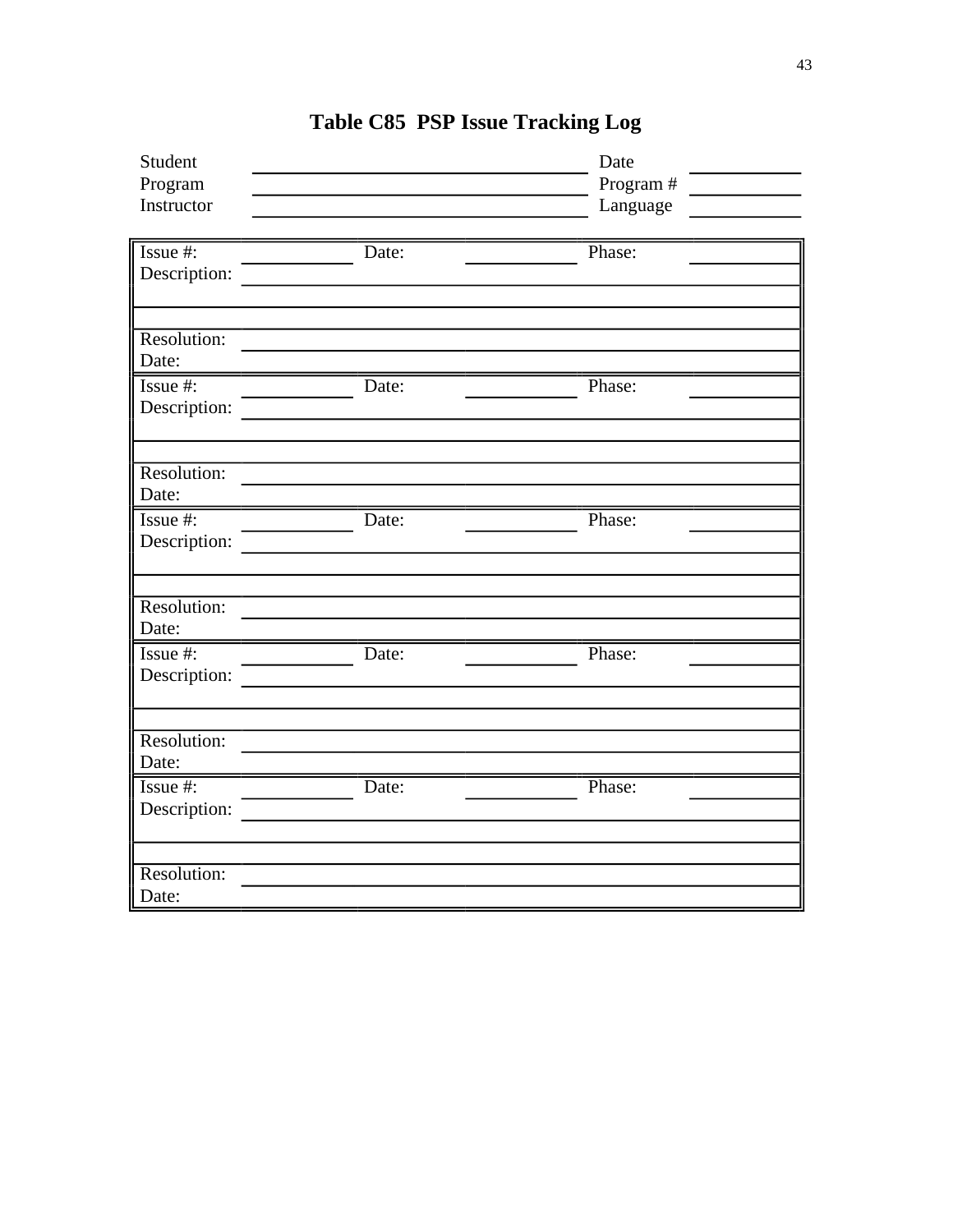### **Lecture Number: 12**

### **Assignment:**

| Text    | Read Chapter 12.               |
|---------|--------------------------------|
| Program | Finish developing program 10A. |
| 10A     |                                |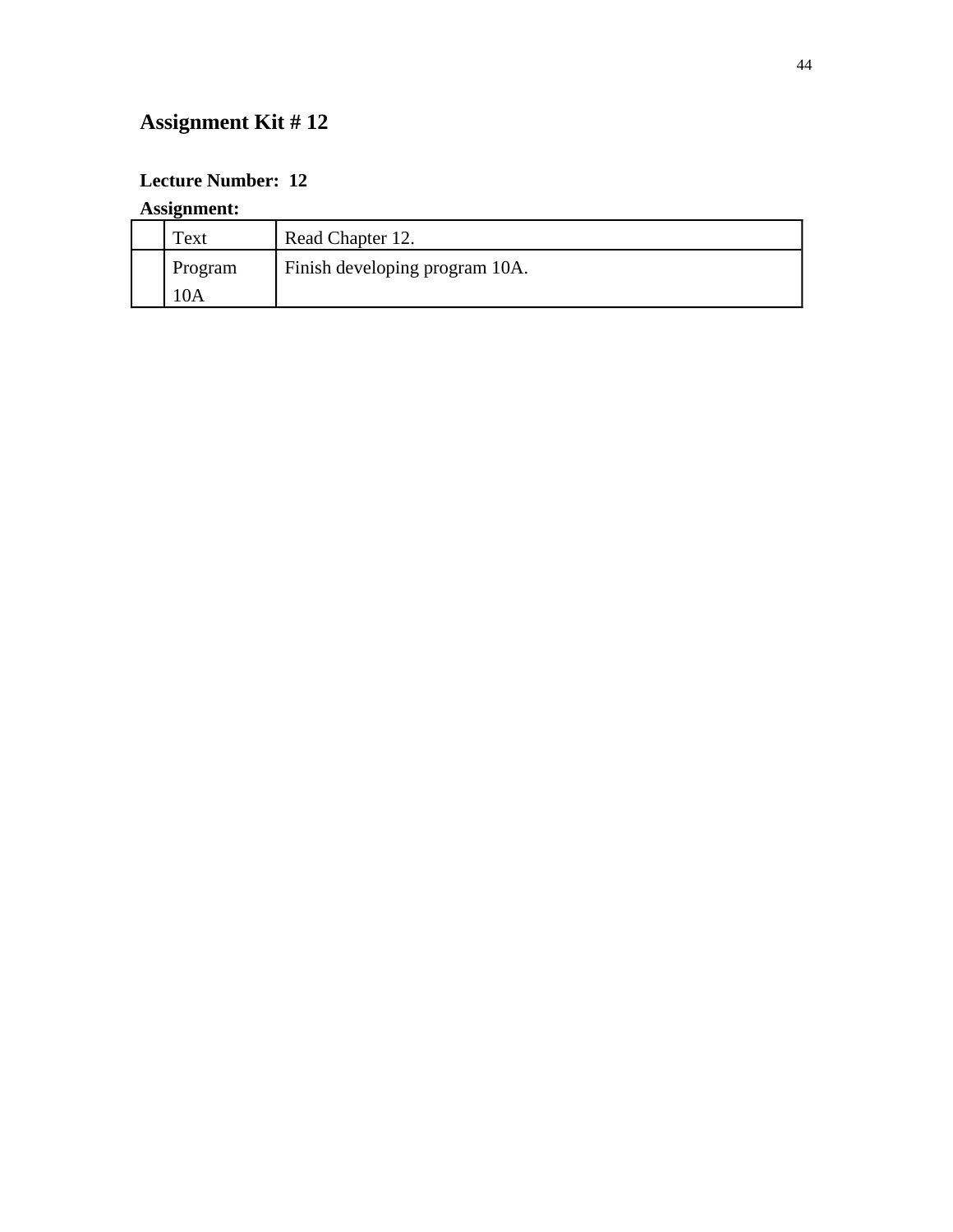#### **Lecture Number: 13**

### **Assignment:**

| Text      | Read Chapter 13.                   |
|-----------|------------------------------------|
| Report R5 | Write report R5, the final report. |

### **Before writing report R5, read the exercise specifications in Appendix D.**

| Assignment Kit 13 Contents | Instructions | <b>Order to submit assignment</b>  |
|----------------------------|--------------|------------------------------------|
|                            |              | Report R5                          |
|                            |              | <b>PIP</b> form, including lessons |
|                            |              | learned                            |